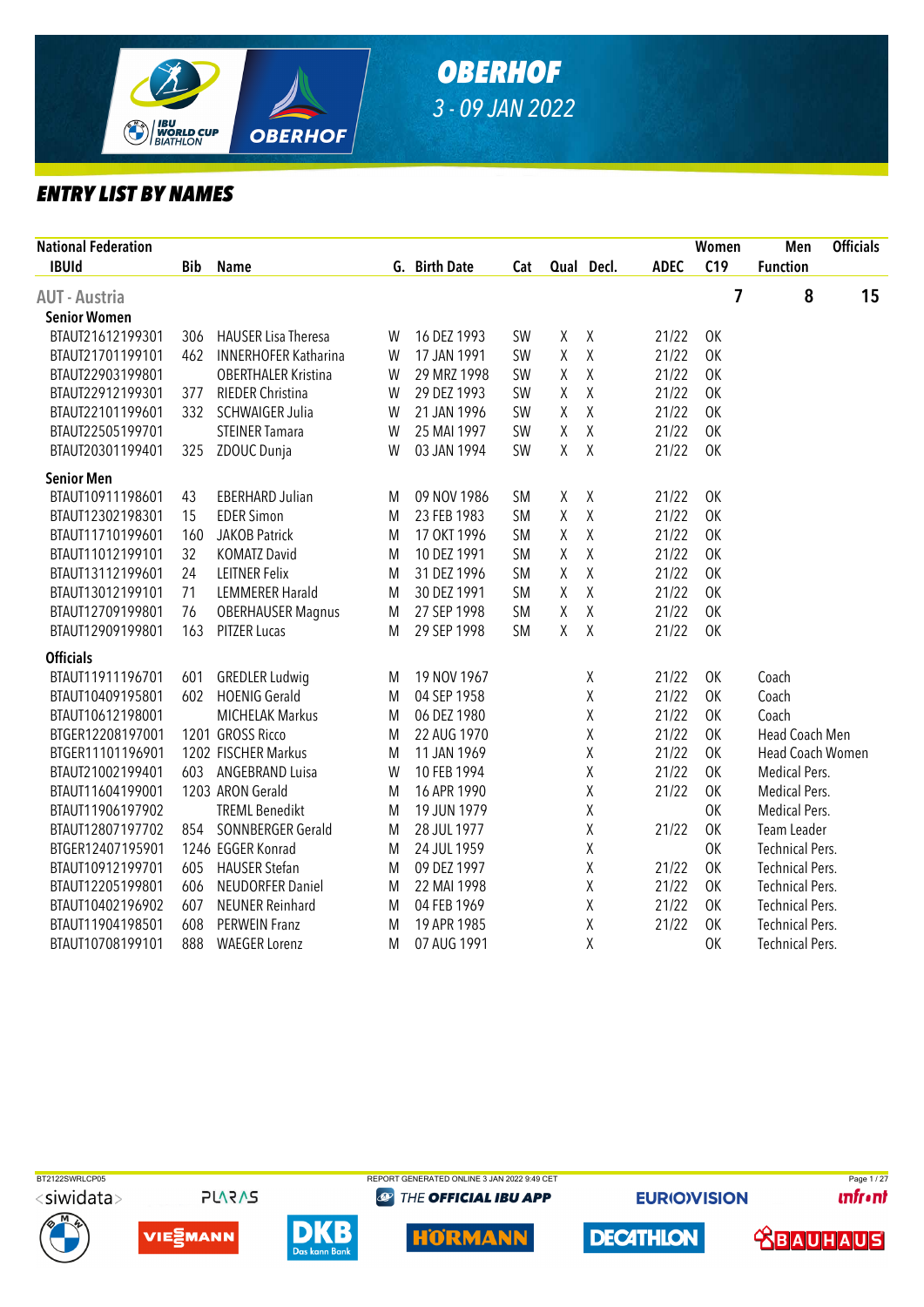

| <b>National Federation</b>                  |     |                               |        |                            |                        |        |                |                | Women            | Men                  | <b>Officials</b> |
|---------------------------------------------|-----|-------------------------------|--------|----------------------------|------------------------|--------|----------------|----------------|------------------|----------------------|------------------|
| <b>IBUId</b>                                | Bib | Name                          |        | G. Birth Date              | Cat                    |        | Qual Decl.     | <b>ADEC</b>    | C19              | <b>Function</b>      |                  |
| <b>BEL</b> - Belgium<br><b>Senior Women</b> |     |                               |        |                            |                        |        |                |                | $\boldsymbol{2}$ | 5                    | 8                |
| BTGER20602199201<br>BTNOR20609199501        | 378 | DE MAEYER Rieke<br>LIE Lotte  | W<br>W | 06 FEB 1992<br>06 SEP 1995 | <b>SW</b><br><b>SW</b> | X<br>X | $\lambda$<br>X | 21/22<br>21/22 | 0K<br>0K         |                      |                  |
| <b>Senior Men</b>                           |     |                               |        |                            |                        |        |                |                |                  |                      |                  |
| BTBEL11708200001                            | 77  | <b>BEAUVAIS Cesar</b>         | M      | 17 AUG 2000                | JM                     | X      | $\chi$         | 21/22          | 0K               |                      |                  |
| BTFRA11111199101                            | 45  | <b>CLAUDE Florent</b>         | M      | 11 NOV 1991                | <b>SM</b>              | X      | X              | 20/21          | 0K               |                      |                  |
| BTBEL10803200001                            | 78  | <b>DIELEN Pjotr</b>           | M      | 08 MRZ 2000                | JM                     | X      | $\mathsf{X}$   | 21/22          | OK               |                      |                  |
| BTBEL10404199601                            | 146 | LAHAYE-GOFFART Tom            | M      | 04 APR 1996                | <b>SM</b>              | X      | $\mathsf{X}$   | 21/22          | OK               |                      |                  |
| BTBEL12410199101                            | 61  | <b>LANGER Thierry</b>         | M      | 24 OKT 1991                | <b>SM</b>              | χ      | X              | 21/22          | 0K               |                      |                  |
| <b>Officials</b>                            |     |                               |        |                            |                        |        |                |                |                  |                      |                  |
| BTBEL12507194801                            |     | PERSYN Raymond                | M      | 25 JUL 1948                |                        |        | Χ              |                | 0K               | Administr. Pers.     |                  |
| BTBEL11909197401                            |     | <b>SPAHL Olav</b>             | M      | 19 SEP 1974                |                        |        |                |                | 0K               | Administr. Pers.     |                  |
| BTBEL10104196001                            |     | <b>KRINGS Viktor</b>          | M      | 02 APR 1960                |                        |        | χ              |                | 0K               | Coach                |                  |
| BTBEL21707199601                            | 609 | <b>JOULAUD Lucie</b>          | W      | 17 JUL 1996                |                        |        | χ              |                | 0K               | <b>Medical Pers.</b> |                  |
| BTBEL10206197101                            |     | <b>HECK Philippe</b>          | M      | 02 JUN 1971                |                        |        | χ              |                | 0K               | NF President         |                  |
| BTFRA12403198801                            | 610 | <b>BEATRIX Jean Guillaume</b> | M      | 24 MRZ 1988                |                        |        | Χ              |                | 0K               | Team Leader          |                  |
| BTFRA12103198901                            | 612 | <b>BORGEOT Remi</b>           | M      | 21 MRZ 1989                |                        |        | χ              |                | 0K               | Technical Pers.      |                  |
| BTBEL12809198201                            | 855 | <b>CUNY Igor</b>              | M      | 28 SEP 1982                |                        |        | χ              |                | 0K               | Technical Pers.      |                  |
| BTGER12402196101                            |     | <b>SCHMIDT Heiko</b>          | M      | 24 FEB 1961                |                        |        | X              |                | 0K               | Technical Pers.      |                  |











**@ THE OFFICIAL IBU APP** 



**EURIOVISION** 

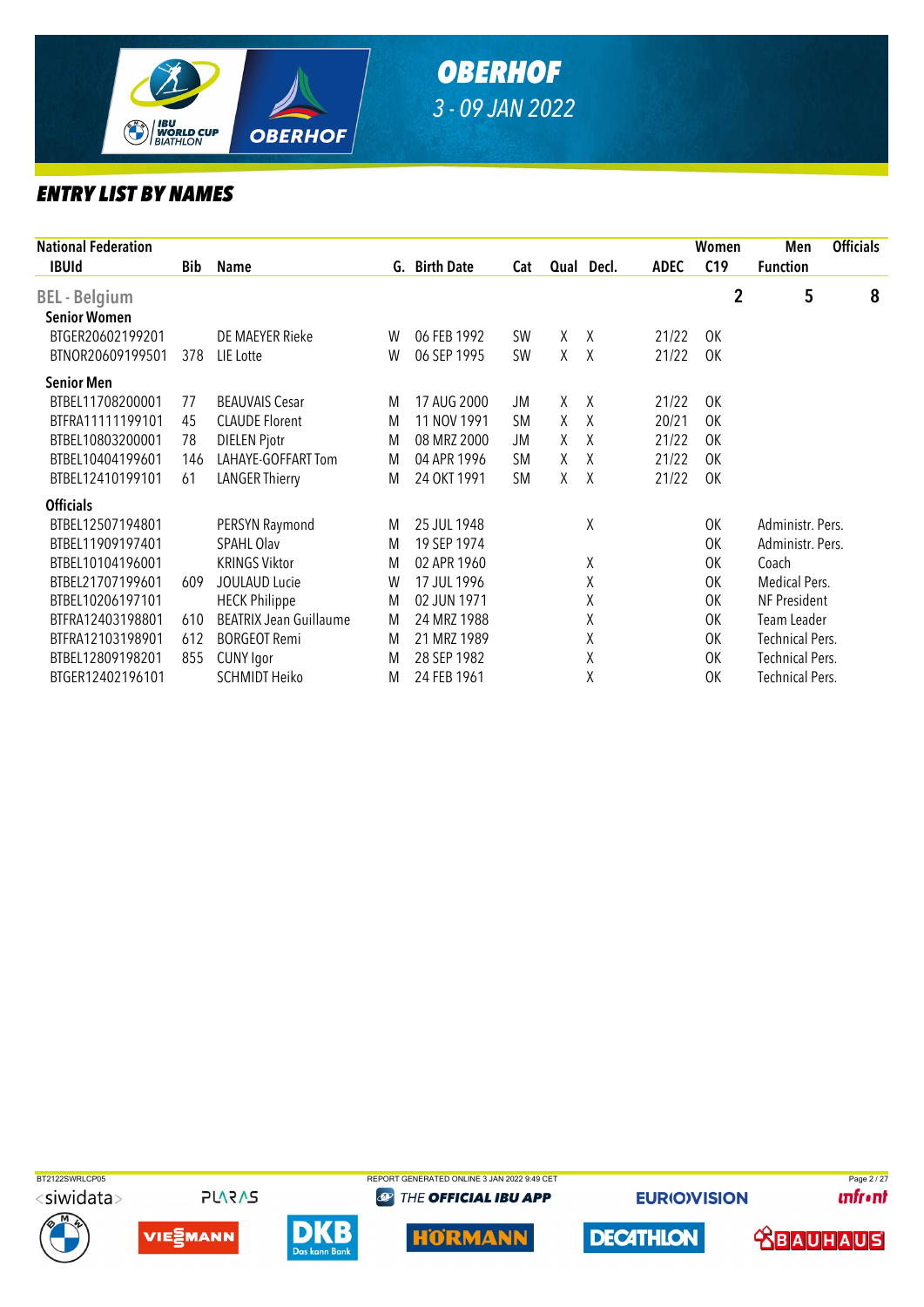

| <b>National Federation</b><br><b>IBUId</b> | <b>Bib</b> | <b>Name</b>                |   | G. Birth Date | Cat       |   | Qual Decl.  | <b>ADEC</b> | Women<br>C19 | Men<br><b>Function</b>  | <b>Officials</b> |
|--------------------------------------------|------------|----------------------------|---|---------------|-----------|---|-------------|-------------|--------------|-------------------------|------------------|
| <b>BLR</b> - Belarus                       |            |                            |   |               |           |   |             |             | 7            | 6                       | 17               |
| <b>Senior Men</b>                          |            |                            |   |               |           |   |             |             |              |                         |                  |
| BTRUS12802198801                           | 34         | <b>BOCHARNIKOV Sergey</b>  | M | 28 FEB 1988   | <b>SM</b> | χ | χ           | 21/22       | OK           |                         |                  |
| BTBLR11904199701                           | 147        | LABASTAU Mikita            | M | 19 APR 1997   | <b>SM</b> | Χ | Χ           | 21/22       | 0K           |                         |                  |
| BTBLR10909199801                           | 79         | LAZOUSKI Dzmitry           | M | 09 SEP 1998   | <b>SM</b> | Χ | Χ           | 21/22       | 0K           |                         |                  |
| BTBLR11612199601                           | 26         | <b>SMOLSKI Anton</b>       | M | 16 DEZ 1996   | <b>SM</b> | χ | χ           | 21/22       | <b>OK</b>    |                         |                  |
| BTBLR11012199501                           | 58         | <b>VARABEI Maksim</b>      | M | 10 DEZ 1995   | <b>SM</b> | Χ | Χ           | 21/22       | OK           |                         |                  |
| BTBLR11005199301                           | 56         | YALIOTNAU Raman            | M | 10 MAI 1993   | <b>SM</b> | χ | Χ           | 21/22       | OK           |                         |                  |
| <b>Senior Women</b>                        |            |                            |   |               |           |   |             |             |              |                         |                  |
| BTBLR20501199601                           | 307        | ALIMBEKAVA Dzinara         | W | 05 JAN 1996   | <b>SW</b> | χ | χ           | 21/22       | <b>OK</b>    |                         |                  |
| BTBLR21909200201                           |            | KAVALEUSKAYA Yuliya        | W | 19 SEP 2002   | <b>JW</b> | Χ | Χ           | 21/22       | 0K           |                         |                  |
| BTRUS22803199502                           | 330        | KRUCHINKINA Elena          | W | 28 MRZ 1995   | SW        | Χ | Χ           | 21/22       | 0K           |                         |                  |
| BTRUS22803199501                           | 379        | KRUCHINKINA Irina          | W | 28 MRZ 1995   | <b>SW</b> | Χ | X           | 21/22       | 0K           |                         |                  |
| BTBLR23007199101                           | 345        | LESHCHANKA Iryna           | W | 30 JUL 1991   | SW        | Χ | Χ           | 21/22       | 0K           |                         |                  |
| BTBLR22706200001                           |            | PILCHUK Alina              | W | 27 JUN 2000   | <b>JW</b> | Χ | Χ           | 21/22       | 0K           |                         |                  |
| BTBLR21602199601                           | 323        | SOLA Hanna                 | W | 16 FEB 1996   | SW        | Χ | Χ           | 21/22       | 0K           |                         |                  |
| <b>Officials</b>                           |            |                            |   |               |           |   |             |             |              |                         |                  |
| BTBLR11210198601                           | 614        | <b>KRYTSKI Viktar</b>      | M | 12 OKT 1986   |           |   | χ           | 21/22       | <b>OK</b>    | Administr. Pers.        |                  |
| BTBLR11512196702                           | 615        | RYZHANKOU Aleh             | M | 15 DEZ 1967   |           |   | Χ           |             | OK           | Coach                   |                  |
| BTBLR11904198701                           |            | 1205 SINICHENKA Raman      | M | 19 APR 1987   |           |   | Χ           |             | OK           | Coach                   |                  |
| BTRUS12002196901                           |            | 1206 PADIN Andrei          | M | 20 FEB 1969   |           |   | χ           |             | OK           | Head Coach Men          |                  |
| BTAUT11204197201                           | 616        | <b>GOESWEINER Reinhard</b> | M | 12 APR 1972   |           |   | Χ           |             | 0K           | <b>Head Coach Women</b> |                  |
| BTBLR22504197701                           |            | KONAN Iryna                | W | 25 APR 1977   |           |   | χ           |             | 0K           | Medical Pers.           |                  |
| BTBLR12005198501                           |            | 1207 LINKEVICH Dzianis     | M | 20 MAI 1985   |           |   | Χ           |             | OK           | Medical Pers.           |                  |
| BTBLR11108197301                           | 617        | <b>MALASHEVICH Pavel</b>   | M | 11 AUG 1973   |           |   | Χ           |             | OK           | <b>Medical Pers.</b>    |                  |
| BTBLR10312197801                           | 618        | VASILEVICH Nikolai         | M | 03 DEZ 1978   |           |   | Χ           |             | OK           | Medical Pers.           |                  |
| BTBLR23010198401                           |            | ZUBOVICH Tatsiana          | W | 30 OKT 1984   |           |   | Χ           |             | OK           | Medical Pers.           |                  |
| BTBLR11905195401                           |            | 1208 KUZNETSOV Ihar        | M | 19 MAI 1954   |           |   | χ           |             | OK           | Team Leader             |                  |
| BTAUT10511198001                           | 619        | <b>EDER Benjamin</b>       | M | 05 NOV 1980   |           |   | χ           |             | 0K           | <b>Technical Pers.</b>  |                  |
| BTBLR10802198501                           | 620        | LATYSHAU Dzianis           | M | 08 FEB 1985   |           |   | $\mathsf X$ |             | 0K           | <b>Technical Pers.</b>  |                  |
| BTBLR11312198901                           | 621        | LESHCHANKA Artsiom         | M | 13 DEZ 1989   |           |   | Χ           |             | 0K           | <b>Technical Pers.</b>  |                  |
| BTBLR10502200001                           |            | MOLISAU Zakhar             | M | 05 FEB 2000   |           |   | Χ           | Upl.        | 0K           | <b>Technical Pers.</b>  |                  |
| BTBLR10809198301                           | 622        | SHEVCHENKO Dmitry          | M | 08 SEP 1983   |           |   | Χ           |             | OK           | <b>Technical Pers.</b>  |                  |
| BTBLR12011197801                           | 623        | <b>USTINOV Alexandr</b>    | M | 20 NOV 1978   |           |   | χ           |             | 0K           | <b>Technical Pers.</b>  |                  |



<siwidata>



**PLARAS** 





**@ THE OFFICIAL IBU APP** 



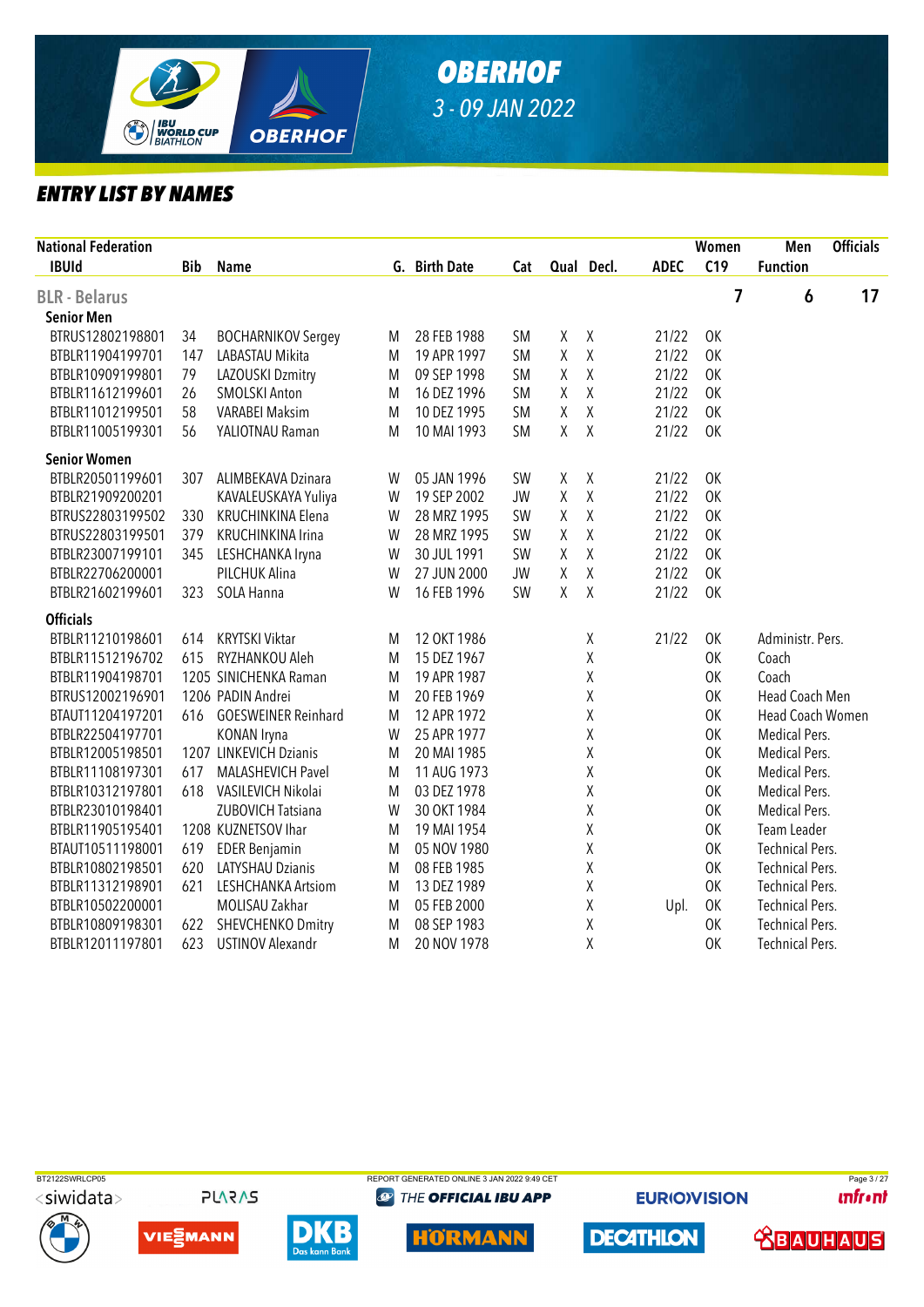

| <b>National Federation</b> |     |                                |   |               |           |        |            |             | Women     | Men                     | <b>Officials</b> |   |
|----------------------------|-----|--------------------------------|---|---------------|-----------|--------|------------|-------------|-----------|-------------------------|------------------|---|
| <b>IBUId</b>               | Bib | <b>Name</b>                    |   | G. Birth Date | Cat       |        | Qual Decl. | <b>ADEC</b> | C19       | <b>Function</b>         |                  |   |
| <b>BUL</b> - Bulgaria      |     |                                |   |               |           |        |            |             | 5         | 5                       |                  | 9 |
| <b>Senior Men</b>          |     |                                |   |               |           |        |            |             |           |                         |                  |   |
| BTBUL12703199201           | 80  | <b>GERDZHIKOV Dimitar</b>      | M | 27 MRZ 1992   | <b>SM</b> | χ      | $\chi$     | 21/22       | OK        |                         |                  |   |
| BTBUL11703198701           | 42  | <b>ILIEV Vladimir</b>          | M | 17 MRZ 1987   | <b>SM</b> | χ      | $\chi$     | 21/22       | 0K        |                         |                  |   |
| BTBUL11609199601           |     | ORYASHKOV Vladimir             | M | 16 SEP 1996   | <b>SM</b> | χ      | $\chi$     | 20/21       |           |                         |                  |   |
| BTBUL10109199301           | 81  | SINAPOV Anton                  | M | 01 SEP 1993   | <b>SM</b> | χ      | $\chi$     | 21/22       | <b>OK</b> |                         |                  |   |
| BTBUL10607200101           | 82  | <b>TODEV Blagoy</b>            | M | 06 JUL 2001   | JM        | $\chi$ | Χ          | 21/22       | <b>OK</b> |                         |                  |   |
| <b>Senior Women</b>        |     |                                |   |               |           |        |            |             |           |                         |                  |   |
| BTBUL23008200301           |     | <b>DIMITROVA Valentina</b>     | W | 03 AUG 2003   | YW        | X      | $\chi$     | 21/22       | OK        |                         |                  |   |
| BTBUL22304200301           | 380 | <b>HRISTOVA Lora</b>           | W | 23 APR 2003   | <b>YW</b> | χ      | $\chi$     | 21/22       | 0K        |                         |                  |   |
| BTBUL20101199401           | 381 | <b>KADEVA Daniela</b>          | W | 01 JAN 1994   | SW        | χ      | $\chi$     | 21/22       | 0K        |                         |                  |   |
| BTBUL21801199801           | 346 | <b>TODOROVA Milena</b>         | W | 18 JAN 1998   | SW        | χ      | $\chi$     | 21/22       | 0K        |                         |                  |   |
| BTBUL23007199801           | 382 | ZDRAVKOVA Maria                | W | 30 JUL 1998   | <b>SW</b> | $\chi$ | $\chi$     | 21/22       | OK        |                         |                  |   |
| <b>Officials</b>           |     |                                |   |               |           |        |            |             |           |                         |                  |   |
| BTBUL10206195201           |     | <b>COCHEV Cvetan</b>           | M | 02 JUN 1952   |           |        |            |             |           | Coach                   |                  |   |
| BTGRE10702196801           |     | 1209 PANKOV Borislav           | M | 07 FEB 1968   |           |        | χ          |             | 0K        | Head Coach Men          |                  |   |
| BTRUS10511198301           | 624 | <b>NORITSYN Vitaliy</b>        | M | 05 NOV 1983   |           |        | χ          |             | 0K        | <b>Head Coach Women</b> |                  |   |
| BTBUL12212199301           | 625 | <b>DIMITROV Zahari</b>         | M | 22 DEZ 1993   |           |        | χ          |             | 0K        | Medical Pers.           |                  |   |
| BTRUS11202195801           |     | 1210 KASPEROVICH Alexandre     | M | 12 FEB 1958   |           |        | χ          |             | 0K        | Team Leader             |                  |   |
| BTBUL12203197401           | 626 | MLADENOV Aleksandr             | M | 22 MRZ 1974   |           |        | Χ          |             | OK        | <b>Technical Pers.</b>  |                  |   |
| BTBUL12003197401           | 627 | PETROV Borislav Stoyanov       | M | 20 MRZ 1974   |           |        | Χ          |             | OK        | <b>Technical Pers.</b>  |                  |   |
| BTBUL21202199301           | 628 | POPOVA Stefani                 | W | 12 FEB 1993   |           |        | χ          | 20/21       | OK        | <b>Technical Pers.</b>  |                  |   |
| BTBUL12702197901           | 629 | STOILKOV Krassimir             | M | 27 FEB 1979   |           |        | Χ          |             | 0K        | <b>Technical Pers.</b>  |                  |   |
| <b>CAN - Canada</b>        |     |                                |   |               |           |        |            |             | 4         | 4                       |                  | 5 |
| <b>Senior Men</b>          |     |                                |   |               |           |        |            |             |           |                         |                  |   |
| BTCAN12912199601           | 83  | <b>BURNOTTE Jules</b>          | M | 29 DEZ 1996   | <b>SM</b> | χ      | Χ          | 21/22       | OK        |                         |                  |   |
| BTCAN10403199701           | 84  | <b>KIERS Trevor</b>            | M | 04 MRZ 1997   | <b>SM</b> | χ      | $\chi$     | 21/22       | OK        |                         |                  |   |
| BTCAN10310199801           | 150 | <b>RUNNALLS Adam</b>           | M | 03 OKT 1998   | <b>SM</b> | χ      | $\chi$     | 21/22       | OK        |                         |                  |   |
| BTCAN11512199501           |     | <b>STRUM Matthew</b>           | M | 15 DEZ 1995   | <b>SM</b> | $\chi$ | Χ          | 21/22       | OK        |                         |                  |   |
| <b>Senior Women</b>        |     |                                |   |               |           |        |            |             |           |                         |                  |   |
| BTCAN21903199401           | 383 | <b>BEAUDRY Sarah</b>           | W | 19 MRZ 1994   | <b>SW</b> | X      | X          | 21/22       | 0K        |                         |                  |   |
| BTCAN22305199701           |     | <b>DICKSON Emily</b>           | W | 23 MAI 1997   | SW        | X      | $\sf X$    | 21/22       | OK        |                         |                  |   |
| BTCAN20209199101           | 326 | <b>LUNDER Emma</b>             | W | 02 SEP 1991   | <b>SW</b> | χ      | Χ          | 21/22       | OK        |                         |                  |   |
| BTCAN22909200001           | 385 | PEIFFER Benita                 | W | 29 SEP 2000   | <b>JW</b> | χ      | $\chi$     | 21/22       | 0K        |                         |                  |   |
| <b>Officials</b>           |     |                                |   |               |           |        |            |             |           |                         |                  |   |
| BTCAN11211198002           |     | HALLDORSON Christopher         | M | 12 NOV 1980   |           |        |            |             | OK        | Coach                   |                  |   |
| BTCAN11112199501           | 633 | <b>BERUBE-LAROCHELLE Felix</b> | M | 11 DEZ 1995   |           |        | Χ          |             | 0K        | <b>Technical Pers.</b>  |                  |   |
| BTCAN11711199101           | 634 | <b>CHISHOLM Andrew</b>         | M | 17 NOV 1991   |           |        | χ          |             | 0K        | <b>Technical Pers.</b>  |                  |   |
| BTCAN20601199301           |     | <b>COTE Rose-Marie</b>         | W | 06 JAN 1993   |           |        | χ          |             | 0K        | <b>Technical Pers.</b>  |                  |   |
| BTCAN11807199601           | 637 | <b>PEPIN Charles</b>           | M | 18 JUL 1996   |           |        | χ          |             | 0K        | <b>Technical Pers.</b>  |                  |   |











**EURIOVISION DECATHLON** 



**TRAUHAUS**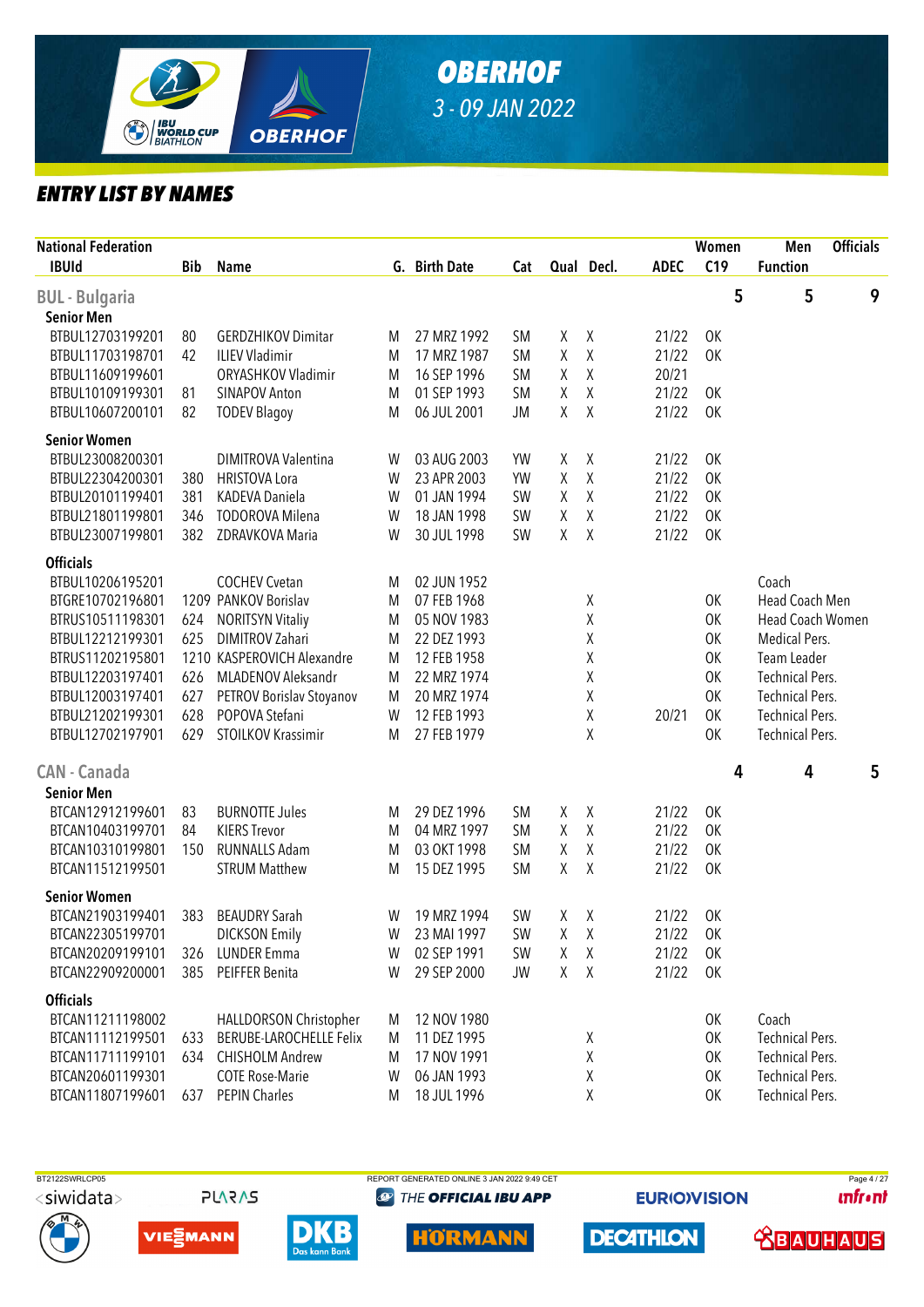

| <b>National Federation</b> |            |                                |   |               |           |        |             |             | Women | Men                    | <b>Officials</b> |
|----------------------------|------------|--------------------------------|---|---------------|-----------|--------|-------------|-------------|-------|------------------------|------------------|
| <b>IBUId</b>               | <b>Bib</b> | Name                           |   | G. Birth Date | Cat       |        | Qual Decl.  | <b>ADEC</b> | C19   | <b>Function</b>        |                  |
| <b>CHN - China</b>         |            |                                |   |               |           |        |             |             | 6     | 5                      | 17               |
| <b>Senior Women</b>        |            |                                |   |               |           |        |             |             |       |                        |                  |
| BTCHN22111199901           | 386        | <b>CHU Yuanmeng</b>            | W | 21 NOV 1999   | SW        | χ      | $\chi$      | 21/22       | OK    |                        |                  |
| BTCHN20310200301           | 435        | <b>DING Yuhuan</b>             | W | 03 OKT 2003   | YW        | Χ      | Χ           | 21/22       | 0K    |                        |                  |
| BTCHN22710200501           | 442        | LI Haorong                     | W | 27 OKT 2005   | <b>YW</b> | χ      | $\mathsf X$ | 22/23       | 0K    |                        |                  |
| BTCHN21809199801           | 387        | <b>MENG Fangi</b>              | W | 18 SEP 1998   | <b>SW</b> | X      | $\sf X$     | 21/22       | 0K    |                        |                  |
| BTCHN20511199101           | 388        | <b>TANG Jialin</b>             | W | 05 NOV 1991   | SW        | Χ      | $\chi$      | 21/22       | 0K    |                        |                  |
| BTCHN21005199201           | 389        | ZHANG Yan                      | W | 10 MAI 1992   | <b>SW</b> | χ      | $\chi$      | 21/22       | 0K    |                        |                  |
| <b>Senior Men</b>          |            |                                |   |               |           |        |             |             |       |                        |                  |
| BTCHN12803199401           | 85         | <b>CHENG Fangming</b>          | M | 28 MRZ 1994   | <b>SM</b> | $\chi$ | $\chi$      | 21/22       | OK    |                        |                  |
| BTCHN12204199101           | 86         | LI Xuezhi                      | M | 22 APR 1991   | <b>SM</b> | χ      | Χ           | 21/22       | 0K    |                        |                  |
| BTCHN12602199601           | 87         | YAN Xingyuan                   | M | 26 FEB 1996   | <b>SM</b> | Χ      | χ           | 21/22       | OK    |                        |                  |
| BTCHN10503199801           | 151        | ZHANG Chunyu                   | M | 05 MRZ 1998   | <b>SM</b> | χ      | Χ           | 22/23       | 0K    |                        |                  |
| BTCHN11412199901           | 88         | ZHU Zhenyu                     | M | 14 DEZ 1999   | <b>SM</b> |        | X           | 21/22       | 0K    |                        |                  |
| <b>Officials</b>           |            |                                |   |               |           |        |             |             |       |                        |                  |
| BTCHN10909196801           | 649        | <b>AARDALEN Roar</b>           | M | 09 SEP 1968   |           |        | χ           |             | 0K    | Administr. Pers.       |                  |
| BTCHN10901199001           |            | <b>JIANG Yang</b>              | M | 09 JAN 1990   |           |        | Χ           |             | 0K    | Administr. Pers.       |                  |
| BTCHN10911199601           | 638        | YUAN Linfeng                   | M | 09 NOV 1996   |           |        | χ           |             | 0K    | Administr. Pers.       |                  |
| BTCHN23110199601           |            | <b>ZHU Shanshan</b>            | W | 31 OKT 1996   |           |        | Χ           |             | 0K    | Administr. Pers.       |                  |
| BTFRA11606196201           | 639        | <b>AMAT Jean Pierre</b>        | M | 13 JUN 1962   |           |        | χ           |             | 0K    | Coach                  |                  |
| BTNOR12701197401           | 640        | <b>BJOERNDALEN Ole Einar</b>   | M | 27 JAN 1974   |           |        | Χ           |             | 0K    | Coach                  |                  |
| BTBLR20308198602           | 641        | DOMRACHEVA Darya               | W | 03 AUG 1986   |           |        | χ           |             | 0K    | Coach                  |                  |
| BTCHN13001199101           | 864        | <b>KULSTAD Erik</b>            | M | 30 JAN 1991   |           |        | χ           |             | 0K    | Coach                  |                  |
| BTNOR12509198201           | 642        | <b>TORGERSEN Tobias Retvik</b> | M | 25 SEP 1982   |           |        | χ           |             | 0K    | Coach                  |                  |
| BTCHN10107196601           | 643        | WANG Kejin                     | M | 01 JUL 1966   |           |        | χ           |             | 0K    | Coach                  |                  |
| BTBLR11101195501           | 644        | LI Rui                         | M | 11 JAN 1955   |           |        | χ           |             | 0K    | Medical Pers.          |                  |
| BTCHN10909198701           | 645        | LIU Shuang                     | M | 09 SEP 1987   |           |        | Χ           |             | 0K    | <b>Medical Pers.</b>   |                  |
| BTCHN12207198101           | 646        | LIU Tai                        | M | 22 JUL 1981   |           |        | χ           |             | 0K    | Medical Pers.          |                  |
| BTCHN22008197001           | 647        | <b>WEI Xiuping</b>             | W | 20 AUG 1970   |           |        | χ           |             | 0K    | Medical Pers.          |                  |
| BTCHN12205197901           | 648        | LIU Hao                        | M | 22 MAI 1979   |           |        | Χ           |             | 0K    | Team Leader            |                  |
| BTCHN10907199601           | 650        | NYGAARD Andreas                | M | 09 JUL 1996   |           |        | χ           |             | 0K    | <b>Technical Pers.</b> |                  |
| BTCHN13105199601           | 651        | <b>RINGKILEN Lasse</b>         | M | 31 MAI 1996   |           |        | X           |             | 0K    | <b>Technical Pers.</b> |                  |



**PLARAS** 









**@** THE OFFICIAL IBU APP



**EURIOVISION** 

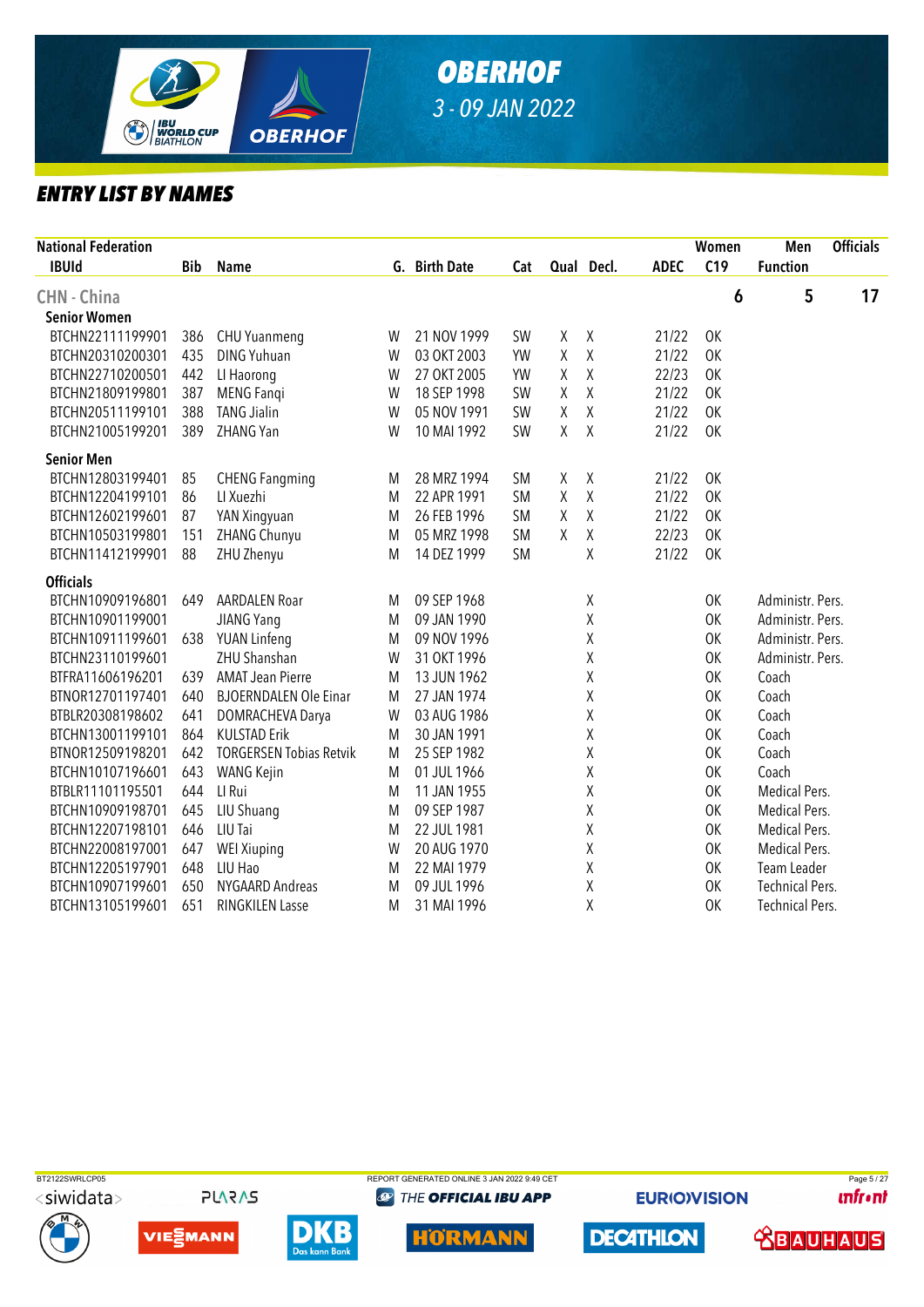

| <b>National Federation</b><br><b>IBUId</b> | <b>Bib</b> | <b>Name</b>               |   | G. Birth Date | Cat       |   | Qual Decl.         | <b>ADEC</b> | Women<br>C19 | Men<br><b>Function</b> | <b>Officials</b> |
|--------------------------------------------|------------|---------------------------|---|---------------|-----------|---|--------------------|-------------|--------------|------------------------|------------------|
| CZE - Czech Republic                       |            |                           |   |               |           |   |                    |             | 6            | 7                      | 17               |
| <b>Senior Men</b>                          |            |                           |   |               |           |   |                    |             |              |                        |                  |
| BTCZE12604199901                           | 89         | <b>HORNIG Vitezslav</b>   | M | 26 APR 1999   | <b>SM</b> | χ | $\sf X$            | 21/22       | 0K           |                        |                  |
| BTCZE11705199901                           | 74         | <b>KARLIK Mikulas</b>     | M | 17 MAI 1999   | <b>SM</b> | Χ | $\mathsf X$        | 21/22       | 0K           |                        |                  |
| BTCZE12301199101                           | 23         | <b>KRCMAR Michal</b>      | M | 23 JAN 1991   | <b>SM</b> | χ | Χ                  | 21/22       | 0K           |                        |                  |
| BTCZE10801198801                           |            | <b>KRUPCIK Tomas</b>      | M | 08 JAN 1988   | <b>SM</b> | Χ | $\mathsf X$        | 21/22       | 0K           |                        |                  |
| BTCZE12112199801                           | 59         | STVRTECKY Jakub           | M | 21 DEZ 1998   | <b>SM</b> | Χ | $\mathsf X$        | 21/22       | OK           |                        |                  |
| BTCZE11802199401                           | 90         | VACLAVIK Adam             | M | 18 FEB 1994   | <b>SM</b> | Χ | $\mathsf{X}% _{0}$ | 21/22       | 0K           |                        |                  |
| BTCZE12010199601                           | 168        | ZEMLICKA Milan            | M | 20 OKT 1996   | <b>SM</b> | χ | $\chi$             | 21/22       | OK           |                        |                  |
| <b>Senior Women</b>                        |            |                           |   |               |           |   |                    |             |              |                        |                  |
| BTCZE20102199301                           | 348        | CHARVATOVA Lucie          | W | 01 FEB 1993   | <b>SW</b> | Χ | $\chi$             | 21/22       | OK           |                        |                  |
| BTCZE20301199701                           | 311        | DAVIDOVA Marketa          | W | 03 JAN 1997   | SW        | χ | $\mathsf X$        | 21/22       | <b>OK</b>    |                        |                  |
| BTCZE22807199401                           | 368        | JISLOVA Jessica           | W | 28 JUL 1994   | <b>SW</b> | Χ | $\mathsf X$        | 21/22       | 0K           |                        |                  |
| BTCZE20301199101                           | 360        | PUSKARCIKOVA Eva          | W | 03 JAN 1991   | <b>SW</b> | Χ | $\mathsf{X}% _{0}$ | 21/22       | <b>OK</b>    |                        |                  |
| BTCZE20312199801                           | 390        | <b>VINKLARKOVA Tereza</b> | W | 03 DEZ 1998   | <b>SW</b> | Χ | $\mathsf{X}$       | 21/22       | 0K           |                        |                  |
| BTCZE23105200001                           | 451        | VOBORNIKOVA Tereza        | W | 31 MAI 2000   | <b>JW</b> | Χ | χ                  | 21/22       | 0K           |                        |                  |
| <b>Officials</b>                           |            |                           |   |               |           |   |                    |             |              |                        |                  |
| BTCZE10101196802                           |            | 1211 HOLUBEC Jiri         | M | 03 MRZ 1966   |           |   | Χ                  |             | OK           | Coach                  |                  |
| BTPOL10701199201                           |            | 1212 LIGAUN Ales          | M | 07 JAN 1992   |           |   | χ                  |             | 0K           | Coach                  |                  |
| BTCZE11410197801                           | 652        | RYBAR Ondrej              | M | 14 OKT 1978   |           |   | Χ                  |             | 0K           | Head Coach Men         |                  |
| BTNOR11211197301                           | 653        | <b>GJELLAND Eqil</b>      | M | 12 NOV 1973   |           |   | Χ                  |             | 0K           | Head Coach Women       |                  |
| BTCZE10311199401                           | 654        | <b>HALBERSTADT Karel</b>  | M | 03 NOV 1994   |           |   | Χ                  |             | OK           | Media Pers.            |                  |
| BTCZE11102195901                           |            | <b>LEVORA Pavel</b>       | M | 11 FEB 1959   |           |   |                    |             | 0K           | Media Pers.            |                  |
| BTCZE10904198201                           |            | 1252 SLAVIK Petr          | M | 09 APR 1982   |           |   | χ                  |             | OK           | Media Pers.            |                  |
| BTCZE10101198101                           |            | <b>KARPISEK Roman</b>     | M | 01 JAN 1981   |           |   | $\chi$             |             | OK           | Medical Pers.          |                  |
| BTCZE20406199501                           |            | SIEGELOVA Klara           | W | 04 JUN 1995   |           |   | Χ                  |             | 0K           | Medical Pers.          |                  |
| BTCZE10404196901                           |            | 1251 VITEK Libor          | M | 04 APR 1969   |           |   | Χ                  |             | 0K           | Medical Pers.          |                  |
| BTCZE11608198301                           | 656        | <b>FALTUS Milan</b>       | M | 16 AUG 1983   |           |   | Χ                  |             | OK           | <b>Technical Pers.</b> |                  |
| BTCZE12903199001                           | 657        | PRASIL Vojtech            | M | 29 MRZ 1990   |           |   | χ                  |             | 0K           | <b>Technical Pers.</b> |                  |
| BTCZE12901199201                           |            | <b>SCHINDLER Tomas</b>    | M | 29 JAN 1992   |           |   | χ                  |             | 0K           | <b>Technical Pers.</b> |                  |
| BTCZE12706198401                           | 658        | SIKORA Jakub              | M | 27 JUN 1984   |           |   | Χ                  |             | 0K           | <b>Technical Pers.</b> |                  |
| BTCZE10302198301                           |            | <b>SLESINGR Michal</b>    | M | 03 FEB 1983   |           |   | Χ                  | 20/21       | 0K           | <b>Technical Pers.</b> |                  |
| BTCZE12001199501                           | 659        | <b>TOLAR David</b>        | M | 20 JAN 1995   |           |   | Χ                  | Upl.        | 0K           | <b>Technical Pers.</b> |                  |
| BTSVK12008199701                           | 660        | <b>ZAVALEC Samuel</b>     | M | 20 AUG 1997   |           |   | Χ                  |             | 0K           | <b>Technical Pers.</b> |                  |







**PLARAS** 





**@ THE OFFICIAL IBU APP** 



**EURIOVISION** 

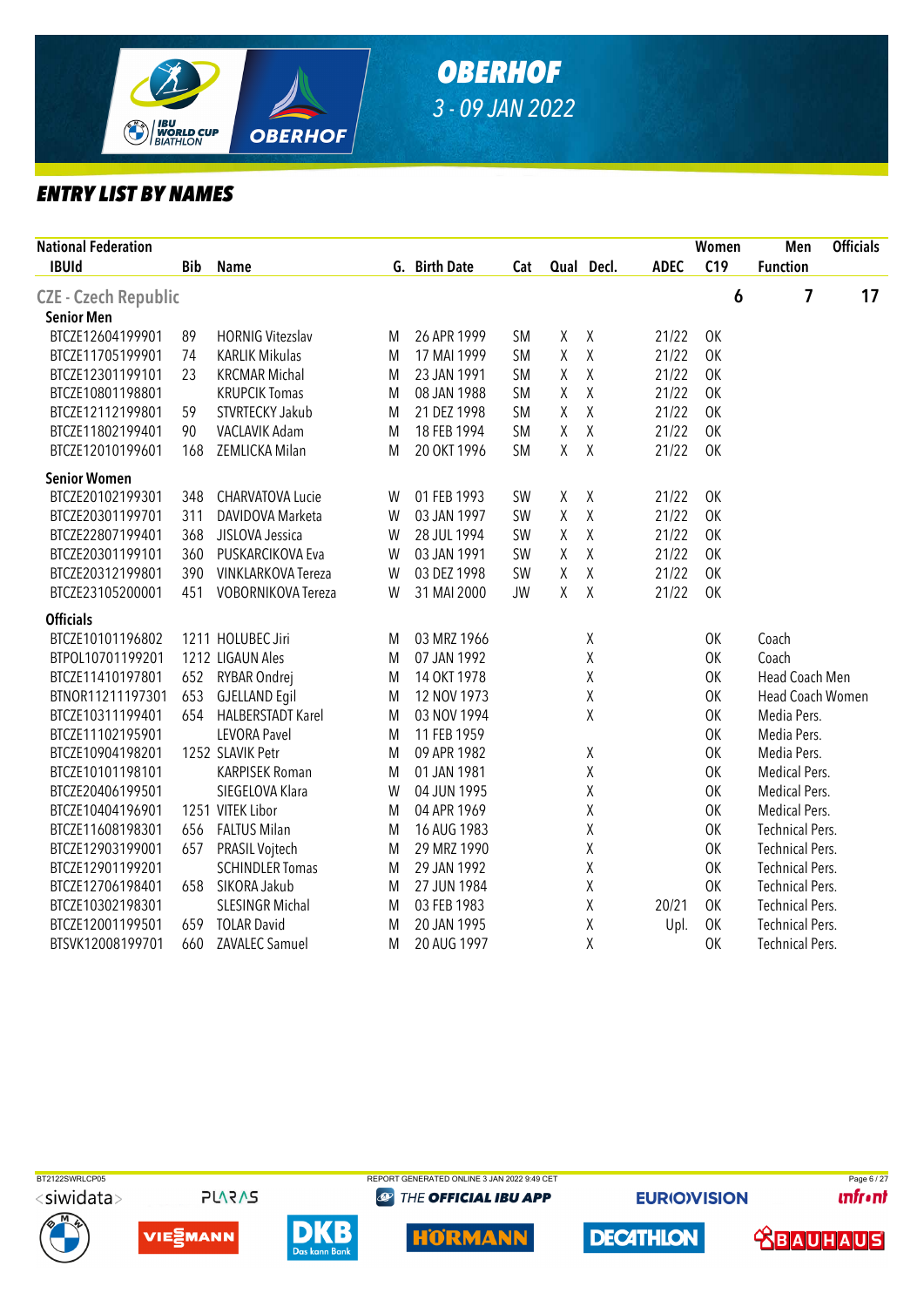

|            |                             |   |             |               |   |   |                                                                                                       |           | Men                    | <b>Officials</b> |
|------------|-----------------------------|---|-------------|---------------|---|---|-------------------------------------------------------------------------------------------------------|-----------|------------------------|------------------|
| <b>Bib</b> | Name                        |   |             | Cat           |   |   | <b>ADEC</b>                                                                                           | C19       | <b>Function</b>        |                  |
|            |                             |   |             |               |   |   |                                                                                                       | 5         | 4                      | 9                |
|            |                             |   |             |               |   |   |                                                                                                       |           |                        |                  |
| 391        | <b>KUELM Susan</b>          | W | 13 AUG 1996 | <b>SW</b>     | χ |   | 21/22                                                                                                 | 0K        |                        |                  |
| 392        | LEHTLA Kadri                | W | 03 MAI 1985 | <b>SW</b>     | X |   | 21/22                                                                                                 | 0K        |                        |                  |
| 393        | OJA Regina                  | W | 31 JAN 1996 | <b>SW</b>     | X |   | 21/22                                                                                                 | 0K        |                        |                  |
| 355        | TALIHAERM Johanna           | W | 27 JUN 1993 | <b>SW</b>     | χ |   | 21/22                                                                                                 | OK        |                        |                  |
| 350        | <b>TOMINGAS Tuuli</b>       | W | 04 JAN 1995 | <b>SW</b>     | χ |   | 21/22                                                                                                 | OK        |                        |                  |
|            |                             |   |             |               |   |   |                                                                                                       |           |                        |                  |
| 91         | <b>ERMITS Kalev</b>         | M | 19 SEP 1992 | <b>SM</b>     | Χ |   | 21/22                                                                                                 | 0K        |                        |                  |
| 92         | <b>HELDNA Robert</b>        | M | 19 SEP 1999 | <b>SM</b>     | X | Χ | 21/22                                                                                                 | OK        |                        |                  |
| 93         | <b>SIIMER Kristo</b>        | M | 14 MAI 1999 | <b>SM</b>     | X | Χ | 21/22                                                                                                 | 0K        |                        |                  |
| 94         | ZAHKNA Rene                 | M | 02 OKT 1994 | <b>SM</b>     | X |   | 21/22                                                                                                 | <b>OK</b> |                        |                  |
|            |                             |   |             |               |   |   |                                                                                                       |           |                        |                  |
| 661        | <b>TOBRELUTS Indrek</b>     | M | 05 APR 1976 |               |   | χ |                                                                                                       | 0K        | Coach                  |                  |
| 662        | STEPTSENKO Danil            | M | 13 AUG 1986 |               |   | Χ |                                                                                                       | 0K        | Head Coach Men         |                  |
| 663        | <b>TIKKERBAER Hanno</b>     | M | 03 JAN 1992 |               |   | χ | Upl.                                                                                                  | 0K        | Medical Pers.          |                  |
| 664        | SVOBODA Fiodar              | M | 04 AUG 1972 |               |   | Χ |                                                                                                       | 0K        | Team Leader            |                  |
| 665        | <b>KUUS Tarvi</b>           | M | 16 JUL 1976 |               |   | χ |                                                                                                       | OK        | <b>Technical Pers.</b> |                  |
| 666        | <b>KUUSIK Kaarel</b>        | M | 29 MAI 1991 |               |   | χ |                                                                                                       | 0K        | <b>Technical Pers.</b> |                  |
| 667        | <b>PULLES Marten</b>        | M | 29 MAI 1995 |               |   | χ |                                                                                                       | 0K        | <b>Technical Pers.</b> |                  |
|            | <b>ROOTALU Hans Kristen</b> | M | 28 SEP 1996 |               |   | Χ | 21/22                                                                                                 | OK        | <b>Technical Pers.</b> |                  |
| 668        | <b>VAHTRA Eeri</b>          | M | 02 FEB 1988 |               |   | χ |                                                                                                       | 0K        | <b>Technical Pers.</b> |                  |
|            |                             |   |             | G. Birth Date |   |   | Qual Decl.<br>$\lambda$<br>$\chi$<br>$\mathsf{X}$<br>$\chi$<br>$\lambda$<br>$\lambda$<br>$\mathsf{X}$ |           | Women                  |                  |



**PLARAS** 







**@ THE OFFICIAL IBU APP** 



**EURIOVISION** 

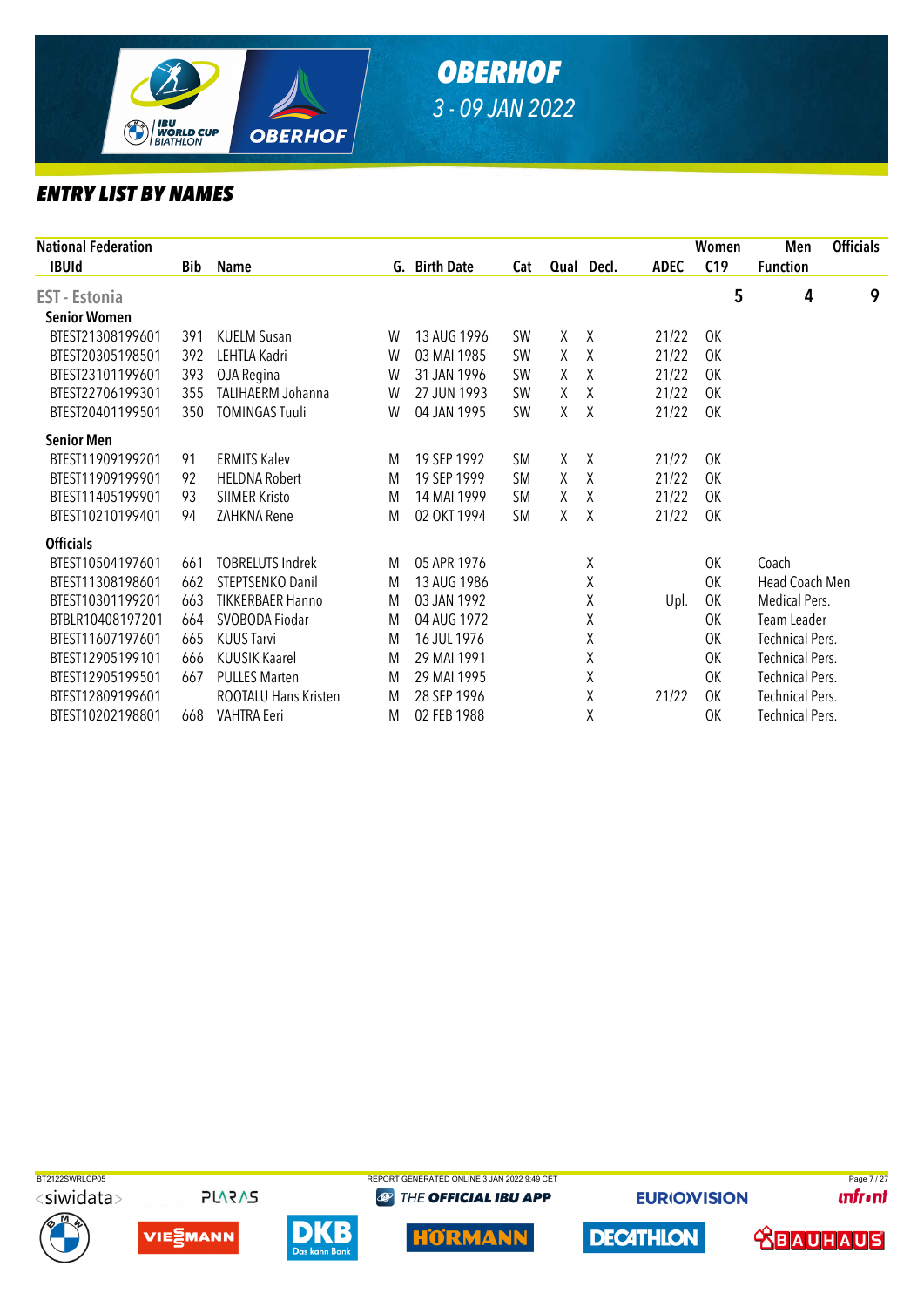

| <b>National Federation</b> |            |                            |   |               |           |        |              |             | Women     | Men                    | <b>Officials</b> |
|----------------------------|------------|----------------------------|---|---------------|-----------|--------|--------------|-------------|-----------|------------------------|------------------|
| <b>IBUId</b>               | <b>Bib</b> | <b>Name</b>                |   | G. Birth Date | Cat       |        | Qual Decl.   | <b>ADEC</b> | C19       | <b>Function</b>        |                  |
| <b>FIN</b> - Finland       |            |                            |   |               |           |        |              |             | 6         | 6                      | 9                |
| <b>Senior Men</b>          |            |                            |   |               |           |        |              |             |           |                        |                  |
| BTFIN10806199801           | 63         | <b>HARJULA Tuomas</b>      | M | 08 JUN 1998   | <b>SM</b> | χ      | χ            | 21/22       | 0K        |                        |                  |
| BTFIN10202199101           | 64         | HIIDENSALO Olli            | M | 02 FEB 1991   | <b>SM</b> | X      | $\mathsf{X}$ | 21/22       | <b>OK</b> |                        |                  |
| BTFIN12809199401           | 95         | LAITINEN Heikki            | M | 28 SEP 1994   | <b>SM</b> | X      | χ            | 21/22       | 0K        |                        |                  |
| BTFIN12303199401           | 155        | <b>MUSTONEN Joni</b>       | M | 23 MRZ 1994   | <b>SM</b> | χ      | $\chi$       | 21/22       | 0K        |                        |                  |
| BTFIN10108199701           | 156        | RANTA Jaakko               | M | 01 AUG 1997   | <b>SM</b> | X      | χ            | 21/22       | 0K        |                        |                  |
| BTFIN12501199601           | 36         | <b>SEPPALA Tero</b>        | M | 25 JAN 1996   | <b>SM</b> | X      | Χ            | 21/22       | OK        |                        |                  |
| <b>Senior Women</b>        |            |                            |   |               |           |        |              |             |           |                        |                  |
| BTFIN20911198701           | 354        | <b>EDER Mari</b>           | W | 09 NOV 1987   | <b>SW</b> | $\chi$ | $\chi$       | 21/22       | OK        |                        |                  |
| BTFIN22311199501           | 394        | JANKA Erika                | W | 23 NOV 1995   | <b>SW</b> | X      | $\sf X$      | 21/22       | <b>OK</b> |                        |                  |
| BTFIN21710200101           |            | <b>KERANEN Noora Kaisa</b> | W | 17 OKT 2001   | <b>JW</b> | X      | X            | 21/22       | 0K        |                        |                  |
| BTBLR21403198501           | 395        | <b>KINNUNEN Nastassia</b>  | W | 14 MRZ 1985   | <b>SW</b> | X      | $\sf X$      | 20/21       | 0K        |                        |                  |
| BTFIN21003199501           | 445        | <b>LEHTONEN Venla</b>      | W | 10 MRZ 1995   | <b>SW</b> | X      | χ            | 21/22       | 0K        |                        |                  |
| BTFIN20812199401           | 396        | <b>MINKKINEN Suvi</b>      | W | 08 DEZ 1994   | SW        | X      | X            | 21/22       | <b>OK</b> |                        |                  |
| <b>Officials</b>           |            |                            |   |               |           |        |              |             |           |                        |                  |
| BTFIN13004199201           | 669        | <b>MOILANEN Aku</b>        | M | 30 APR 1992   |           |        | χ            | Upl.        | OK        | Head Coach Women       |                  |
| BTFIN10410196101           | 670        | <b>KONTTURI Vesa</b>       | M | 04 OKT 1961   |           |        | χ            |             | 0K        | <b>Medical Pers.</b>   |                  |
| BTFIN22601197101           | 863        | MJOSUND Katja              | W | 26 JAN 1971   |           |        | Χ            |             | 0K        | Medical Pers.          |                  |
| BTFIN11111195201           |            | LAHDESMAKI Kalle           | M | 11 NOV 1952   |           |        | χ            |             | 0K        | NF President           |                  |
| BTFIN12608198301           |            | <b>PUKKI Tapio</b>         | M | 26 AUG 1983   |           |        | χ            | Upl.        | 0K        | NF President/SG        |                  |
| BTFIN10609197301           | 671        | <b>KAHKONEN Jonne</b>      | M | 06 SEP 1973   |           |        | χ            | Upl.        | 0K        | Team Leader            |                  |
| BTFIN10604198201           | 858        | KAUPPINEN Jarkko           | M | 06 APR 1982   |           |        | χ            | 21/22       | OK        | <b>Technical Pers.</b> |                  |
| BTCZE10506199501           | 672        | <b>KUBINA Simon</b>        | M | 05 JUN 1995   |           |        | χ            |             | 0K        | <b>Technical Pers.</b> |                  |
| BTFIN12908199001           | 673        | <b>PRIKS Morten</b>        | M | 29 AUG 1990   |           |        | χ            |             | 0K        | <b>Technical Pers.</b> |                  |
| BTEST12502197601           | 674        | <b>SANDER Marek</b>        | M | 25 FEB 1976   |           |        | χ            |             | <b>OK</b> | <b>Technical Pers.</b> |                  |
| BTFIN12301199201           | 675        | <b>UUSIVIRTA Risto</b>     | M | 23 JAN 1992   |           |        | χ            |             | 0K        | <b>Technical Pers.</b> |                  |



**PLARAS** 







**@ THE OFFICIAL IBU APP** 



**EURIOVISION** 



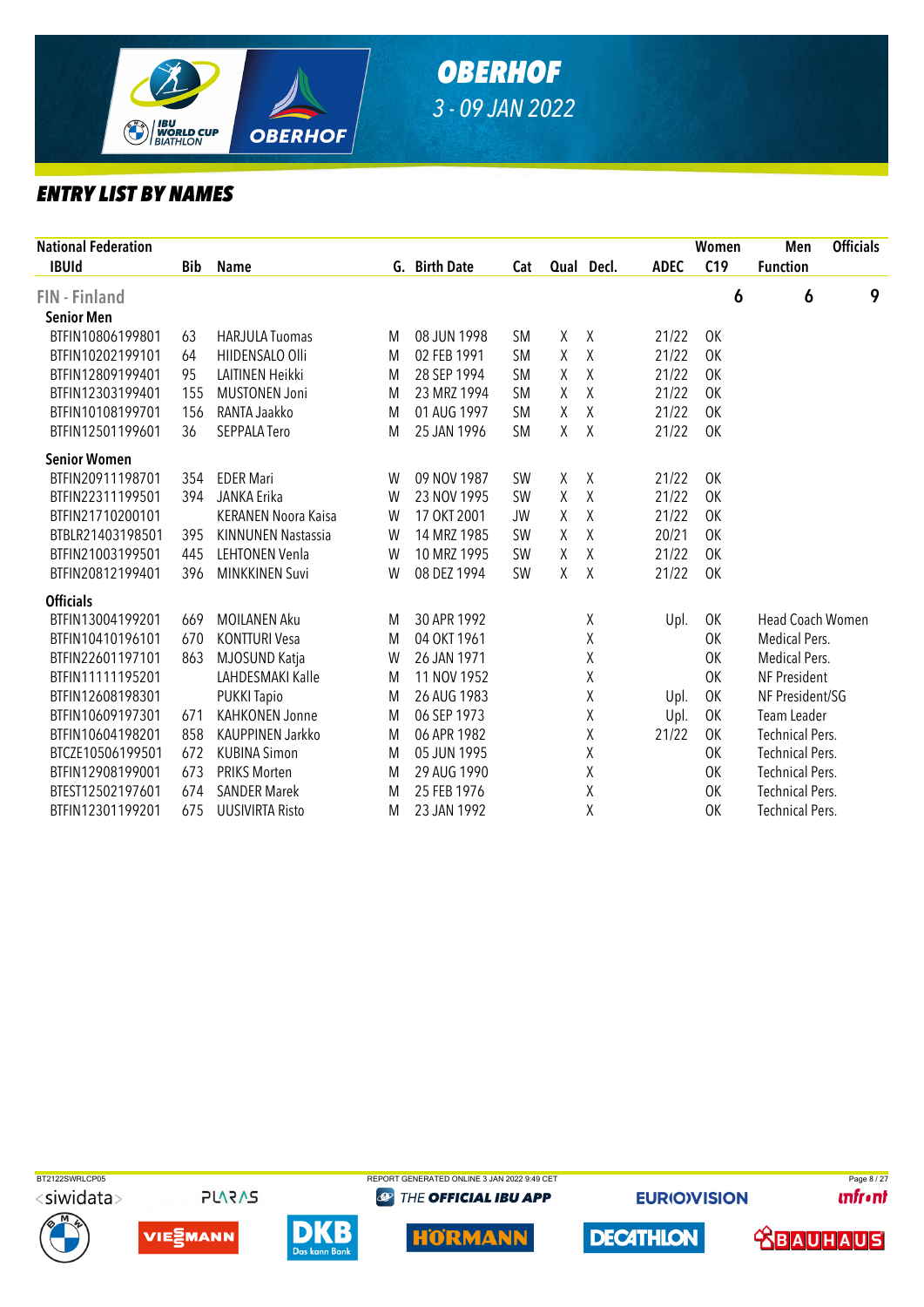

| <b>National Federation</b><br><b>IBUId</b> | <b>Bib</b> | <b>Name</b>                    |   | G. Birth Date | Cat       |   | Qual Decl.   | <b>ADEC</b> | Women<br>C19 | Men<br><b>Function</b> | <b>Officials</b> |
|--------------------------------------------|------------|--------------------------------|---|---------------|-----------|---|--------------|-------------|--------------|------------------------|------------------|
| FRA - France                               |            |                                |   |               |           |   |              |             | 6            | 6                      | 14               |
| <b>Senior Men</b>                          |            |                                |   |               |           |   |              |             |              |                        |                  |
| BTFRA12212199401                           | 19         | <b>CLAUDE Fabien</b>           | M | 22 DEZ 1994   | <b>SM</b> | X | $\chi$       | 21/22       | 0K           |                        |                  |
| BTFRA10312199101                           | 9          | <b>DESTHIEUX Simon</b>         | M | 03 DEZ 1991   | <b>SM</b> | Χ | $\chi$       | 21/22       | 0K           |                        |                  |
| BTFRA11608199201                           | 3          | <b>FILLON MAILLET Quentin</b>  | M | 16 AUG 1992   | <b>SM</b> | Χ | $\chi$       | 21/22       | 0K           |                        |                  |
| BTFRA10207199101                           | 20         | <b>GUIGONNAT Antonin</b>       | M | 02 JUL 1991   | <b>SM</b> | χ | $\chi$       | 21/22       | 0K           |                        |                  |
| BTFRA11107199501                           | 7          | JACQUELIN Emilien              | M | 11 JUL 1995   | <b>SM</b> | Χ | $\pmb{\chi}$ | 21/22       | 0K           |                        |                  |
| BTFRA12906200101                           | 140        | <b>PERROT Eric</b>             | M | 29 JUN 2001   | <b>JM</b> | Χ | χ            | 21/22       | 0K           |                        |                  |
| <b>Senior Women</b>                        |            |                                |   |               |           |   |              |             |              |                        |                  |
| BTFRA21505198701                           | 318        | <b>BESCOND Anais</b>           | W | 15 MAI 1987   | SW        | X | $\chi$       | 21/22       | OK           |                        |                  |
| BTFRA20407199601                           | 315        | <b>BRAISAZ-BOUCHET Justine</b> | W | 04 JUL 1996   | SW        | Χ | $\chi$       | 21/22       | <b>OK</b>    |                        |                  |
| BTFRA20211199501                           | 340        | <b>CHEVALIER Chloe</b>         | W | 02 NOV 1995   | SW        | Χ | $\sf X$      | 21/22       | 0K           |                        |                  |
| BTFRA21202199301                           | 309        | <b>CHEVALIER-BOUCHET Anais</b> | W | 12 FEB 1993   | SW        | Χ | χ            | 21/22       | 0K           |                        |                  |
| BTFRA21604199601                           | 356        | <b>COLOMBO Caroline</b>        | W | 16 APR 1996   | SW        | χ | $\chi$       | 21/22       | 0K           |                        |                  |
| BTFRA20910199601                           | 313        | SIMON Julia                    | W | 09 OKT 1996   | SW        | X | $\chi$       | 21/22       | OK           |                        |                  |
| <b>Officials</b>                           |            |                                |   |               |           |   |              |             |              |                        |                  |
| BTITA13007197201                           | 676        | <b>FAVRE Patrick</b>           | M | 30 JUL 1972   |           |   | Χ            |             | 0K           | Coach                  |                  |
| BTFRA10301196301                           | 677        | GIACHINO Jean-Paul             | M | 03 JAN 1963   |           |   | χ            |             | OK           | Coach                  |                  |
| BTFRA11707197501                           | 678        | VITTOZ Vincent                 | M | 17 JUL 1975   |           |   | χ            |             | 0K           | Head Coach Men         |                  |
| BTFRA12905198301                           | 679        | JEAN Frederic                  | M | 29 MAI 1983   |           |   | χ            |             | 0K           | Head Coach Women       |                  |
| BTFRA11010196401                           |            | 1213 LAURENT Lionel            | M | 10 OKT 1964   |           |   | Χ            |             | 0K           | Media Pers.            |                  |
| BTFRA11002198401                           |            | <b>CARDOT Quentin</b>          | M | 10 FEB 1984   |           |   | χ            |             | 0K           | Medical Pers.          |                  |
| BTFRA10106198901                           | 681        | <b>DUMONT Romain</b>           | M | 01 JUN 1989   |           |   | χ            |             | OK           | <b>Medical Pers.</b>   |                  |
| BTFRA12603196601                           | 830        | <b>BOUTHIAUX Stephane</b>      | M | 26 MRZ 1966   |           |   | χ            |             | OK           | Team Leader            |                  |
| BTLAT12101199001                           | 831        | <b>BLONDEAU Baptiste</b>       | M | 21 JAN 1990   |           |   | χ            |             | 0K           | <b>Technical Pers.</b> |                  |
| BTFRA11207199401                           | 682        | <b>BUFFARD Hugo</b>            | M | 12 JUL 1994   |           |   | χ            |             | 0K           | <b>Technical Pers.</b> |                  |
| BTFRA11211198201                           | 683        | <b>DESCHAMPS Gregoire</b>      | M | 12 NOV 1982   |           |   | Χ            |             | 0K           | <b>Technical Pers.</b> |                  |
| BTFRA11111198701                           | 684        | <b>DESCHAMPS Louis</b>         | M | 11 NOV 1987   |           |   | χ            |             | 0K           | <b>Technical Pers.</b> |                  |
| BTFRA10505198901                           | 685        | <b>GUIGONNET Yann</b>          | M | 20 MAI 1989   |           |   | χ            |             | 0K           | <b>Technical Pers.</b> |                  |
| BTFRA12901198901                           | 686        | <b>RONIN Luc</b>               | M | 29 JAN 1989   |           |   | χ            |             | 0K           | <b>Technical Pers.</b> |                  |



**PLARAS** 







**@ THE OFFICIAL IBU APP** 



**EURIOVISION** 

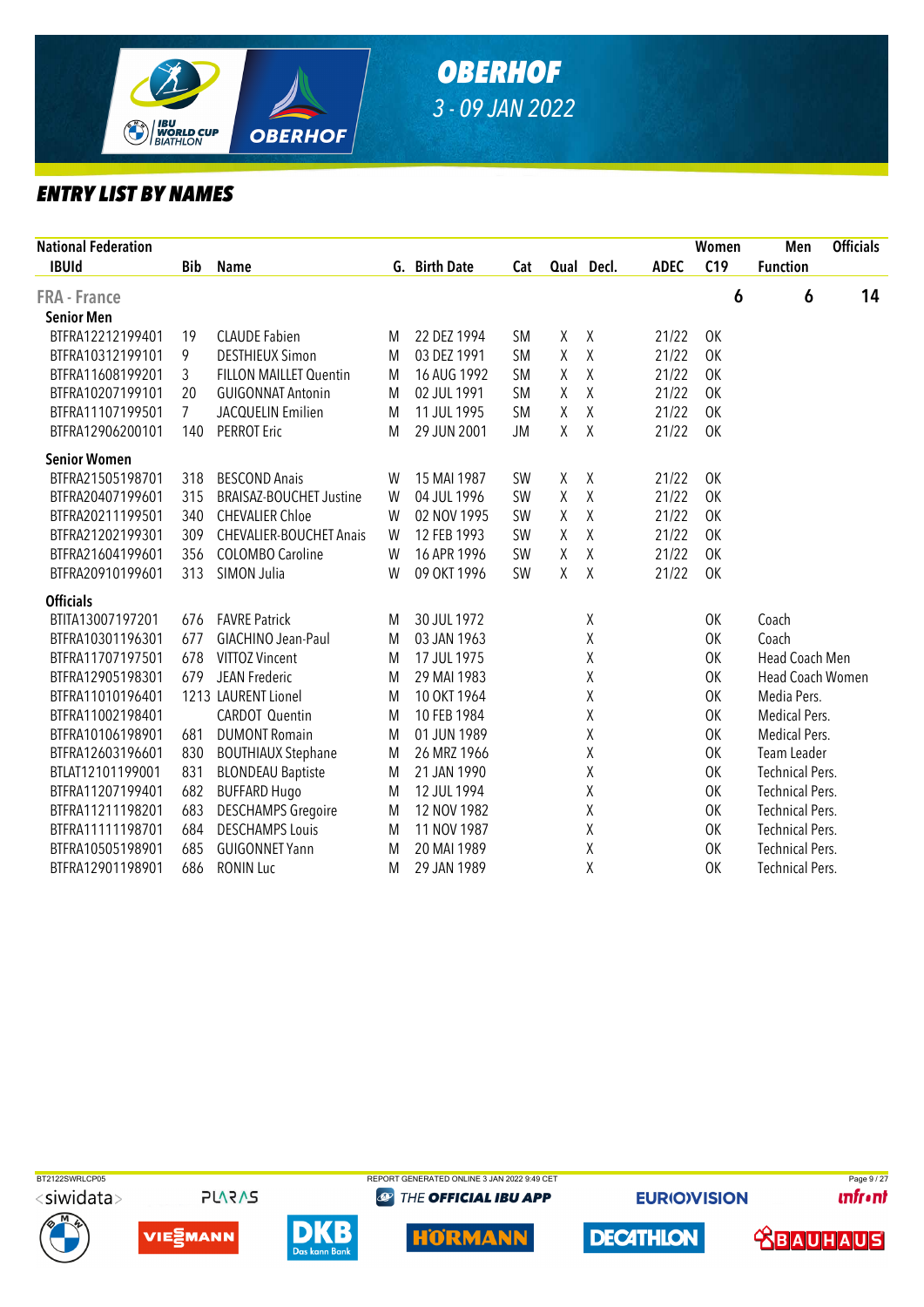

| <b>National Federation</b><br><b>IBUId</b> | <b>Bib</b> | <b>Name</b>                |   | G. Birth Date | Cat       |   | Qual Decl. | <b>ADEC</b> | Women<br>C19 | Men<br><b>Function</b> | <b>Officials</b> |
|--------------------------------------------|------------|----------------------------|---|---------------|-----------|---|------------|-------------|--------------|------------------------|------------------|
|                                            |            |                            |   |               |           |   |            |             |              |                        |                  |
| <b>GER</b> - Germany                       |            |                            |   |               |           |   |            |             | 8            | 8                      | 20               |
| <b>Senior Women</b>                        |            |                            |   |               |           |   |            |             |              |                        |                  |
| BTGER22410198902                           | 343        | <b>HAMMERSCHMIDT Maren</b> | W | 24 OKT 1989   | <b>SW</b> | χ | X          | 21/22       | OK           |                        |                  |
| BTGER22010198801                           | 310        | <b>HERRMANN Denise</b>     | W | 20 DEZ 1988   | SW        | Χ | $\chi$     | 21/22       | 0K           |                        |                  |
| BTGER21606199601                           | 322        | <b>HETTICH Janina</b>      | W | 16 JUN 1996   | SW        | Χ | Χ          | 21/22       | 0K           |                        |                  |
| BTGER22403198701                           | 454        | HILDEBRAND Franziska       | W | 24 MRZ 1987   | SW        | Χ | Χ          | 21/22       | 0K           |                        |                  |
| BTGER22403199201                           | 324        | <b>HINZ Vanessa</b>        | W | 24 MRZ 1992   | SW        | Χ | Χ          | 21/22       | 0K           |                        |                  |
| BTGER21103199401                           | 303        | PREUSS Franziska           | W | 11 MRZ 1994   | SW        | Χ | $\chi$     | 20/21       | 0K           |                        |                  |
| BTGER20710199701                           | 398        | <b>VOIGT Vanessa</b>       | W | 07 OKT 1997   | SW        | Χ | $\chi$     | 21/22       | <b>OK</b>    |                        |                  |
| BTGER22505199601                           | 370        | <b>WEIDEL Anna</b>         | W | 25 MAI 1996   | SW        | χ | X          | 21/22       | OK           |                        |                  |
| <b>Senior Men</b>                          |            |                            |   |               |           |   |            |             |              |                        |                  |
| BTGER12403199001                           | 14         | <b>DOLL Benedikt</b>       | M | 24 MRZ 1990   | <b>SM</b> | χ | $\chi$     | 21/22       | OK           |                        |                  |
| BTGER10607199401                           |            | <b>FRATZSCHER Lucas</b>    | M | 06 JUL 1994   | <b>SM</b> | χ | $\sf X$    | 21/22       | OK           |                        |                  |
| BTGER10811199401                           | 54         | <b>HORN Philipp</b>        | M | 08 NOV 1994   | <b>SM</b> | χ | χ          | 21/22       | OK           |                        |                  |
| BTGER11911199101                           | 48         | <b>KUEHN Johannes</b>      | M | 19 NOV 1991   | <b>SM</b> | Χ | Χ          | 21/22       | 0K           |                        |                  |
| BTGER11705198801                           | 16         | <b>LESSER Erik</b>         | M | 17 MAI 1988   | <b>SM</b> | χ | Χ          | 21/22       | 0K           |                        |                  |
| BTGER11302199301                           | 67         | <b>NAWRATH Philipp</b>     | M | 13 FEB 1993   | <b>SM</b> | Χ | χ          | 21/22       | 0K           |                        |                  |
| BTGER10103199301                           | 28         | <b>REES Roman</b>          | M | 01 MRZ 1993   | <b>SM</b> | Χ | Χ          | 21/22       | OK           |                        |                  |
| BTGER11106199601                           |            | <b>ZOBEL David</b>         | M | 11 JUN 1996   | <b>SM</b> | χ | $\chi$     | 21/22       | OK           |                        |                  |
| <b>Officials</b>                           |            |                            |   |               |           |   |            |             |              |                        |                  |
| BTGER12505198201                           |            | <b>ESPIG Nico Juergen</b>  | M | 25 MAI 1982   |           |   | χ          |             | 0K           | Administr. Pers.       |                  |
| BTGER20410195701                           |            | KNIESZ Gabi                | W | 04 OKT 1957   |           |   | Χ          |             | OK           | Administr. Pers.       |                  |
| BTGER12909196901                           |            | <b>KOCH Michael</b>        | M | 29 SEP 1969   |           |   | Χ          |             | OK           | Administr. Pers.       |                  |
| BTGER12403198601                           | 687        | <b>SCHEURL Isidor</b>      | M | 24 MRZ 1986   |           |   | χ          |             | OK           | Coach                  |                  |
| BTAUT10501198201                           | 688        | <b>STEIRER Florian</b>     | M | 05 JAN 1982   |           |   | χ          |             | OK           | Coach                  |                  |
| BTGER10404197001                           | 689        | <b>KIRCHNER Mark</b>       | M | 04 APR 1970   |           |   | Χ          |             | 0K           | Head Coach Men         |                  |
| BTGER10309198101                           | 690        | <b>MEHRINGER Kristian</b>  | M | 03 SEP 1981   |           |   | Χ          |             | OK           | Head Coach Women       |                  |
| BTGER12211196901                           |            | SCHWARZBACH Stefan         | M | 22 NOV 1969   |           |   | Χ          |             | OK           | Media Pers.            |                  |
| BTGER23110195301                           |            | <b>HENRICH Ilona</b>       | W | 31 OKT 1953   |           |   | χ          |             | OK           | Medical Pers.          |                  |
| BTGER10708197301                           |            | 1214 THIEME Silvio         | M | 07 AUG 1973   |           |   | Χ          |             | OK           | Medical Pers.          |                  |
| BTGER11011196501                           |            | <b>WOLFARTH Bernd</b>      | M | 10 NOV 1965   |           |   | Χ          |             | OK           | Medical Pers.          |                  |
| BTUSA12108197501                           | 693        | EISENBICHLER Bernd         | M | 21 AUG 1975   |           |   | Χ          |             | OK           | Team Leader            |                  |
| BTUSA11210197201                           | 694        | <b>EMSLANDER Andreas</b>   | M | 12 OKT 1972   |           |   | Χ          |             | OK           | Technical Pers.        |                  |
| BTGER12006197001                           |            | <b>HEISIG Enrico</b>       | M | 20 JUN 1970   |           |   | Χ          |             | 0K           | <b>Technical Pers.</b> |                  |
| BTGER10204198501                           | 696        | <b>HOPF Sebastian</b>      | M | 02 APR 1985   |           |   | Χ          |             | OK           | <b>Technical Pers.</b> |                  |
| BTGER10301199401                           | 697        | <b>KELLERER Niklas</b>     | M | 03 JAN 1994   |           |   | Χ          |             | OK           | <b>Technical Pers.</b> |                  |
| BTGER12504198001                           | 698        | <b>MUND Fabian</b>         | M | 25 APR 1980   |           |   | χ          |             | OK           | <b>Technical Pers.</b> |                  |
| BTGER10907196201                           |            | <b>PETERS Adalbert</b>     | M | 09 JUL 1962   |           |   | χ          | 22/23       | Upl.         | <b>Technical Pers.</b> |                  |
| BTGER11810198501                           | 700        | <b>WERNER Patrick</b>      | M | 18 OKT 1985   |           |   | χ          |             | 0K           | <b>Technical Pers.</b> |                  |
| BTGER12302198401                           |            | <b>WICK Robert</b>         | M | 23 FEB 1984   |           |   | χ          |             | 0K           | <b>Technical Pers.</b> |                  |
|                                            |            |                            |   |               |           |   |            |             |              |                        |                  |



**PLARAS** 







**@ THE OFFICIAL IBU APP** 

**EURIOVISION** 

**DECATHLON** 

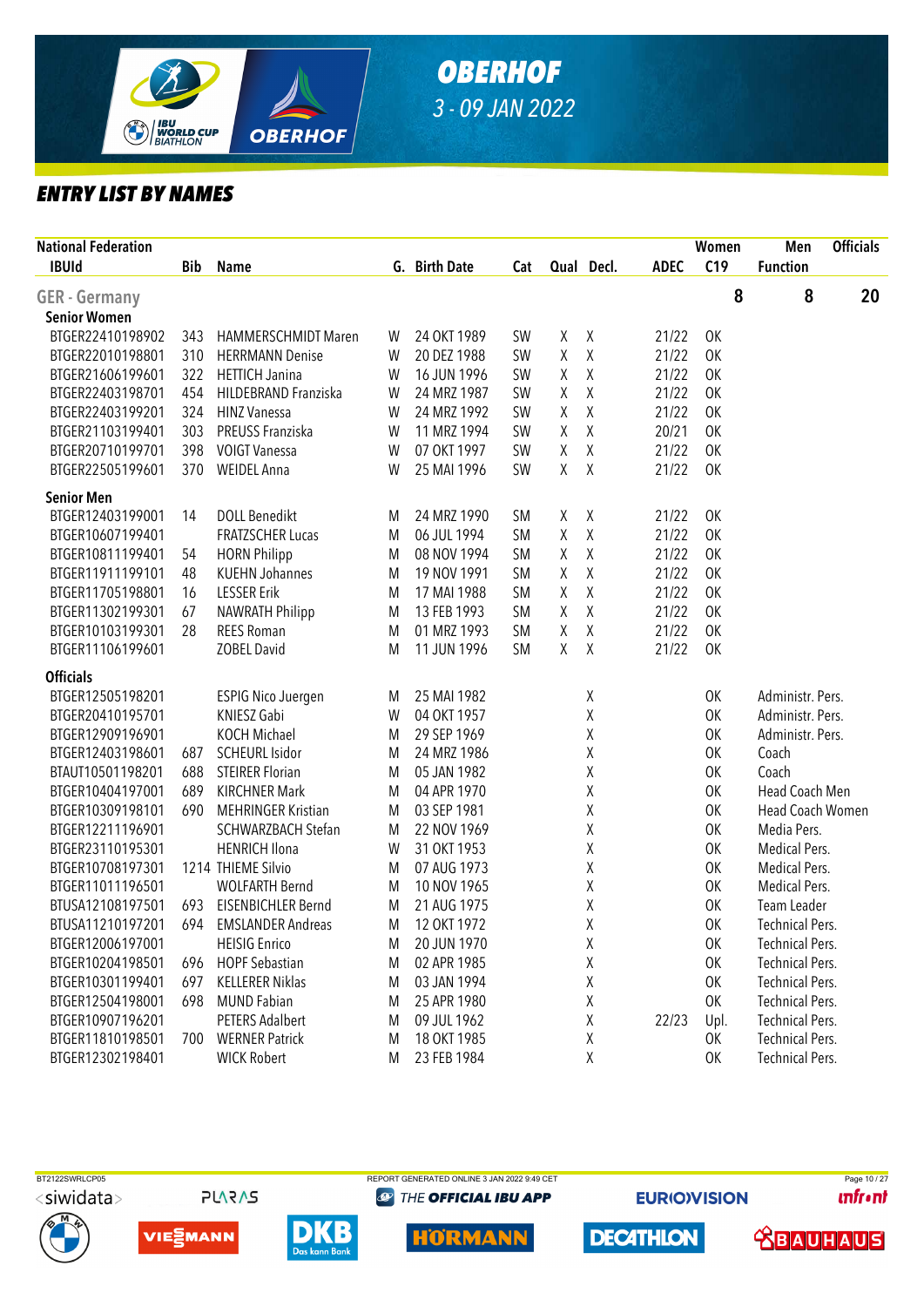

| National Federation<br><b>IBUId</b> | <b>Bib</b> | <b>Name</b>               |   | G. Birth Date | Cat       |             | Qual Decl.  | <b>ADEC</b> | Women<br>C19 | Men<br><b>Function</b> | <b>Officials</b> |
|-------------------------------------|------------|---------------------------|---|---------------|-----------|-------------|-------------|-------------|--------------|------------------------|------------------|
|                                     |            |                           |   |               |           |             |             |             |              |                        |                  |
| ITA - Italy                         |            |                           |   |               |           |             |             |             | 7            | 7                      | 15               |
| <b>Senior Women</b>                 |            |                           |   |               |           |             |             |             |              |                        |                  |
| BTITA21005199701                    | 374        | <b>CARRARA Michela</b>    | W | 10 MAI 1997   | SW        | χ           | χ           | 21/22       | OK           |                        |                  |
| BTITA23004199801                    | 399        | COMOLA Samuela            | W | 30 APR 1998   | SW        | Χ           | $\sf X$     | 21/22       | 0K           |                        |                  |
| BTITA22409199701                    | 449        | <b>FAUNER Eleonora</b>    | W | 24 SEP 1997   | SW        | χ           | $\sf X$     | 21/22       | 0K           |                        |                  |
| BTITA22410199001                    | 458        | SANFILIPPO Federica       | W | 24 OKT 1990   | SW        | Χ           | $\mathsf X$ | 20/21       | 0K           |                        |                  |
| BTITA20402199501                    | 316        | VITTOZZI Lisa             | W | 04 FEB 1995   | SW        | Χ           | $\sf X$     | 21/22       | 0K           |                        |                  |
| BTITA20304199001                    | 305        | <b>WIERER Dorothea</b>    | W | 03 APR 1990   | SW        | Χ           | $\mathsf X$ | 21/22       | 0K           |                        |                  |
| BTITA21409200201                    | 456        | ZINGERLE Linda            | W | 14 SEP 2002   | <b>JW</b> | Χ           | X           | 21/22       | OK           |                        |                  |
| <b>Senior Men</b>                   |            |                           |   |               |           |             |             |             |              |                        |                  |
| BTITA12202200001                    | 51         | <b>BIONAZ Didier</b>      | M | 22 FEB 2000   | JM        | χ           | Χ           | 21/22       | OK           |                        |                  |
| BTITA12908199101                    | 44         | <b>BORMOLINI Thomas</b>   | M | 29 AUG 1991   | <b>SM</b> | Χ           | $\mathsf X$ | 21/22       | 0K           |                        |                  |
| BTITA11904199801                    |            | <b>BRAUNHOFER Patrick</b> | M | 19 APR 1998   | <b>SM</b> | χ           | $\sf X$     | 21/22       | 0K           |                        |                  |
| BTITA12703199701                    | 164        | <b>CAPPELLARI Daniele</b> | M | 27 MRZ 1997   | <b>SM</b> | $\mathsf X$ | $\mathsf X$ | 21/22       | 0K           |                        |                  |
| BTITA10504200001                    | 73         | <b>GIACOMEL Tommaso</b>   | M | 05 APR 2000   | JM        | χ           | $\sf X$     | 21/22       | 0K           |                        |                  |
| BTITA13009198901                    | 8          | <b>HOFER Lukas</b>        | M | 30 SEP 1989   | <b>SM</b> | $\mathsf X$ | $\mathsf X$ | 21/22       | <b>OK</b>    |                        |                  |
| BTITA10611198901                    | 38         | <b>WINDISCH Dominik</b>   | M | 06 NOV 1989   | <b>SM</b> | Χ           | $\sf X$     | 21/22       | OK           |                        |                  |
| <b>Officials</b>                    |            |                           |   |               |           |             |             |             |              |                        |                  |
| BTITA11412198101                    |            | POZZI Nicola              | M | 14 DEZ 1981   |           |             | χ           |             | <b>OK</b>    | Coach                  |                  |
| BTITA10404198901                    | 701        | <b>ROMANIN Mirco</b>      | M | 04 APR 1989   |           |             | χ           |             | 0K           | Coach                  |                  |
| BTITA10209198701                    | 702        | <b>ZATTONI Andrea</b>     | M | 02 SEP 1987   |           |             | Χ           |             | 0K           | Coach                  |                  |
| BTITA12511196101                    |            | 1215 ZINGERLE Andreas     | M | 25 NOV 1961   |           |             | Χ           | Upl.        | 0K           | Head Coach Men         |                  |
| BTITA13101198001                    | 703        | <b>HOELLRIGL Klaus</b>    | M | 31 JAN 1980   |           |             | Χ           |             | 0K           | Head Coach Women       |                  |
| BTITA11205196901                    | 704        | <b>SCHWAN Serge</b>       | M | 12 MAI 1969   |           |             | Χ           |             | 0K           | Media Pers.            |                  |
| BTITA11402198301                    |            | <b>DE MARTIN Orazio</b>   | M | 14 FEB 1983   |           |             | Χ           |             | 0K           | Medical Pers.          |                  |
| BTITA10502197901                    |            | <b>FILIPOVIC Marcel</b>   | M | 05 FEB 1979   |           |             | χ           |             | 0K           | Medical Pers.          |                  |
| BTITA10401197101                    |            | <b>CURTAZ Fabrizio</b>    | M | 04 JAN 1971   |           |             | Χ           |             | 0K           | Team Leader            |                  |
| BTITA12312197801                    | 706        | <b>BIONDINI Simone</b>    | M | 23 DEZ 1978   |           |             | Χ           |             | 0K           | <b>Technical Pers.</b> |                  |
| BTITA10408197301                    | 707        | D'INCAU Luca              | M | 04 AUG 1973   |           |             | Χ           |             | 0K           | <b>Technical Pers.</b> |                  |
| BTITA10310195701                    | 708        | <b>EPIS Arturo</b>        | M | 03 OKT 1957   |           |             | Χ           |             | 0K           | <b>Technical Pers.</b> |                  |
| BTITA10602198101                    | 709        | <b>MOLIN PRADEL Luca</b>  | M | 06 FEB 1981   |           |             | Χ           |             | 0K           | <b>Technical Pers.</b> |                  |
| BTITA10308198401                    | 710        | PITTIN Riccardo           | M | 03 AUG 1984   |           |             | $\sf X$     |             | 0K           | <b>Technical Pers.</b> |                  |
| BTITA11410197401                    | 711        | <b>TIRABOSCHI Giacomo</b> | M | 14 OKT 1974   |           |             | Χ           |             | 0K           | <b>Technical Pers.</b> |                  |
|                                     |            |                           |   |               |           |             |             |             |              |                        |                  |



**PLARAS** 











**EURIOVISION** 

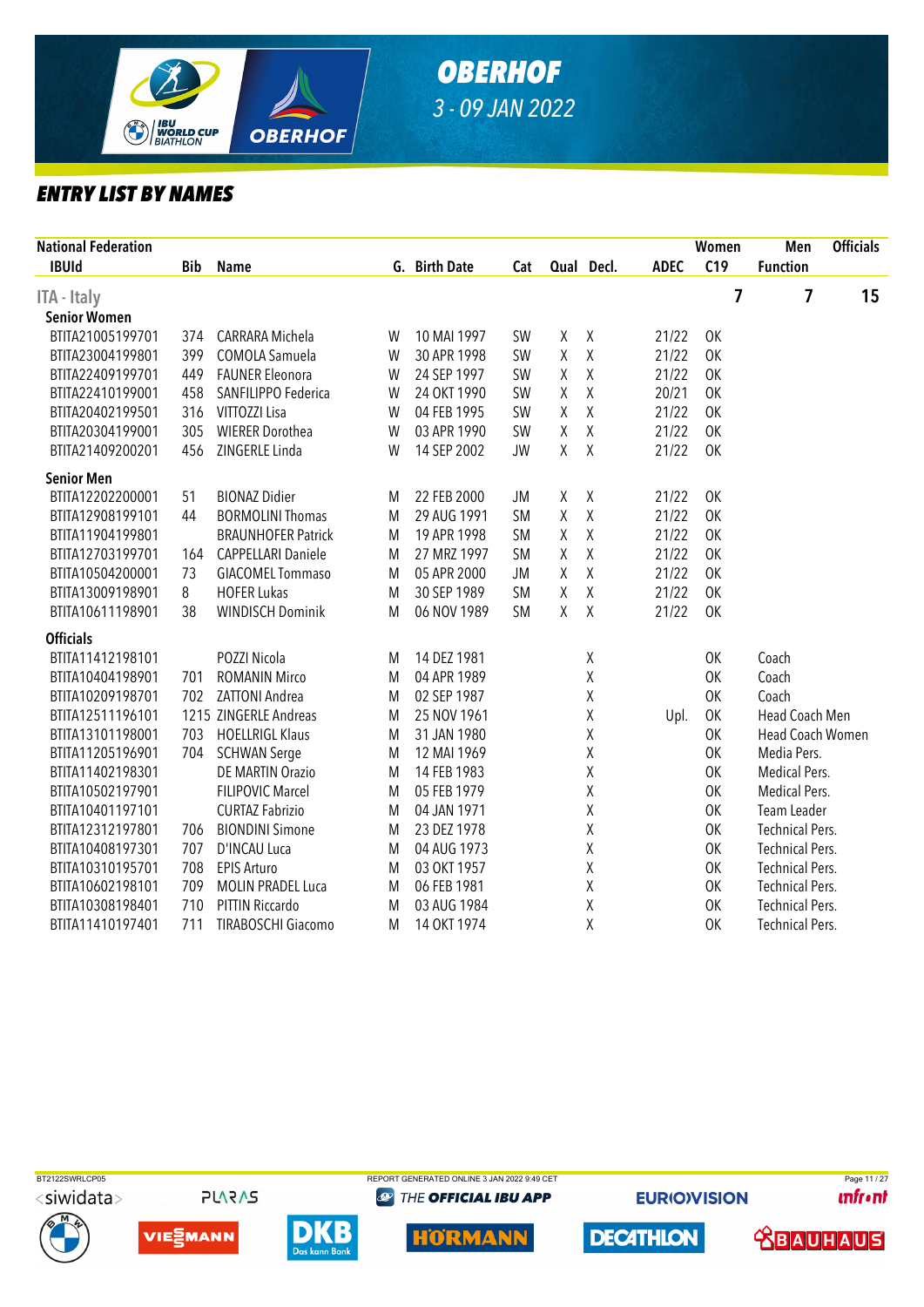

| <b>National Federation</b> |     |                         |   |               |           |    |            |             | Women           | Men                    | <b>Officials</b> |
|----------------------------|-----|-------------------------|---|---------------|-----------|----|------------|-------------|-----------------|------------------------|------------------|
| <b>IBUId</b>               | Bib | Name                    |   | G. Birth Date | Cat       |    | Qual Decl. | <b>ADEC</b> | C <sub>19</sub> | <b>Function</b>        |                  |
| JPN - Japan                |     |                         |   |               |           |    |            |             | 4               | 3                      | 9                |
| <b>Senior Men</b>          |     |                         |   |               |           |    |            |             |                 |                        |                  |
| BTJPN10512199101           | 97  | KOBONOKI Tsukasa        | M | 05 DEZ 1991   | <b>SM</b> | X  | Χ          | 21/22       | 0K              |                        |                  |
| BTJPN10710199201           | 98  | OZAKI Kosuke            | M | 07 OKT 1992   | <b>SM</b> | X  | X          | 21/22       | 0K              |                        |                  |
| BTJPN11705198801           | 99  | TACHIZAKI Mikito        | M | 17 MAI 1988   | <b>SM</b> | X. | X          | 21/22       | 0K              |                        |                  |
| <b>Senior Women</b>        |     |                         |   |               |           |    |            |             |                 |                        |                  |
| BTJPN20402199901           | 463 | <b>FUKUDA Hikaru</b>    | W | 04 FEB 1999   | <b>SW</b> | X  | X          | 21/22       | 0K              |                        |                  |
| BTJPN22505199001           | 402 | <b>MAEDA Sari</b>       | W | 25 MAI 1990   | <b>SW</b> | X  | X          | 21/22       | <b>OK</b>       |                        |                  |
| BTJPN21301198901           | 364 | TACHIZAKI Fuyuko        | W | 13 JAN 1989   | <b>SW</b> | Χ  | X          | 21/22       | <b>OK</b>       |                        |                  |
| BTJPN20601198901           | 403 | <b>TANAKA Yurie</b>     | W | 06 JAN 1989   | <b>SW</b> | χ  | X          | 21/22       | <b>OK</b>       |                        |                  |
| <b>Officials</b>           |     |                         |   |               |           |    |            |             |                 |                        |                  |
| BTJPN12606199001           | 881 | <b>TSUNODA Ryo</b>      | M | 26 JUN 1990   |           |    | χ          | 21/22       | 0K              | Coach                  |                  |
| BTJPN10512198101           | 713 | NAGAI Junji             | M | 05 DEZ 1981   |           |    | Χ          | Upl.        | 0K              | Head Coach Men         |                  |
| BTJPN22708198101           | 714 | ABE Tomomi              | W | 27 AUG 1981   |           |    | Χ          | 21/22       | 0K              | Medical Pers.          |                  |
| BTJPN10703197701           | 715 | NOTO Sunao              | M | 07 MRZ 1977   |           |    | Χ          | 21/22       | 0K              | Team Leader            |                  |
| BTJPN10601197701           | 716 | EBISAWA Shinji          | M | 06 JAN 1977   |           |    | Χ          | Upl.        | 0K              | <b>Technical Pers.</b> |                  |
| BTJPN11109199501           | 717 | HIDA Ryo                | M | 11 SEP 1995   |           |    | Χ          | Upl.        | 0K              | <b>Technical Pers.</b> |                  |
| BTCHN10601199301           | 718 | <b>MADDALIN Filippo</b> | M | 06 JAN 1993   |           |    | Χ          |             | OK              | <b>Technical Pers.</b> |                  |
| BTJPN11503199201           | 719 | MAEDA Ryo               | M | 15 MRZ 1992   |           |    | Χ          | Upl.        | 0K              | Technical Pers.        |                  |
| BTJPN11004197101           | 720 | SATO Fumitaka           | M | 10 APR 1971   |           |    | Χ          | Upl.        | 0K              | <b>Technical Pers.</b> |                  |
|                            |     |                         |   |               |           |    |            |             |                 |                        |                  |













**@ THE OFFICIAL IBU APP** 



**EURIOVISION** 

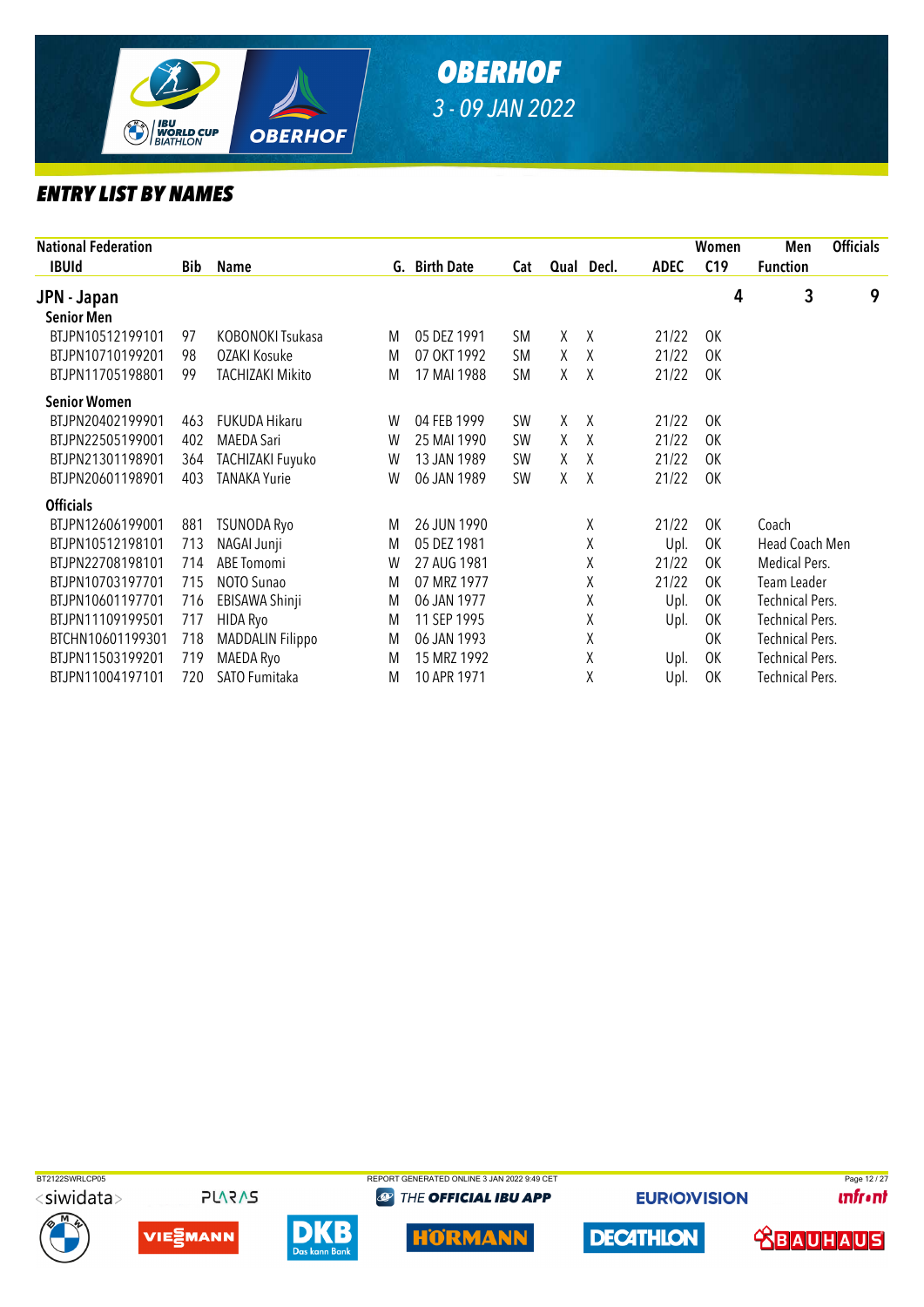

| <b>National Federation</b> |     |                             |   |               |           |   |            |             | Women     | Men                    | <b>Officials</b> |
|----------------------------|-----|-----------------------------|---|---------------|-----------|---|------------|-------------|-----------|------------------------|------------------|
| <b>IBUId</b>               | Bib | <b>Name</b>                 |   | G. Birth Date | Cat       |   | Qual Decl. | <b>ADEC</b> | C19       | <b>Function</b>        |                  |
| KAZ - Kazakhstan           |     |                             |   |               |           |   |            |             | 5         | 4                      | 15               |
| <b>Senior Men</b>          |     |                             |   |               |           |   |            |             |           |                        |                  |
| BTKAZ10901199701           | 133 | <b>BELETSKIY Danil</b>      | M | 09 JAN 1997   | <b>SM</b> | χ | χ          | 21/22       | <b>OK</b> |                        |                  |
| BTKAZ12409200001           | 134 | KIREYEV Vladislav           | M | 24 SEP 2000   | <b>JM</b> | Χ | $\sf X$    | 21/22       | 0K        |                        |                  |
| BTKAZ12807199801           | 72  | <b>MUKHIN Alexandr</b>      | M | 28 JUL 1998   | <b>SM</b> | Χ | χ          | 21/22       | <b>OK</b> |                        |                  |
| BTKAZ10811199401           |     | <b>SIRIK Sergey</b>         | M | 08 NOV 1994   | <b>SM</b> | Χ | X          | 21/22       | <b>OK</b> |                        |                  |
| <b>Senior Women</b>        |     |                             |   |               |           |   |            |             |           |                        |                  |
| BTKAZ22403199701           | 450 | AKHATOVA Lyudmila           | W | 24 MRZ 1997   | <b>SW</b> | χ | $\chi$     | 21/22       | <b>OK</b> |                        |                  |
| BTKAZ21902199601           | 429 | <b>BELCHENKO Yelizaveta</b> | W | 19 FEB 1996   | SW        | Χ | Χ          | 21/22       | <b>OK</b> |                        |                  |
| BTKAZ20609198901           | 430 | <b>KLIMINA Darya</b>        | W | 06 SEP 1989   | <b>SW</b> | χ | Χ          | 21/22       | <b>OK</b> |                        |                  |
| BTKAZ21701199401           | 431 | KONDRATYEVA Anastassiya     | W | 17 JAN 1994   | <b>SW</b> | Χ | $\sf X$    | 21/22       | <b>OK</b> |                        |                  |
| BTKAZ21002199401           | 367 | VISHNEVSKAYA-SHEPORENKO W   |   | 10 FEB 1994   | SW        | χ | Χ          | 21/22       | <b>OK</b> |                        |                  |
| <b>Officials</b>           |     |                             |   |               |           |   |            |             |           |                        |                  |
| BTKAZ10704199401           | 845 | KASTUSSYOV Anton            | M | 07 APR 1994   |           |   | Χ          |             | 0K        | Coach                  |                  |
| BTKAZ11002196101           | 846 | <b>KHAIRUTDINOV Rais</b>    | M | 10 FEB 1961   |           |   | X          |             | OK        | Coach                  |                  |
| BTKAZ10411196401           |     | <b>MICHEL Paul</b>          | M | 04 NOV 1964   |           |   |            |             | OK        | Coach                  |                  |
| BTKAZ10810198501           | 847 | <b>NAUMIK Sergey</b>        | M | 08 OKT 1985   |           |   | Χ          |             | 0K        | Coach                  |                  |
| BTKAZ12903195701           |     | ROMODOW Valeri              | M | 29 MRZ 1957   |           |   |            |             |           | Coach                  |                  |
| BTKAZ12703198101           |     | <b>TRIFONOV</b> Ivan        | M | 27 MRZ 1981   |           |   | χ          |             | 0K        | Coach                  |                  |
| BTKAZ13005197301           |     | 1233 MUKHIN Alexander       | M | 30 MAI 1973   |           |   | χ          |             | OK        | Head Coach Men         |                  |
| BTKAZ11406196501           |     | 1234 VYDRIN Nikolay         | M | 14 JUN 1965   |           |   | Χ          |             | OK        | Head Coach Women       |                  |
| BTKAZ20409199101           | 848 | KIM Nadezhda                | W | 04 SEP 1991   |           |   | χ          |             | OK        | Medical Pers.          |                  |
| BTKAZ11007199001           |     | 1235 SHEPORENKO Andrey      | M | 10 JUL 1990   |           |   | χ          |             | OK        | Medical Pers.          |                  |
| BTKAZ11111199001           |     | <b>USSENOV Manas</b>        | M | 11 NOV 1990   |           |   | χ          |             | <b>OK</b> | NF Secretary General   |                  |
| BTKAZ10808198701           | 849 | <b>SHARANOV Maxat</b>       | M | 08 AUG 1987   |           |   | Χ          |             | 0K        | Team Leader            |                  |
| BTKAZ11405195801           |     | <b>BARTSCH Waldemar</b>     | M | 14 MAI 1958   |           |   |            |             | OK        | <b>Technical Pers.</b> |                  |
| BTBLR12402198401           | 862 | BELAPUKHAU Andrei           | M | 24 FEB 1984   |           |   | χ          |             | OK        | <b>Technical Pers.</b> |                  |
| BTKAZ11806198001           |     | <b>CHERVYAKOV Alexandr</b>  | M | 18 JUN 1980   |           |   | Χ          |             | OK        | <b>Technical Pers.</b> |                  |
| BTKAZ10201199501           |     | <b>MUSSULMANOV Murat</b>    | M | 02 JAN 1995   |           |   | Χ          |             | <b>OK</b> | <b>Technical Pers.</b> |                  |



**PLARAS** 







**DECATHLON** 

**EURIOVISION** 

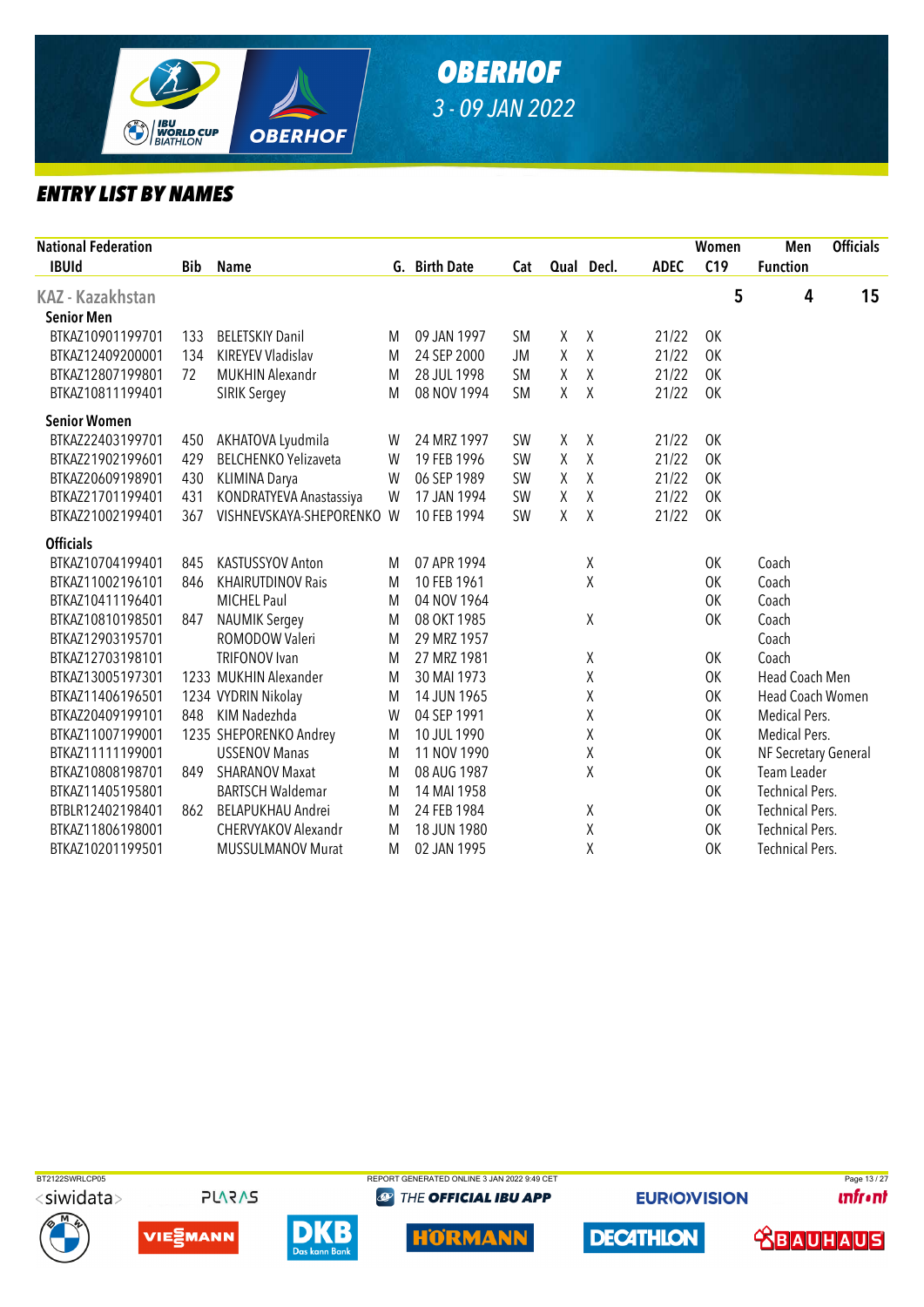

| <b>National Federation</b> |            |                          |   |               |           |        |            |             | Women     | Men                    | <b>Officials</b> |
|----------------------------|------------|--------------------------|---|---------------|-----------|--------|------------|-------------|-----------|------------------------|------------------|
| <b>IBUId</b>               | <b>Bib</b> | Name                     |   | G. Birth Date | Cat       |        | Qual Decl. | <b>ADEC</b> | C19       | <b>Function</b>        |                  |
| <b>KOR</b> - Korea         |            |                          |   |               |           |        |            |             | 5         | 3                      | 10               |
| <b>Senior Men</b>          |            |                          |   |               |           |        |            |             |           |                        |                  |
| BTKOR11012199301           |            | KIM Yonggyu              | M | 10 DEZ 1993   | <b>SM</b> | χ      | Χ          | 21/22       | 0K        |                        |                  |
| BTRUS10302198801           | 100        | LAPSHIN Timofei          | M | 03 FEB 1988   | <b>SM</b> | $\chi$ | $\chi$     | 21/22       | 0K        |                        |                  |
| BTKOR10708198901           |            | <b>LEE Suyoung</b>       | M | 07 AUG 1989   | <b>SM</b> | χ      | Χ          | 21/22       | <b>OK</b> |                        |                  |
| <b>Senior Women</b>        |            |                          |   |               |           |        |            |             |           |                        |                  |
| BTRUS22610199002           | 358        | AVVAKUMOVA Ekaterina     | W | 26 OKT 1990   | <b>SW</b> | χ      | Χ          | 21/22       | 0K        |                        |                  |
| BTKOR21109199701           |            | <b>JUNG Jumi</b>         | W | 11 SEP 1997   | <b>SW</b> | X      | X          | 21/22       | 0K        |                        |                  |
| BTKOR20306198901           | 404        | <b>KIM Seonsu</b>        | W | 03 JUN 1989   | <b>SW</b> | X      | Χ          | 21/22       | <b>OK</b> |                        |                  |
| BTKOR20506199601           | 437        | KO Eunjung               | W | 05 JUN 1996   | <b>SW</b> | X      | X          | 21/22       | 0K        |                        |                  |
| BTKOR20208198801           | 405        | <b>MUN Jihee</b>         | W | 02 AUG 1988   | SW        | X      | X          | 21/22       | 0K        |                        |                  |
| <b>Officials</b>           |            |                          |   |               |           |        |            |             |           |                        |                  |
| BTKOR22002198701           | 867        | <b>KIM Miseon</b>        | W | 20 FEB 1987   |           |        | Χ          |             | 0K        | Coach                  |                  |
| BTKOR11912197801           | 722        | <b>SHIN Byung Gook</b>   | M | 19 DEZ 1978   |           |        | Χ          |             | 0K        | Coach                  |                  |
| BTRUS10705197801           | 723        | PROKUNIN Andrei          | M | 07 MAI 1978   |           |        | χ          |             | 0K        | Head Coach Women       |                  |
| BTKOR20408199701           | 724        | <b>HAN Eunhye</b>        | W | 04 AUG 1997   |           |        | χ          |             | 0K        | Medical Pers.          |                  |
| BTKOR13010196901           | 725        | <b>SHIN Yong Sun</b>     | M | 30 OKT 1969   |           |        | χ          |             | 0K        | Team Leader            |                  |
| BTKOR11806198301           | 726        | <b>EVTIUKOV Vladimir</b> | M | 18 JUN 1983   |           |        | χ          |             | 0K        | <b>Technical Pers.</b> |                  |
| BTKOR12904196801           |            | <b>LOMOV Sergey</b>      | M | 29 APR 1968   |           |        |            |             | 0K        | <b>Technical Pers.</b> |                  |
| BTKOR11209197901           | 876        | <b>MEDVEDEV Dmitrii</b>  | M | 12 SEP 1979   |           |        | Χ          |             | 0K        | <b>Technical Pers.</b> |                  |
| BTRUS13103198401           | 727        | <b>USOV Dmitrii</b>      | M | 31 MRZ 1984   |           |        | Χ          |             | 0K        | <b>Technical Pers.</b> |                  |
| BTKAZ10812196201           |            | ZAYTSEV Yury             | M | 08 DEZ 1962   |           |        |            |             | 0K        | <b>Technical Pers.</b> |                  |















**EURIOVISION** 

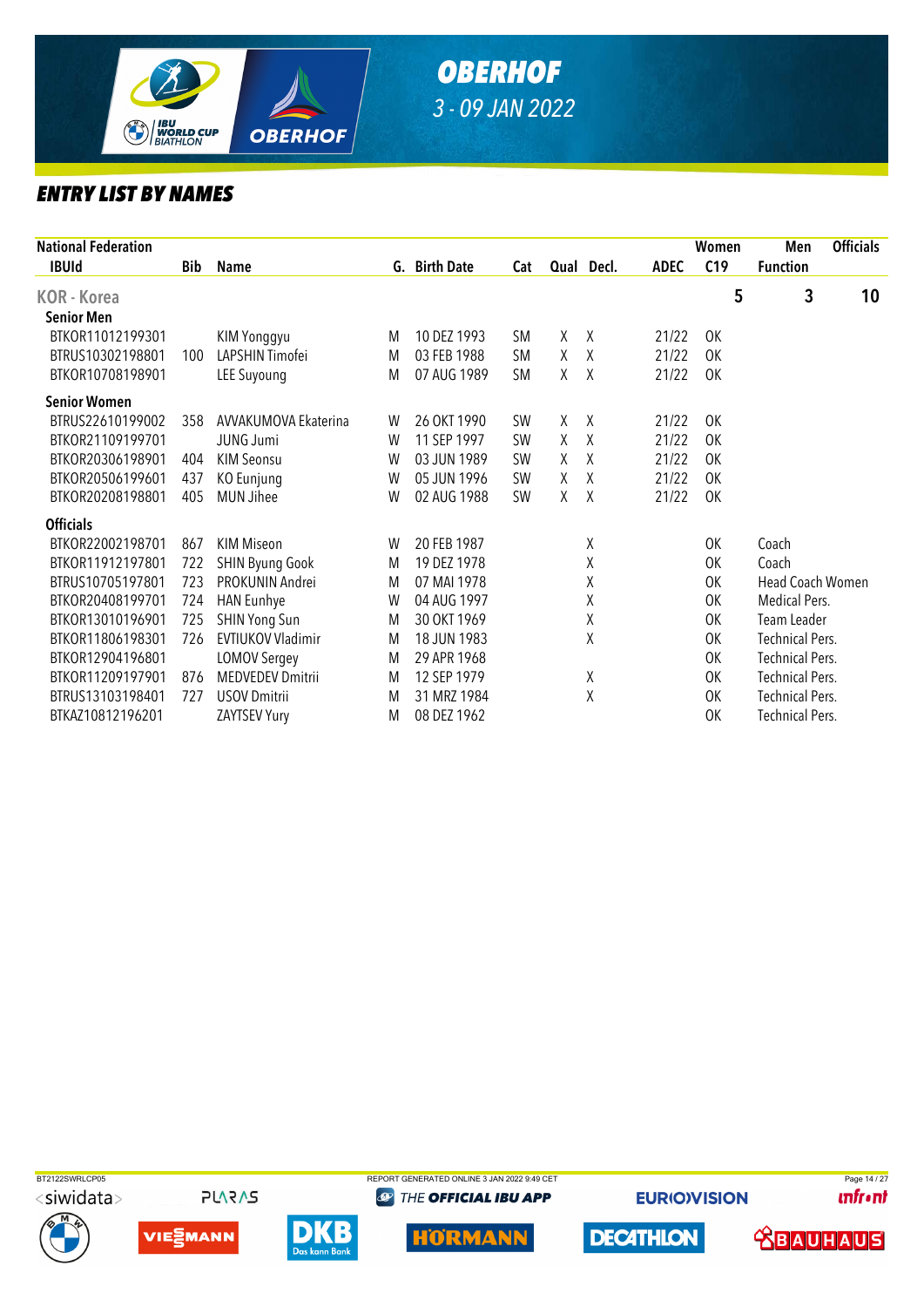

| <b>National Federation</b> |            |                             |   |               |           |   |            |             | Women     | Men                    | <b>Officials</b> |
|----------------------------|------------|-----------------------------|---|---------------|-----------|---|------------|-------------|-----------|------------------------|------------------|
| <b>IBUId</b>               | <b>Bib</b> | <b>Name</b>                 |   | G. Birth Date | Cat       |   | Qual Decl. | <b>ADEC</b> | C19       | <b>Function</b>        |                  |
| LAT - Latvia               |            |                             |   |               |           |   |            |             | 4         | 5                      | 9                |
| <b>Senior Women</b>        |            |                             |   |               |           |   |            |             |           |                        |                  |
| BTLAT22706199101           | 342        | <b>BENDIKA Baiba</b>        | W | 27 JUN 1991   | <b>SW</b> | X | X          | 21/22       | 0K        |                        |                  |
| BTLAT22004200102           |            | <b>BULINA Sandra</b>        | W | 20 APR 2001   | <b>JW</b> | X | Χ          | 21/22       | 0K        |                        |                  |
| BTLAT22004200101           | 406        | <b>BULINA Sanita</b>        | W | 20 APR 2001   | JW        | X | Χ          | 21/22       | 0K        |                        |                  |
| BTLAT22004199701           | 407        | SABULE Annija               | W | 20 APR 1997   | SW        | χ | Χ          | 21/22       | OK        |                        |                  |
| <b>Senior Men</b>          |            |                             |   |               |           |   |            |             |           |                        |                  |
| BTLAT12006199901           | 158        | <b>BALODIS Rudis</b>        | M | 20 JUN 1999   | <b>SM</b> | χ | X          | 21/22       | 0K        |                        |                  |
| BTLAT12305200101           |            | <b>BIRKENTALS Renars</b>    | M | 23 MAI 2001   | JM        | χ | $\chi$     | 21/22       | <b>OK</b> |                        |                  |
| BTLAT12212199801           | 101        | <b>MISE Edgars</b>          | M | 22 DEZ 1998   | <b>SM</b> | X | Χ          | 21/22       | <b>OK</b> |                        |                  |
| BTLAT13012199301           | 102        | <b>PATRIJUKS Aleksandrs</b> | M | 30 DEZ 1993   | <b>SM</b> | X | X          | 21/22       | <b>OK</b> |                        |                  |
| BTLAT12107199101           | 103        | <b>SLOTINS Roberts</b>      | M | 21 JUL 1991   | <b>SM</b> | X | X          | 21/22       | <b>OK</b> |                        |                  |
| <b>Officials</b>           |            |                             |   |               |           |   |            |             |           |                        |                  |
| BTLAT10802196001           |            | <b>KULIKOVSKIS Andris</b>   | M | 02 AUG 1960   |           |   | Χ          |             | 0K        | Administr. Pers.       |                  |
| BTLAT10202197601           |            | <b>BERKULIS Intars</b>      | M | 02 FEB 1976   |           |   | χ          |             |           | Coach                  |                  |
| BTSUI12305195101           |            | <b>GEYER Manfred</b>        | M | 23 MAI 1951   |           |   | χ          |             | 0K        | Coach                  |                  |
| BTLAT12307196001           | 728        | <b>BERZINS Valdis</b>       | M | 23 JUL 1960   |           |   | χ          |             | 0K        | Head Coach Women       |                  |
| BTLAT11012198701           | 729        | <b>BRIKSIS Valters</b>      | M | 10 DEZ 1987   |           |   | χ          |             | 0K        | Medical Pers.          |                  |
| BTLAT10505195701           |            | <b>CIRULIS Aldis</b>        | M | 05 MAI 1957   |           |   | χ          |             | 0K        | Medical Pers.          |                  |
| BTLAT10907197001           | 730        | <b>BRICIS Ilmars</b>        | M | 09 JUL 1970   |           |   | χ          |             | 0K        | Team Leader            |                  |
| BTLAT10206199201           | 731        | <b>KORSUNOVS Reinis</b>     | M | 02 JUN 1992   |           |   | χ          |             | 0K        | <b>Technical Pers.</b> |                  |
| BTLAT11107199401           | 732        | <b>ROBALDS Andris</b>       | M | 11 JUL 1994   |           |   | χ          |             | 0K        | <b>Technical Pers.</b> |                  |











**@ THE OFFICIAL IBU APP** 



**EURIOVISION** 

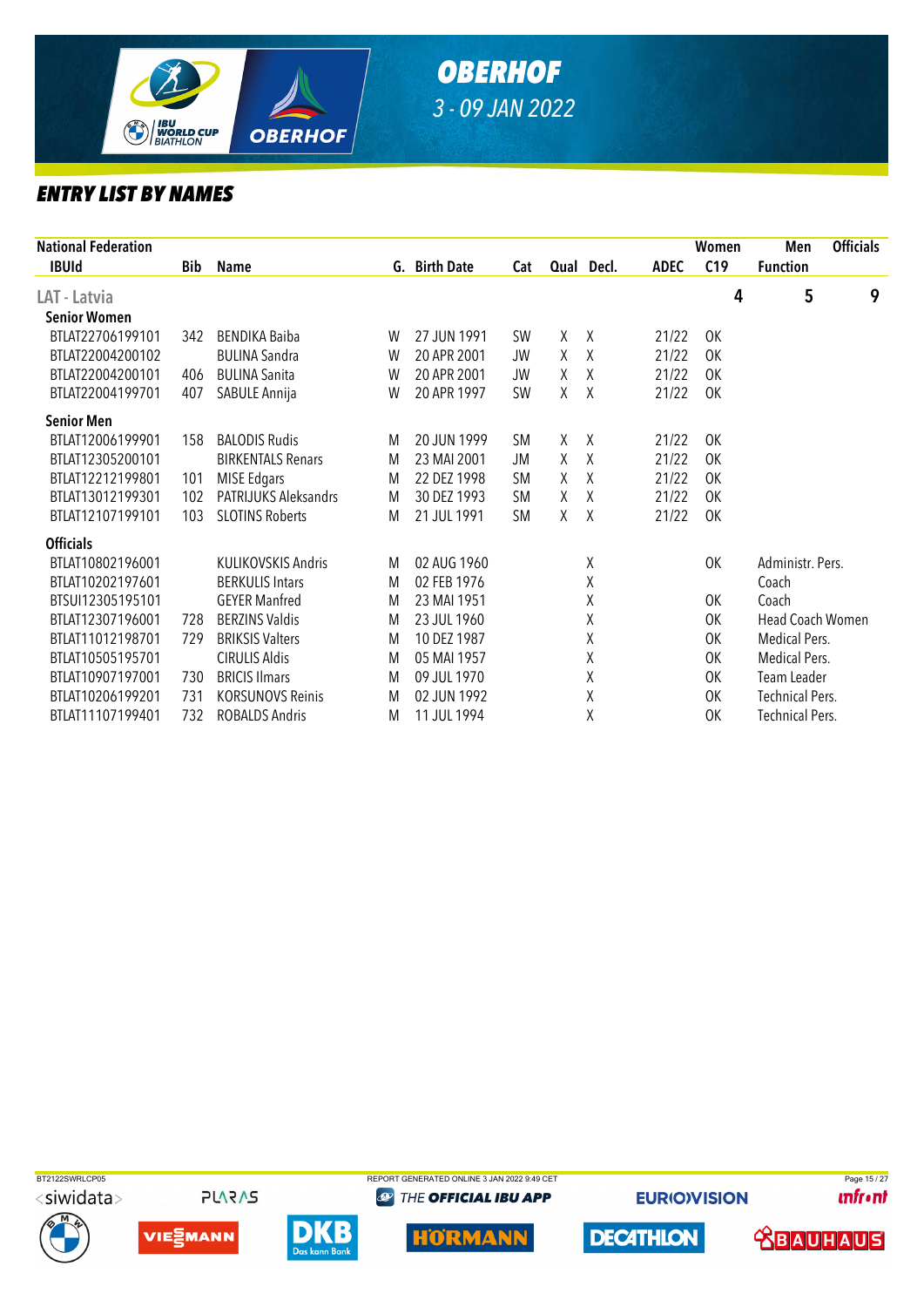

| <b>National Federation</b> |            |                           |   |               |           |    |            |             | Women          | Men                    | <b>Officials</b> |
|----------------------------|------------|---------------------------|---|---------------|-----------|----|------------|-------------|----------------|------------------------|------------------|
| <b>IBUId</b>               | <b>Bib</b> | <b>Name</b>               |   | G. Birth Date | Cat       |    | Qual Decl. | <b>ADEC</b> | C19            | <b>Function</b>        |                  |
| LTU - Lithuania            |            |                           |   |               |           |    |            |             | $\overline{2}$ | 5                      | 11               |
| <b>Senior Women</b>        |            |                           |   |               |           |    |            |             |                |                        |                  |
| BTLTU21704198501           | 408        | KOCERGINA Natalja         | W | 17 APR 1985   | <b>SW</b> | X. | X          | 21/22       | OK             |                        |                  |
| BTLTU22503199601           | 409        | LESCINSKAITE Gabriele     | W | 25 MRZ 1996   | <b>SW</b> | Χ  | Χ          | 21/22       | OK             |                        |                  |
| <b>Senior Men</b>          |            |                           |   |               |           |    |            |             |                |                        |                  |
| BTLTU10604199801           | 104        | <b>BANYS Linas</b>        | M | 06 APR 1998   | <b>SM</b> | X  | X          | 21/22       | 0K             |                        |                  |
| BTLTU10806199101           | 68         | <b>DOMBROVSKI Karol</b>   | M | 08 JUN 1991   | <b>SM</b> | χ  | Χ          | 21/22       | 0K             |                        |                  |
| BTLTU10105199001           | 105        | <b>KAUKENAS Tomas</b>     | M | 01 MAI 1990   | <b>SM</b> | X  | X          | 21/22       | 0K             |                        |                  |
| BTLTU12809199901           | 167        | ROMANOV Nikita            | M | 28 SEP 1999   | <b>SM</b> | Χ  | Χ          | 21/22       | 0K             |                        |                  |
| BTLTU12811199201           | 55         | <b>STROLIA Vytautas</b>   | M | 28 NOV 1992   | <b>SM</b> | X. | X          | 21/22       | <b>OK</b>      |                        |                  |
| <b>Officials</b>           |            |                           |   |               |           |    |            |             |                |                        |                  |
| BTLTU11712197601           | 733        | <b>BUCELIS Aurimas</b>    | M | 17 DEZ 1976   |           |    | Χ          | 20/21       | OK             | Coach                  |                  |
| BTLTU23004199301           | 734        | <b>GEDMINAITE Laura</b>   | W | 30 APR 1993   |           |    | Χ          |             | 0K             | Coach                  |                  |
| BTLTU11301199301           |            | <b>TRAKYS Robertas</b>    | M | 13 JAN 1993   |           |    |            |             |                | Coach                  |                  |
| BTLTU12804197401           |            | <b>VINKLERIS Saulius</b>  | M | 28 APR 1974   |           |    | Χ          |             | 0K             | Coach                  |                  |
| BTLTU13107195201           |            | <b>ZILYS Juozas</b>       | M | 31 JUL 1952   |           |    | χ          | 20/21       | OK             | Coach                  |                  |
| BTRUS12106197601           | 735        | SAKALOUSKI Siarhei        | M | 21 JUN 1976   |           |    | χ          | 20/21       | <b>OK</b>      | Head Coach Men         |                  |
| BTLTU12409199101           | 736        | <b>NIKITINAS Ruslanas</b> | M | 24 SEP 1991   |           |    | χ          |             | 0K             | Head Coach Women       |                  |
| BTUKR12103196601           | 737        | <b>GOROBETS Igor</b>      | M | 21 MRZ 1976   |           |    | χ          |             | 0K             | Medical Pers.          |                  |
| BTLTU12606198301           | 738        | LAZUTKIN Aliaksandr       | M | 26 JUN 1983   |           |    | Χ          |             | 0K             | <b>Technical Pers.</b> |                  |
| BTBLR11206198601           | 739        | YASKEVICH Aliaksei        | M | 12 JUN 1986   |           |    | χ          |             | 0K             | <b>Technical Pers.</b> |                  |
| BTLTU20904199901           | 852        | ZHURAUSKAITE Lidiia       | W | 09 APR 1999   |           |    | χ          |             | OK             | <b>Technical Pers.</b> |                  |
|                            |            |                           |   |               |           |    |            |             |                |                        |                  |











**@ THE OFFICIAL IBU APP** 



**EURIOVISION** 

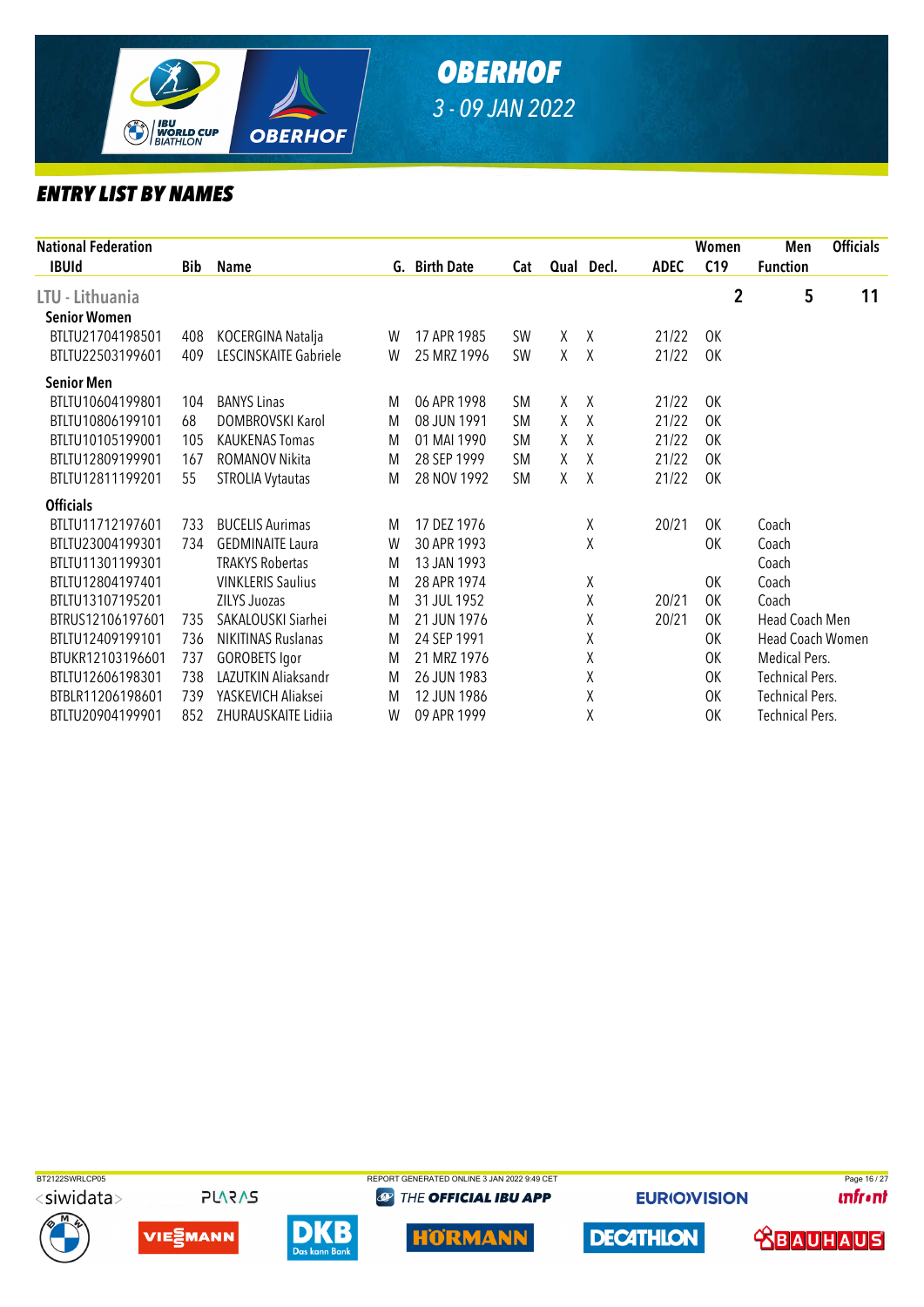

| National Federation<br><b>IBUId</b> | <b>Bib</b> | Name                         |   | G. Birth Date | Cat       |              | Qual Decl.   | <b>ADEC</b> | Women<br>C19   | Men<br><b>Function</b> | <b>Officials</b> |  |
|-------------------------------------|------------|------------------------------|---|---------------|-----------|--------------|--------------|-------------|----------------|------------------------|------------------|--|
| <b>MDA - Moldova</b>                |            |                              |   |               |           |              |              |             | $\overline{3}$ | $\overline{3}$         | $\overline{7}$   |  |
| <b>Senior Men</b>                   |            |                              |   |               |           |              |              |             |                |                        |                  |  |
| BTRUS11207198801                    | 106        | <b>MAGAZEEV Pavel</b>        | M | 12 JUL 1988   | <b>SM</b> | X            | χ            | 21/22       | 0K             |                        |                  |  |
| BTMDA10912199501                    | 141        | <b>MAKAROV Maksim</b>        | M | 09 DEZ 1995   | <b>SM</b> | X            | Χ            | 21/22       | <b>OK</b>      |                        |                  |  |
| BTMDA12209199601                    | 107        | <b>USOV Mihail</b>           | M | 22 SEP 1996   | <b>SM</b> | $\mathsf{X}$ | χ            | 21/22       | <b>OK</b>      |                        |                  |  |
| <b>Senior Women</b>                 |            |                              |   |               |           |              |              |             |                |                        |                  |  |
| BTUKR21206199201                    |            | <b>GHILENKO Alla</b>         | W | 12 JUN 1992   | SW        | X            | χ            | 21/22       | <b>OK</b>      |                        |                  |  |
| BTMDA20410199401                    | 410        | <b>IVANOVA Aliona</b>        | W | 04 OKT 1994   | SW        | Χ            | Χ            | 21/22       | <b>OK</b>      |                        |                  |  |
| BTMDA21107199501                    | 369        | STREMOUS Alina               | W | 11 JUL 1995   | <b>SW</b> | $\chi$       | χ            | 21/22       | OK             |                        |                  |  |
| <b>Officials</b>                    |            |                              |   |               |           |              |              |             |                |                        |                  |  |
| BTMDA10902198601                    |            | <b>BELEACOV Andrei</b>       | M | 09 FEB 1986   |           |              | χ            |             | OK             | Administr. Pers.       |                  |  |
| BTMDA13103196801                    |            | <b>OLOIERU Ilie</b>          | M | 31 MRZ 1968   |           |              | Χ            |             | OK             | Coach                  |                  |  |
| BTMDA12101197501                    |            | <b>OSOIANU Ghenadie</b>      | M | 21 JAN 1975   |           |              |              |             | OK             | Coach                  |                  |  |
| BTMDA12312198401                    |            | CHITORAGA Dumitru            | M | 23 DEZ 1984   |           |              | χ            |             |                | Media Pers.            |                  |  |
| BTMDA20509199101                    |            | <b>FRITZ Jennifer</b>        | W | 05 SEP 1991   |           |              | Χ            |             | OK             | Medical Pers.          |                  |  |
| BTMDA12604196501                    |            | <b>BRIA Petru</b>            | M | 26 APR 1965   |           |              | Χ            |             | OK             | NF Secretary General   |                  |  |
| BTMDA12612199301                    |            | <b>CATRICI Valentin</b>      | M | 26 DEZ 1993   |           |              | Χ            |             | 0K             | NF Sport               |                  |  |
|                                     |            |                              |   |               |           |              |              |             |                | Director+accomp.       |                  |  |
|                                     |            |                              |   |               |           |              |              |             |                | Person                 |                  |  |
| BTBUL11809195501                    |            | 1216 ILIEV Ventzeslav Sen.   | M | 18 SEP 1955   |           |              | Χ            |             | OK             | Team Leader            |                  |  |
| BTMDA11810198701                    | 889        | <b>IAKOR</b> Sergei          | M | 18 OKT 1987   |           |              | X            |             | OK             | <b>Technical Pers.</b> |                  |  |
|                                     |            |                              |   |               |           |              |              |             |                |                        |                  |  |
| MGL - Mongolia                      |            |                              |   |               |           |              |              |             | $\bf{0}$       | 1                      | 4                |  |
| <b>Senior Men</b>                   |            |                              |   |               |           |              |              |             |                |                        |                  |  |
| BTMGL12006200201                    |            | ENKHBAT Enkhsaikhan          | M | 20 JUN 2002   | <b>JM</b> | X            | $\mathsf{X}$ | 21/22       | 0K             |                        |                  |  |
| <b>Officials</b>                    |            |                              |   |               |           |              |              |             |                |                        |                  |  |
| BTMGL22505197301                    |            | BADAMDORJ Lkhagvasuren       | W | 25 MAI 1973   |           |              | χ            | 21/22       | 0K             | Administr. Pers.       |                  |  |
| BTMGL11103199701                    |            | <b>BATTUVSHIN Bat-Erdene</b> | M | 11 MRZ 1997   |           |              | Χ            | 21/22       | 0K             | Coach                  |                  |  |
| BTBLR12202196501                    |            | POPOV Alexandr               | M | 22 FEB 1965   |           |              | Χ            | 21/22       | <b>OK</b>      | Head Coach Men         |                  |  |
| BTBLR13107198501                    |            | <b>AKULEVICH Dmitry</b>      | M | 31 JUL 1985   |           |              | Χ            |             | 0K             | <b>Technical Pers.</b> |                  |  |



**PLARAS** 







**@** THE OFFICIAL IBU APP

**EURIOVISION** 

**DECATHLON** 

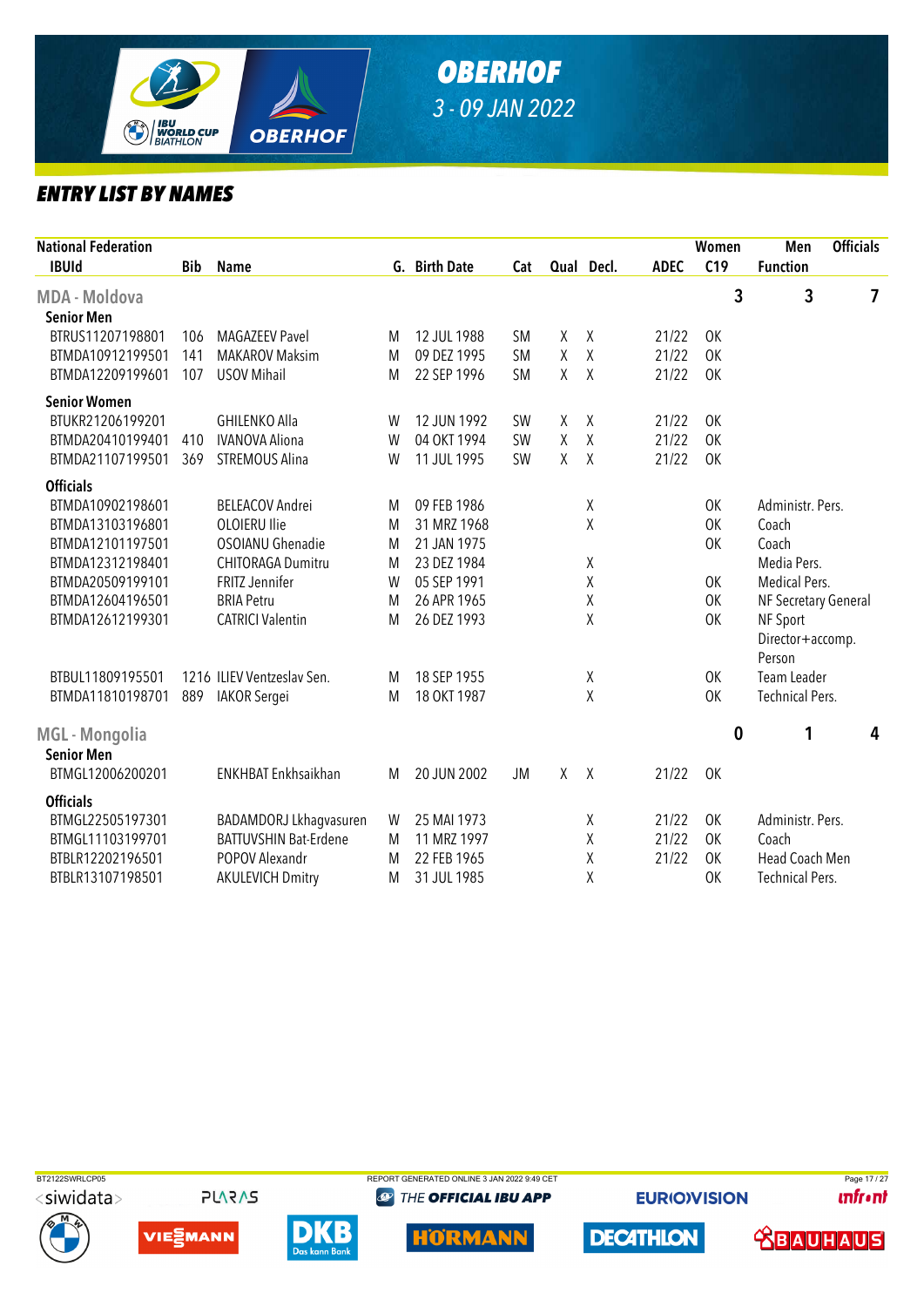

| <b>National Federation</b> |            |                                    |   |               |           |   |              |             | Women | Men                     | <b>Officials</b> |
|----------------------------|------------|------------------------------------|---|---------------|-----------|---|--------------|-------------|-------|-------------------------|------------------|
| <b>IBUId</b>               | <b>Bib</b> | <b>Name</b>                        |   | G. Birth Date | Cat       |   | Qual Decl.   | <b>ADEC</b> | C19   | <b>Function</b>         |                  |
| NOR - Norway               |            |                                    |   |               |           |   |              |             | 8     | 8                       | 20               |
| <b>Senior Women</b>        |            |                                    |   |               |           |   |              |             |       |                         |                  |
| BTNOR22105199001           | 301        | <b>ECKHOFF Tiril</b>               | W | 21 MAI 1990   | <b>SW</b> | χ | X            | 21/22       | 0K    |                         |                  |
| BTNOR21511199701           | 411        | <b>ERDAL Karoline</b>              | W | 15 NOV 1997   | <b>SW</b> | Χ | χ            | 21/22       | 0K    |                         |                  |
| BTNOR22708199501           | 412        | FEMSTEINEVIK Ragnhild              | W | 27 AUG 1995   | <b>SW</b> | χ | $\sf X$      | 21/22       | 0K    |                         |                  |
| BTNOR20607199701           | 347        | KALKENBERG Emilie Aagheim          | W | 06 JUL 1997   | <b>SW</b> | Χ | χ            | 21/22       | 0K    |                         |                  |
| BTNOR20601199501           | 321        | <b>KNOTTEN Karoline Offigstad</b>  | W | 06 JAN 1995   | <b>SW</b> | χ | Χ            | 21/22       | 0K    |                         |                  |
| BTNOR20504199701           | 329        | LIEN Ida                           | W | 05 APR 1997   | <b>SW</b> | χ | $\sf X$      | 21/22       | 0K    |                         |                  |
| BTNOR20712199001           | 302        | ROEISELAND Marte Olsbu             | W | 07 DEZ 1990   | <b>SW</b> | χ | $\sf X$      | 21/22       | 0K    |                         |                  |
| BTNOR22309199601           | 308        | TANDREVOLD Ingrid Landmar          | W | 23 SEP 1996   | <b>SW</b> | χ | $\mathsf{X}$ | 21/22       | 0K    |                         |                  |
| <b>Senior Men</b>          |            |                                    |   |               |           |   |              |             |       |                         |                  |
| BTNOR11504199702           | 40         | ANDERSEN Aleksander Fjeld          | M | 15 APR 1997   | <b>SM</b> | χ | χ            | 21/22       | 0K    |                         |                  |
| BTNOR11807199801           | 69         | <b>BAKKEN Sivert Guttorm</b>       | M | 18 JUL 1998   | <b>SM</b> | χ | $\mathsf X$  | 21/22       | 0K    |                         |                  |
| BTNOR13007199001           | 31         | <b>BJOENTEGAARD Erlend</b>         | M | 30 JUL 1990   | <b>SM</b> | χ | Χ            | 21/22       | 0K    |                         |                  |
| BTNOR11605199301           | 1          | <b>BOE Johannes Thingnes</b>       | M | 16 MAI 1993   | <b>SM</b> | Χ | Χ            | 21/22       | 0K    |                         |                  |
| BTNOR12907198801           | 4          | <b>BOE Tarjei</b>                  | M | 29 JUL 1988   | <b>SM</b> | χ | Χ            | 21/22       | 0K    |                         |                  |
| BTNOR11205199201           | 13         | <b>CHRISTIANSEN Vetle Sjaastad</b> | M | 12 MAI 1992   | <b>SM</b> | Χ | Χ            | 21/22       | 0K    |                         |                  |
| BTNOR12305199701           | 5          | <b>DALE Johannes</b>               | M | 23 MAI 1997   | <b>SM</b> | χ | χ            | 21/22       | OK    |                         |                  |
| BTNOR12002199701           | 2          | LAEGREID Sturla Holm               | M | 20 FEB 1997   | <b>SM</b> | χ | χ            | 21/22       | 0K    |                         |                  |
| <b>Officials</b>           |            |                                    |   |               |           |   |              |             |       |                         |                  |
| BTNOR23009197101           |            | <b>BOTNAN Birgit</b>               | W | 30 SEP 1971   |           |   | χ            |             |       | Administr. Pers.        |                  |
| BTNOR10906197201           |            | JOHANSEN Staale Kenneth            | M | 09 JUN 1972   |           |   |              |             |       | Administr. Pers.        |                  |
| BTNOR12009196401           | 856        | LAEGREID Tor                       | M | 20 SEP 1964   |           |   | χ            |             | 0K    | Administr. Pers.        |                  |
| BTNOR12103198501           | 741        | <b>KAAS</b> Sverre                 | M | 21 MRZ 1985   |           |   | χ            |             | OK    | Coach                   |                  |
| BTFRA11012197701           |            | 1217 MAZET Siegfried               | M | 10 DEZ 1977   |           |   | χ            |             | OK    | Coach                   |                  |
| BTNOR11801196601           | 743        | <b>KRISTIANSEN Egil</b>            | M | 18 JAN 1966   |           |   | χ            |             | OK    | Head Coach Men          |                  |
| BTITA13107197801           | 744        | <b>OBEREGGER Patrick</b>           | M | 31 JUL 1978   |           |   | χ            |             | OK    | <b>Head Coach Women</b> |                  |
| BTNOR12311199201           |            | <b>VAARVIK Kristian</b>            | M | 23 NOV 1992   |           |   | χ            |             | OK    | Media Pers.             |                  |
| BTNOR11503197901           | 747        | <b>BERGER Ola</b>                  | M | 15 MRZ 1979   |           |   | χ            |             | 0K    | Medical Pers.           |                  |
| BTNOR12507196601           |            | <b>ERIKSEN Helge</b>               | M | 25 JUL 1966   |           |   |              |             |       | Medical Pers.           |                  |
| BTNOR12705197101           | 749        | <b>HAGEN Ragnar</b>                | M | 27 MAI 1971   |           |   | Χ            |             | 0K    | Medical Pers.           |                  |
| BTNOR10203195001           |            | <b>KOLSRUD Lars</b>                | M | 02 MRZ 1950   |           |   | χ            |             | 0K    | Medical Pers.           |                  |
| BTNOR11909196901           | 750        | <b>BOTNAN Per Arne</b>             | M | 19 SEP 1969   |           |   | χ            |             | 0K    | Team Leader             |                  |
| BTITA10305197601           | 751        | <b>CANTONI Nicola</b>              | M | 03 MAI 1976   |           |   | Χ            |             | 0K    | <b>Technical Pers.</b>  |                  |
| BTNOR12709196801           |            | <b>FAGERHOLM Erik</b>              | M | 27 SEP 1968   |           |   | χ            |             | OK    | <b>Technical Pers.</b>  |                  |
| BTNOR11307198601           | 752        | <b>FENRE Tobias Dahl</b>           | M | 13 JUL 1986   |           |   | Χ            |             | OK    | <b>Technical Pers.</b>  |                  |
| BTNOR10907198401           | 753        | <b>HAAKENRUD Tor Olav</b>          | M | 09 JUL 1984   |           |   | χ            |             | OK    | <b>Technical Pers.</b>  |                  |
| BTRUS11608196801           | 754        | MARCOLINI Gian Luca                | M | 16 AUG 1968   |           |   | χ            |             | 0K    | <b>Technical Pers.</b>  |                  |
| BTNOR12407198801           | 755        | MIKKELSEN Espen                    | M | 24 JUL 1988   |           |   | Χ            |             | 0K    | <b>Technical Pers.</b>  |                  |
| BTNOR12205196601           | 756        | <b>ULEKLEIV</b> Ivar               | M | 22 MAI 1966   |           |   | χ            |             | OK    | <b>Technical Pers.</b>  |                  |

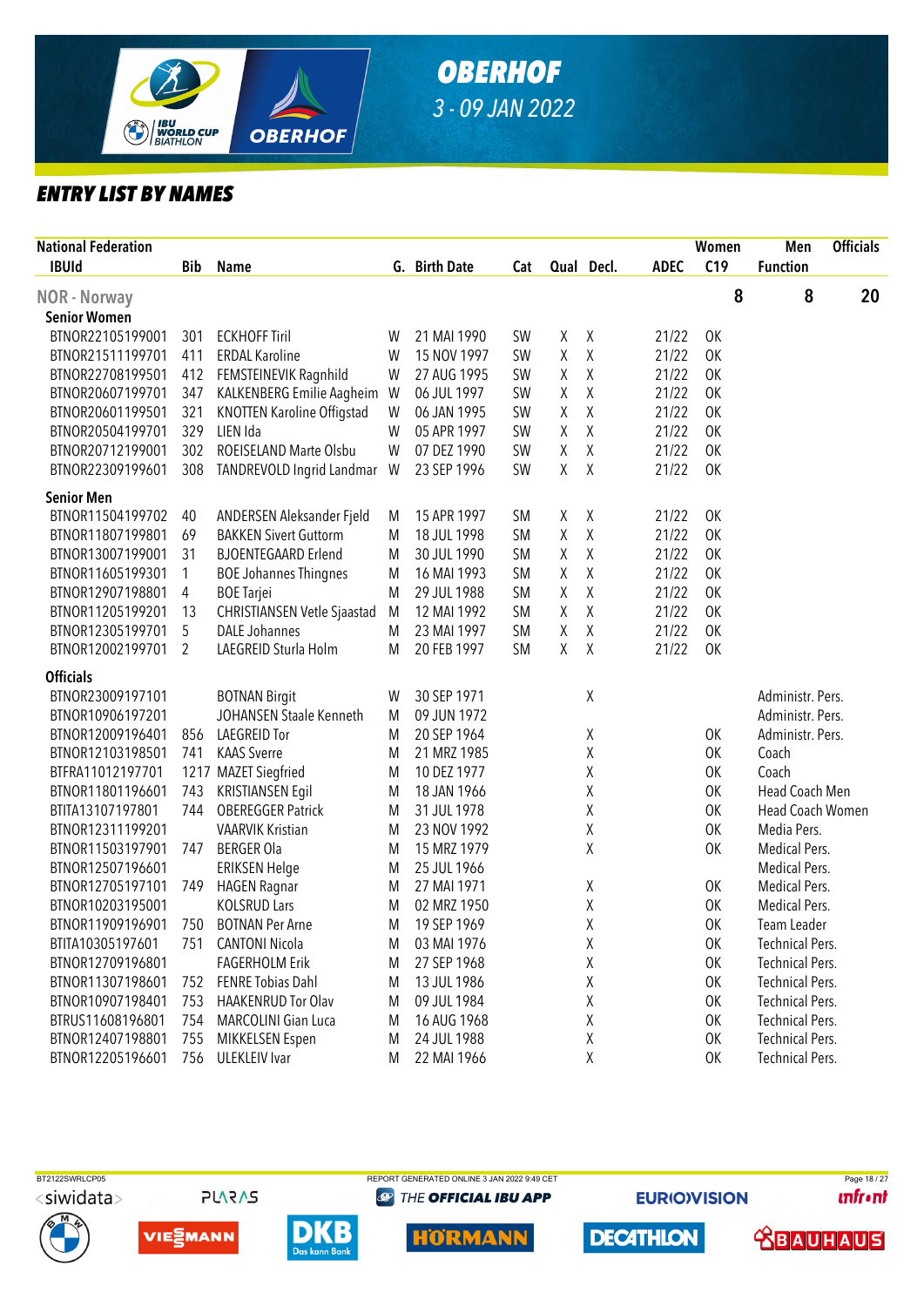

| <b>National Federation</b><br><b>IBUId</b> | <b>Bib</b> | <b>Name</b>               |   | G. Birth Date | Cat       |   | Qual Decl.   | <b>ADEC</b> | Women<br>C19 |          | Men<br><b>Function</b> | <b>Officials</b> |
|--------------------------------------------|------------|---------------------------|---|---------------|-----------|---|--------------|-------------|--------------|----------|------------------------|------------------|
| <b>NZL - New Zealand</b>                   |            |                           |   |               |           |   |              |             |              | $\bf{0}$ | 1                      | 1                |
| <b>Senior Men</b>                          |            |                           |   |               |           |   |              |             |              |          |                        |                  |
| BTNZL12505200201                           | 110        | <b>WRIGHT Campbell</b>    | M | 25 MAI 2002   | <b>JM</b> | Χ | $\mathsf{X}$ | 21/22       | OK           |          |                        |                  |
| <b>Officials</b>                           |            |                           |   |               |           |   |              |             |              |          |                        |                  |
| BTITA10903198701                           | 758        | <b>BORMOLINI Luca</b>     | M | 09 MRZ 1987   |           |   | χ            |             | <b>OK</b>    |          | Team Leader            |                  |
| <b>POL</b> - Poland                        |            |                           |   |               |           |   |              |             |              | 6        | 6                      | 10               |
| <b>Senior Women</b>                        |            |                           |   |               |           |   |              |             |              |          |                        |                  |
| BTPOL22708199101                           | 333        | HOJNISZ-STAREGA Monika    | W | 27 AUG 1991   | <b>SW</b> | X | χ            | 21/22       | 0K           |          |                        |                  |
| BTPOL20203199901                           |            | JAKIELA Joanna            | W | 02 MRZ 1999   | <b>SW</b> | χ | Χ            | 21/22       | OK           |          |                        |                  |
| BTPOL22205199201                           | 413        | MAKA Anna                 | W | 22 MAI 1992   | SW        | χ | Χ            | 21/22       | 0K           |          |                        |                  |
| BTPOL22404199901                           | 414        | PICZURA Magda             | W | 24 APR 1999   | SW        | Χ | Χ            | 21/22       | OK           |          |                        |                  |
| BTPOL21004199501                           | 441        | ZBYLUT Kinga              | W | 10 APR 1995   | SW        | Χ | χ            | 21/22       | OK           |          |                        |                  |
| BTPOL21811199701                           | 365        | ZUK Kamila                | W | 18 NOV 1997   | SW        | Χ | Χ            | 21/22       | 0K           |          |                        |                  |
| <b>Senior Men</b>                          |            |                           |   |               |           |   |              |             |              |          |                        |                  |
| BTPOL11404200201                           |            | <b>GUNKA Jan</b>          | M | 14 APR 2002   | <b>JM</b> | χ | Χ            | 21/22       | 0K           |          |                        |                  |
| BTPOL12008199101                           | 112        | <b>GUZIK Grzegorz</b>     | M | 20 AUG 1991   | <b>SM</b> | Χ | Χ            | 21/22       | <b>OK</b>    |          |                        |                  |
| BTPOL12910199601                           | 113        | <b>JAKIELA Tomasz</b>     | M | 29 OKT 1996   | <b>SM</b> | Χ | Χ            | 21/22       | <b>OK</b>    |          |                        |                  |
| BTPOL11906199101                           | 148        | NEDZA-KUBINIEC Andrzej    | M | 19 JUN 1991   | <b>SM</b> | Χ | Χ            | 21/22       | <b>OK</b>    |          |                        |                  |
| BTPOL13009199801                           | 114        | PANCERZ Przemyslaw        | M | 30 SEP 1998   | <b>SM</b> | χ | χ            | 21/22       | 0K           |          |                        |                  |
| BTPOL12905200201                           |            | <b>ZAWOL Marcin</b>       | M | 29 MAI 2002   | JM        | Χ | X            | 21/22       | 0K           |          |                        |                  |
| <b>Officials</b>                           |            |                           |   |               |           |   |              |             |              |          |                        |                  |
| BTPOL13112197001                           |            | <b>BERNAT Tomasz</b>      | M | 31 DEZ 1970   |           |   | Χ            |             | OK           |          | Coach                  |                  |
| BTPOL22802198401                           | 759        | CYL Agnieszka             | W | 28 FEB 1984   |           |   | Χ            |             | OK           |          | Coach                  |                  |
| BTPOL21901198301                           |            | KOWALCZYK TEKIELI Justyna | W | 19 JAN 1983   |           |   | Χ            |             | OK           |          | Coach                  |                  |
| BTPOL11302199001                           |            | <b>LEPEL Rafal</b>        | M | 13 FEB 1990   |           |   | Χ            |             | OK           |          | Head Coach Men         |                  |
| BTPOL12308199301                           | 760        | <b>KROCZEK Pawel</b>      | M | 23 AUG 1993   |           |   | Χ            |             | 0K           |          | Medical Pers.          |                  |
| BTPOL10603196401                           | 761        | KOLODZIEJCZYK Adam        | M | 06 MRZ 1964   |           |   | Χ            |             | OK           |          | Team Leader            |                  |
| BTPOL13003198601                           | 762        | <b>KWAK Adam</b>          | M | 30 MRZ 1986   |           |   | Χ            |             | OK           |          | <b>Technical Pers.</b> |                  |
| BTGER12207197301                           |            | 1218 MUELLER Danielo      | M | 22 JUL 1973   |           |   | Χ            |             | OK           |          | <b>Technical Pers.</b> |                  |
| BTPOL12404199001                           | 763        | NEDZA-KUBINIEC Maciej     | M | 24 APR 1990   |           |   | χ            |             | OK           |          | <b>Technical Pers.</b> |                  |
| BTPOL10701199501                           | 764        | <b>WTOREK Mariusz</b>     | M | 07 JAN 1995   |           |   | χ            |             | 0K           |          | <b>Technical Pers.</b> |                  |

BT2122SWRLCP05 REPORT GENERATED ONLINE 3 JAN 2022 9:49 CET PAGE 19 / 27 <siwidata>

**PLARAS** 







**@ THE OFFICIAL IBU APP** 

**DECATHLON** 

**EURIOVISION** 

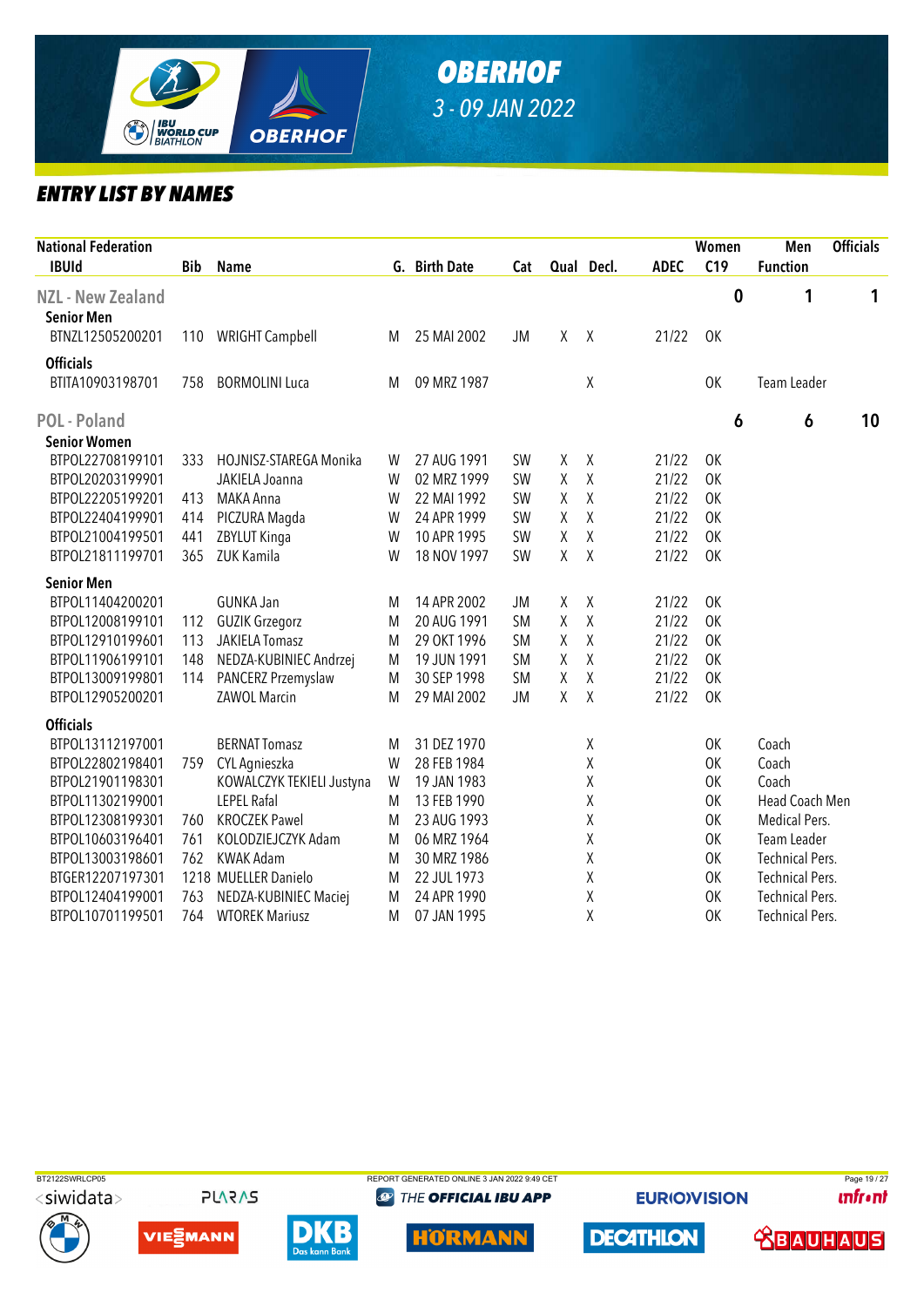

| <b>National Federation</b> |     |                               |   |               |           |    |            |             | Women           | Men                  | <b>Officials</b> |
|----------------------------|-----|-------------------------------|---|---------------|-----------|----|------------|-------------|-----------------|----------------------|------------------|
| <b>IBUId</b>               | Bib | Name                          |   | G. Birth Date | Cat       |    | Qual Decl. | <b>ADEC</b> | C <sub>19</sub> | <b>Function</b>      |                  |
| <b>ROU - Romania</b>       |     |                               |   |               |           |    |            |             | 3               | 4                    | 5                |
| <b>Senior Women</b>        |     |                               |   |               |           |    |            |             |                 |                      |                  |
| BTROU20612199401           | 416 | CHIRKOVA Elena                | W | 06 DEZ 1994   | <b>SW</b> | X. | X          | 21/22       | 0K              |                      |                  |
| BTROU22509199501           | 417 | TOLMACHEVA Anastasia          | W | 29 SEP 1995   | <b>SW</b> | X  | X          | 21/22       | 0K              |                      |                  |
| BTRUS20709199601           | 439 | USHKINA Natalia               | W | 07 SEP 1996   | <b>SW</b> | X  | X          | 21/22       | 0K              |                      |                  |
| <b>Senior Men</b>          |     |                               |   |               |           |    |            |             |                 |                      |                  |
| BTROU10405199301           | 116 | <b>BUTA George</b>            | M | 04 MAI 1993   | <b>SM</b> | X  | $\lambda$  | 21/22       | 0K              |                      |                  |
| BTROU10102199701           | 117 | <b>FLORE Raul</b>             | M | 01 FEB 1997   | <b>SM</b> | X  | $\lambda$  | 21/22       | 0K              |                      |                  |
| BTROU12710198901           | 143 | <b>PUCHIANU Cornel</b>        | M | 27 OKT 1989   | <b>SM</b> | X  | X          | 20/21       | 0K              |                      |                  |
| BTRUS13006199501           | 144 | <b>SHAMAEV Dmitrii</b>        | M | 30 JUN 1995   | <b>SM</b> | X. | $\lambda$  | 21/22       | 0K              |                      |                  |
| <b>Officials</b>           |     |                               |   |               |           |    |            |             |                 |                      |                  |
| BTKOR11907198401           | 860 | SARAFANNIKOV Aleksandr        | M | 19 JUL 1984   |           |    | Χ          |             | 0K              | Coach                |                  |
| BTROM10611197501           | 865 | STOIAN Gheorghe               | M | 06 NOV 1975   |           |    | Χ          |             | 0K              | Coach                |                  |
| BTROM10909196701           |     | 1219 VASILE Gheorghe          | M | 09 SEP 1967   |           |    | Χ          |             | 0K              | Coach                |                  |
| BTROM11111195001           |     | 1220 GARNITA Gheorghe         | M | 11 NOV 1950   |           |    | Χ          |             | 0K              | Head Coach Men       |                  |
| BTROM11009198701           | 765 | <b>MOSOIU Cristian Marian</b> | M | 10 SEP 1987   |           |    | Χ          |             | ΟK              | <b>Medical Pers.</b> |                  |

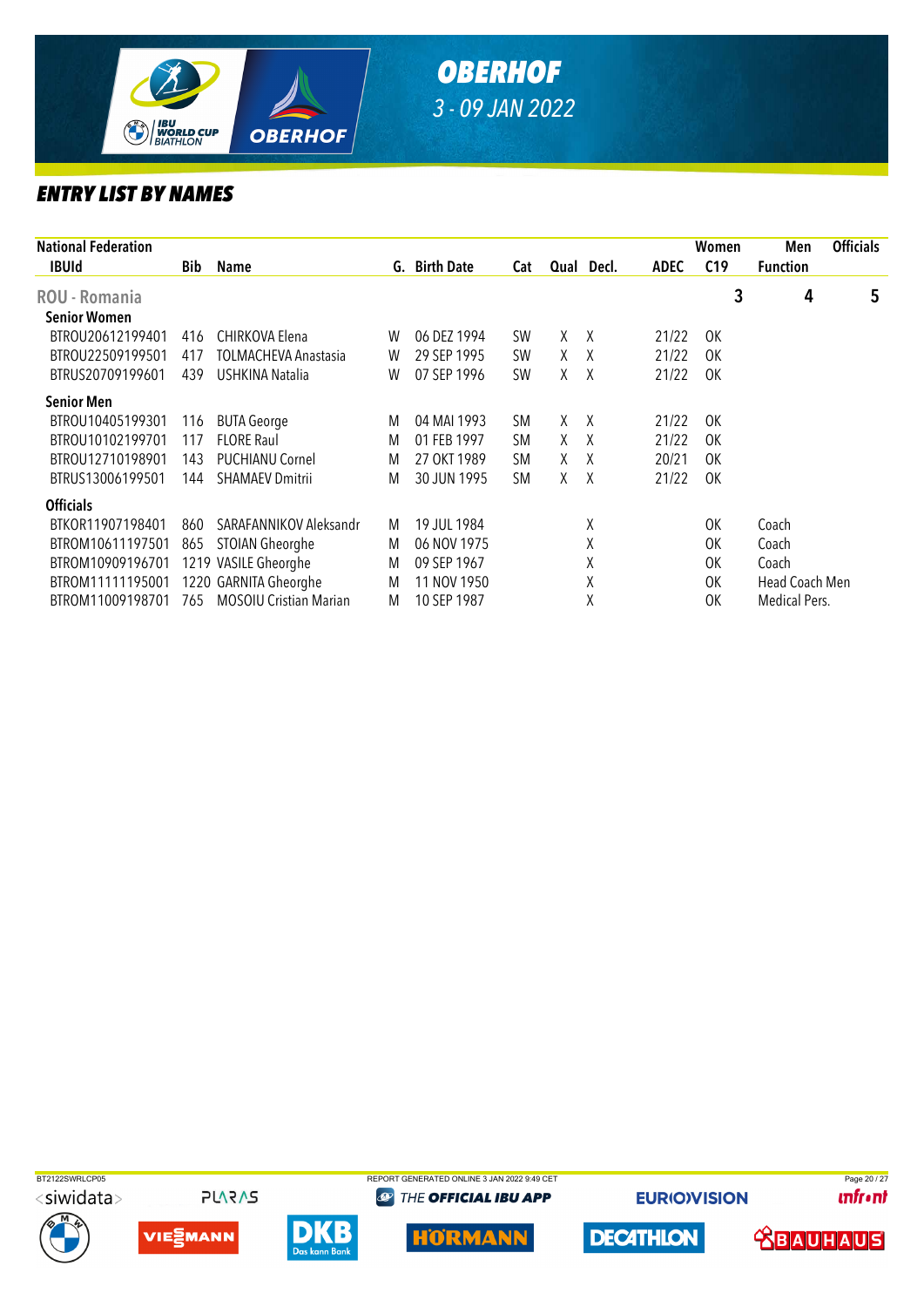

| <b>National Federation</b><br><b>IBUId</b> |     |                               |   |               |           |              |              |             | Women<br>C19 | Men                    | <b>Officials</b> |
|--------------------------------------------|-----|-------------------------------|---|---------------|-----------|--------------|--------------|-------------|--------------|------------------------|------------------|
|                                            | Bib | <b>Name</b>                   |   | G. Birth Date | Cat       |              | Qual Decl.   | <b>ADEC</b> |              | <b>Function</b>        |                  |
| <b>RUS - Russia</b>                        |     |                               |   |               |           |              |              |             | 8            | 8                      | 20               |
| <b>Senior Women</b>                        |     |                               |   |               |           |              |              |             |              |                        |                  |
| BTRUS20907199301                           | 335 | <b>BURTASOVA Evgeniia</b>     | W | 09 JUL 1993   | <b>SW</b> | χ            | $\chi$       | 21/22       | OK           |                        |                  |
| BTRUS22708199901                           |     | <b>GOREEVA Anastasiia</b>     | W | 27 AUG 1999   | <b>SW</b> | Χ            | $\chi$       | 21/22       | 0K           |                        |                  |
| BTRUS22910199701                           | 337 | <b>KAZAKEVICH Irina</b>       | W | 29 OKT 1997   | <b>SW</b> | Χ            | $\pmb{\chi}$ | 21/22       | <b>OK</b>    |                        |                  |
| BTRUS22202199401                           | 319 | MIRONOVA Svetlana             | W | 22 FEB 1994   | <b>SW</b> | χ            | $\mathsf X$  | 21/22       | <b>OK</b>    |                        |                  |
| BTRUS20803199401                           | 320 | NIGMATULLINA Uliana           | W | 08 MRZ 1994   | <b>SW</b> | χ            | $\mathsf X$  | 21/22       | <b>OK</b>    |                        |                  |
| BTRUS22704199601                           | 418 | REZTSOVA Kristina             | W | 27 APR 1996   | <b>SW</b> | Χ            | $\chi$       | 21/22       | 0K           |                        |                  |
| BTRUS21106199901                           |     | SHEVCHENKO Anastasiia         | W | 11 JUN 1999   | SW        | Χ            | $\chi$       | 21/22       | 0K           |                        |                  |
| BTRUS22905199701                           | 419 | VASNETCOVA Valeriia           | W | 29 MAI 1997   | SW        | $\mathsf{X}$ | $\chi$       | 21/22       | OK           |                        |                  |
| <b>Senior Men</b>                          |     |                               |   |               |           |              |              |             |              |                        |                  |
| BTRUS10208199101                           |     | <b>BABIKOV Anton</b>          | M | 02 AUG 1991   | <b>SM</b> | X            | $\chi$       | 21/22       | OK           |                        |                  |
| BTRUS10209199801                           | 46  | <b>KHALILI Said Karimulla</b> | M | 02 SEP 1998   | <b>SM</b> | Χ            | $\mathsf X$  | 21/22       | 0K           |                        |                  |
| BTRUS12103199401                           | 18  | LATYPOV Eduard                | M | 21 MRZ 1994   | <b>SM</b> | Χ            | Χ            | 21/22       | 0K           |                        |                  |
| BTRUS13101199201                           | 17  | <b>LOGINOV Alexandr</b>       | M | 31 JAN 1992   | <b>SM</b> | Χ            | χ            | 21/22       | 0K           |                        |                  |
| BTRUS11204199401                           | 153 | POVARNITSYN Alexander         | M | 12 APR 1994   | <b>SM</b> | Χ            | χ            | 21/22       | 0K           |                        |                  |
| BTRUS10404199902                           | 137 | <b>SEROKHVOSTOV Daniil</b>    | M | 04 APR 1999   | <b>SM</b> | Χ            | χ            | 21/22       | 0K           |                        |                  |
| BTRUS11101199701                           | 154 | <b>TOMSHIN Vasilii</b>        | M | 11 JAN 1997   | <b>SM</b> | χ            | χ            | 21/22       | 0K           |                        |                  |
| BTRUS10301199201                           |     | <b>TSVETKOV Maksim</b>        | M | 03 JAN 1992   | <b>SM</b> | χ            | $\chi$       | 21/22       | OK           |                        |                  |
| <b>Officials</b>                           |     |                               |   |               |           |              |              |             |              |                        |                  |
| BTRUS13012197701                           | 766 | <b>BASHKIROV Sergei</b>       | M | 30 DEZ 1977   |           |              | χ            |             | 0K           | Coach                  |                  |
| BTRUS10609197901                           | 767 | <b>MAKSIMOV Maksim</b>        | M | 06 SEP 1979   |           |              | Χ            |             | 0K           | Coach                  |                  |
| BTRUS10608196101                           | 768 | <b>KAMINSKII lurii</b>        | M | 06 AUG 1961   |           |              | Χ            |             | 0K           | Head Coach Men         |                  |
| BTRUS10304195901                           | 769 | SHASHILOV Mikhail             | M | 03 APR 1959   |           |              | Χ            |             | 0K           | Head Coach Women       |                  |
| BTRUS11009199001                           |     | <b>KUZNETSOV Aleksandr</b>    | M | 10 SEP 1990   |           |              | χ            |             | 0K           | Medical Pers.          |                  |
| BTRUS11407197501                           | 770 | LASHIN Valerii                | M | 14 JUL 1975   |           |              | χ            |             | 0K           | Medical Pers.          |                  |
| BTRUS12401199201                           | 771 | <b>LEIFER Roman</b>           | M | 24 JAN 1992   |           |              | χ            |             | 0K           | Medical Pers.          |                  |
| BTRUS11703197901                           | 780 | <b>NIKITIN Roman</b>          | M | 17 MRZ 1979   |           |              | χ            |             | 0K           | Medical Pers.          |                  |
| BTRUS12601196401                           | 772 | SHUTOV Evgenii                | M | 26 JAN 1964   |           |              | Χ            |             | 0K           | Medical Pers.          |                  |
| BTRUS11405195901                           |     | 1221 ZAGURSKIY Nikolay        | M | 14 MAI 1959   |           |              | χ            |             | 0K           | Team Leader            |                  |
| BTRUS12505198701                           | 774 | <b>BLINOV Dmitriy</b>         | M | 25 MAI 1987   |           |              | Χ            |             | 0K           | <b>Technical Pers.</b> |                  |
| BTRUS12208196501                           | 775 | KOLOSKOV Mikhail              | M | 22 AUG 1965   |           |              | χ            |             | 0K           | <b>Technical Pers.</b> |                  |
| BTAUS10107198701                           | 776 | <b>KRIUCHKOV Pavel</b>        | M | 02 JUL 1987   |           |              | χ            |             | 0K           | <b>Technical Pers.</b> |                  |
| BTRUS12401196501                           | 777 | KUZNETSOV Andrei              | M | 24 JAN 1965   |           |              | χ            |             | 0K           | <b>Technical Pers.</b> |                  |
| BTRUS12112196501                           | 778 | <b>OVSIANNIKOV Vladimir</b>   | M | 21 DEZ 1965   |           |              | χ            |             | 0K           | <b>Technical Pers.</b> |                  |
| BTRUS10611196701                           | 779 | PECHERSKII Aleksandr          | M | 06 NOV 1967   |           |              | Χ            |             | 0K           | <b>Technical Pers.</b> |                  |
| BTRUS12302199001                           | 781 | SHATOKHIN Andrei              | M | 23 FEB 1990   |           |              | χ            |             | 0K           | <b>Technical Pers.</b> |                  |
| BTRUS12110199501                           | 782 | SHEVCHENKO Alexey             | M | 21 OKT 1995   |           |              | Χ            |             | 0K           | <b>Technical Pers.</b> |                  |
| BTRUS11309198901                           | 783 | <b>SHUKALOVICH Dmitriy</b>    | M | 13 SEP 1989   |           |              | χ            |             | 0K           | <b>Technical Pers.</b> |                  |
| BTRUS12903197401                           | 784 | <b>TITOV</b> Ivan             | M | 29 MRZ 1974   |           |              | Χ            |             | OK           | <b>Technical Pers.</b> |                  |

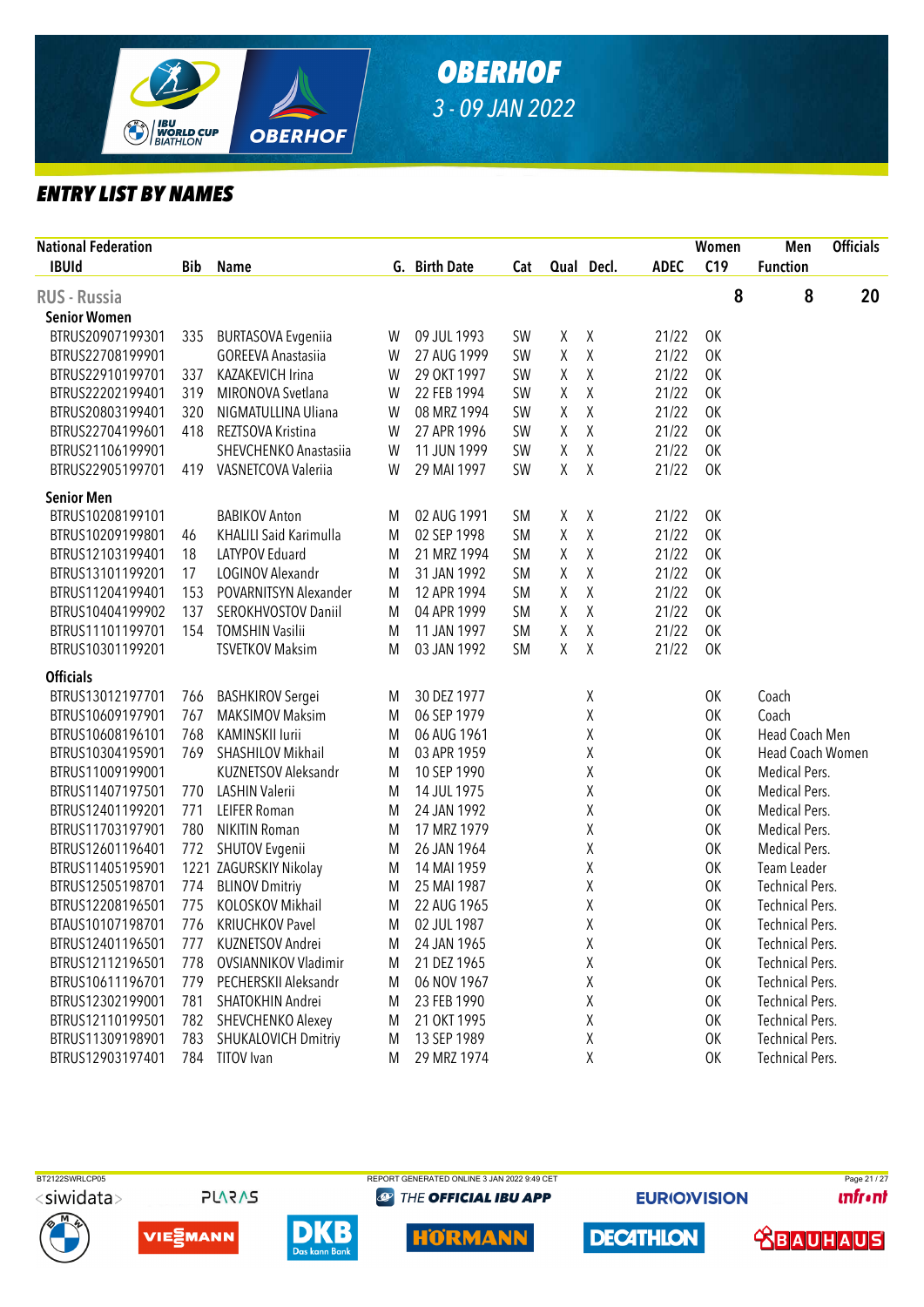

|            |                       |                                                                                           |             |                              |           |         |                                     | Women | Men             | <b>Officials</b>                                                                                                                                                                                                            |
|------------|-----------------------|-------------------------------------------------------------------------------------------|-------------|------------------------------|-----------|---------|-------------------------------------|-------|-----------------|-----------------------------------------------------------------------------------------------------------------------------------------------------------------------------------------------------------------------------|
| <b>Bib</b> | Name                  |                                                                                           |             | Cat                          |           |         | <b>ADEC</b>                         | C19   | <b>Function</b> |                                                                                                                                                                                                                             |
|            |                       |                                                                                           |             |                              |           |         |                                     |       |                 | 10                                                                                                                                                                                                                          |
|            |                       |                                                                                           |             |                              |           |         |                                     |       |                 |                                                                                                                                                                                                                             |
|            |                       | W                                                                                         |             |                              | X         |         |                                     |       |                 |                                                                                                                                                                                                                             |
| 421        | <b>KLEMENCIC Ziva</b> | W                                                                                         | 07 JAN 2001 | <b>JW</b>                    | χ         |         | 21/22                               | 0K    |                 |                                                                                                                                                                                                                             |
| 422        | <b>VINDISAR Nika</b>  | W                                                                                         | 31 DEZ 1999 | <b>SW</b>                    | Χ         |         | 21/22                               | 0K    |                 |                                                                                                                                                                                                                             |
|            | <b>VOZELJ Tais</b>    | W                                                                                         | 16 OKT 1999 | <b>SW</b>                    | Χ         | Χ       | 21/22                               | OK    |                 |                                                                                                                                                                                                                             |
|            |                       |                                                                                           |             |                              |           |         |                                     |       |                 |                                                                                                                                                                                                                             |
| 118        | <b>BAUER Klemen</b>   | M                                                                                         | 09 JAN 1986 | <b>SM</b>                    | χ         | Χ       | 21/22                               | OK    |                 |                                                                                                                                                                                                                             |
| 166        | <b>CISAR Alex</b>     | M                                                                                         | 05 APR 2000 | JM                           | χ         | Χ       | 21/22                               | 0K    |                 |                                                                                                                                                                                                                             |
| 49         | DOVZAN Miha           | M                                                                                         | 22 JAN 1994 | <b>SM</b>                    | χ         | Χ       | 21/22                               | OK    |                 |                                                                                                                                                                                                                             |
| 11         | <b>FAK Jakov</b>      | M                                                                                         | 01 AUG 1987 | <b>SM</b>                    | Χ         | Χ       | 21/22                               | 0K    |                 |                                                                                                                                                                                                                             |
| 119        | PLANKO Lovro          | M                                                                                         | 28 MAI 2001 | JM                           | X         | $\sf X$ | 21/22                               | 0K    |                 |                                                                                                                                                                                                                             |
| 120        | <b>TRSAN Rok</b>      | M                                                                                         | 28 AUG 1992 | <b>SM</b>                    | Χ         | Χ       | 21/22                               | 0K    |                 |                                                                                                                                                                                                                             |
| 121        | <b>VIDMAR Anton</b>   | M                                                                                         | 17 FEB 2000 | JM                           | Χ         | Χ       | 21/22                               | OK    |                 |                                                                                                                                                                                                                             |
|            |                       |                                                                                           |             |                              |           |         |                                     |       |                 |                                                                                                                                                                                                                             |
|            | <b>KRIZAN Bostjan</b> | M                                                                                         | 01 JUL 1987 |                              |           | Χ       |                                     | 0K    |                 |                                                                                                                                                                                                                             |
|            |                       | M                                                                                         | 24 JUN 1962 |                              |           | χ       |                                     | 0K    | Coach           |                                                                                                                                                                                                                             |
| 786        | <b>MARIC Janez</b>    | M                                                                                         | 10 AUG 1975 |                              |           | Χ       |                                     | 0K    |                 |                                                                                                                                                                                                                             |
| 787        | MALI Andreja          | W                                                                                         | 17 NOV 1977 |                              |           | χ       |                                     | 0K    |                 |                                                                                                                                                                                                                             |
| 788        | <b>HAFNER Ula</b>     | W                                                                                         | 09 JUL 1993 |                              |           | χ       |                                     | 0K    |                 |                                                                                                                                                                                                                             |
|            | <b>OBLAK Matej</b>    | M                                                                                         | 06 MAI 1971 |                              |           | χ       |                                     | OK    |                 |                                                                                                                                                                                                                             |
|            |                       | M                                                                                         | 22 AUG 1970 |                              |           | χ       |                                     | 0K    |                 |                                                                                                                                                                                                                             |
| 875        | DOLAR Miha            | M                                                                                         | 13 OKT 1995 |                              |           | χ       |                                     | 0K    |                 |                                                                                                                                                                                                                             |
| 790        | <b>GLOBEVNIK Anze</b> | M                                                                                         | 04 APR 1980 |                              |           | Χ       |                                     | 0K    |                 |                                                                                                                                                                                                                             |
|            |                       | M                                                                                         | 23 AUG 1964 |                              |           | χ       |                                     | 0K    |                 |                                                                                                                                                                                                                             |
| 791        | RIHTARSIC Andraz      | M                                                                                         | 09 JUN 1999 |                              |           | Χ       | 20/21                               | 0K    |                 |                                                                                                                                                                                                                             |
|            | 420                   | <b>KLEMENCIC Polona</b><br>1222 TOMAZIC Ljubo<br>1245 OZBOLT Janez<br>1223 MADDALIN Bruno |             | G. Birth Date<br>16 APR 1997 | <b>SW</b> |         | Qual Decl.<br>$\chi$<br>χ<br>$\chi$ | 21/22 | 4<br>0K         | 7<br>Administr. Pers.<br>Head Coach Men<br><b>Head Coach Women</b><br>Medical Pers.<br>NF Secretary General<br>Team Leader<br><b>Technical Pers.</b><br><b>Technical Pers.</b><br>Technical Pers.<br><b>Technical Pers.</b> |



**PLARAS** 







**@** THE OFFICIAL IBU APP



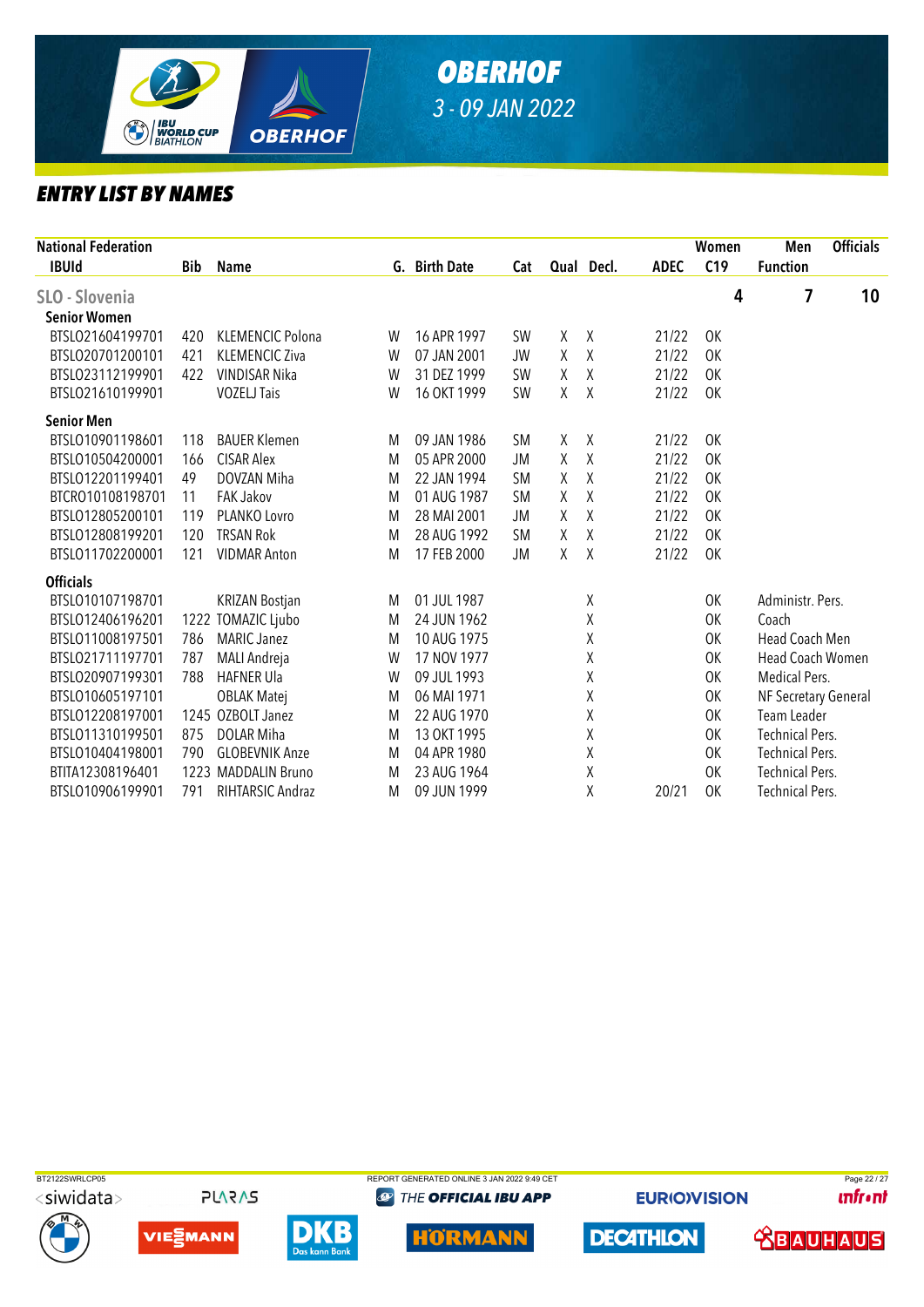

| <b>National Federation</b> |            |                            |   |               |           |        |              |             | Women     | Men                    | <b>Officials</b> |
|----------------------------|------------|----------------------------|---|---------------|-----------|--------|--------------|-------------|-----------|------------------------|------------------|
| <b>IBUId</b>               | <b>Bib</b> | <b>Name</b>                |   | G. Birth Date | Cat       |        | Qual Decl.   | <b>ADEC</b> | C19       | <b>Function</b>        |                  |
| <b>SUI</b> - Switzerland   |            |                            |   |               |           |        |              |             | 7         | $\boldsymbol{6}$       | 19               |
| <b>Senior Men</b>          |            |                            |   |               |           |        |              |             |           |                        |                  |
| BTFRA11305199201           | 50         | FINELLO Jeremy             | M | 13 MAI 1992   | <b>SM</b> | $\chi$ | $\mathsf X$  | 21/22       | OK        |                        |                  |
| BTSUI10103200001           | 123        | <b>HARTWEG Niklas</b>      | M | 01 MRZ 2000   | <b>JM</b> | Χ      | $\mathsf X$  | 21/22       | <b>OK</b> |                        |                  |
| BTSUI12012198701           | 75         | <b>JAEGER Martin</b>       | M | 20 DEZ 1987   | <b>SM</b> | χ      | Χ            | 21/22       | 0K        |                        |                  |
| BTSUI11901199801           | 124        | <b>STALDER Sebastian</b>   | M | 19 JAN 1998   | SM        | Χ      | $\mathsf X$  | 21/22       | OK        |                        |                  |
| BTSUI10510198901           | 22         | <b>WEGER Benjamin</b>      | M | 05 OKT 1989   | <b>SM</b> | χ      | Χ            | 21/22       | 0K        |                        |                  |
| BTSUI12007199001           |            | <b>WIESTNER Serafin</b>    | M | 20 JUL 1990   | SM        | Χ      | $\sf X$      | 21/22       | <b>OK</b> |                        |                  |
| <b>Senior Women</b>        |            |                            |   |               |           |        |              |             |           |                        |                  |
| BTSUI22909200001           | 423        | <b>BASERGA Amy</b>         | W | 29 SEP 2000   | <b>JW</b> | χ      | $\chi$       | 21/22       | <b>OK</b> |                        |                  |
| BTSUI22310199101           | 349        | <b>CADURISCH Irene</b>     | W | 23 OKT 1991   | SW        | Χ      | $\mathsf{X}$ | 21/22       | <b>OK</b> |                        |                  |
| BTSUI20902199401           | 353        | <b>GASPARIN Aita</b>       | W | 09 FEB 1994   | SW        | χ      | Χ            | 21/22       | 0K        |                        |                  |
| BTSUI20212199101           | 351        | <b>GASPARIN Elisa</b>      | W | 02 DEZ 1991   | SW        | χ      | $\mathsf X$  | 21/22       | OK        |                        |                  |
| BTSUI20304198401           | 334        | <b>GASPARIN Selina</b>     | W | 03 APR 1984   | SW        | Χ      | $\mathsf X$  | 21/22       | 0K        |                        |                  |
| BTSUI20107199501           | 327        | <b>HAECKI</b> Lena         | W | 01 JUL 1995   | SW        | Χ      | Χ            | 21/22       | 0K        |                        |                  |
| BTSUI20203200101           |            | <b>MEIER Lea</b>           | W | 02 MRZ 2001   | <b>JW</b> | χ      | $\mathsf X$  | 21/22       | <b>OK</b> |                        |                  |
| <b>Officials</b>           |            |                            |   |               |           |        |              |             |           |                        |                  |
| BTSUI21703198601           |            | <b>DREISBACH Svea</b>      | W | 17 MRZ 1986   |           |        | Χ            |             | 0K        | Administr. Pers.       |                  |
| BTSUI22410198601           |            | <b>SCHLUECHTER Bettina</b> | W | 24 OKT 1986   |           |        | χ            |             | 0K        | Administr. Pers.       |                  |
| BTSUI21610197001           |            | <b>WOLF Katja</b>          | W | 16 OKT 1970   |           |        | Χ            |             | 0K        | Administr. Pers.       |                  |
| BTITA11805198701           |            | <b>EGGER Harald</b>        | M | 18 MAI 1987   |           |        | Χ            |             | <b>OK</b> | Coach                  |                  |
| BTSUI13108198701           |            | <b>HACKHOFER Daniel</b>    | M | 31 AUG 1987   |           |        | Χ            | 21/22       | 0K        | Coach                  |                  |
| BTSUI11209196701           |            | <b>KEEL Lukas</b>          | M | 12 SEP 1967   |           |        | Χ            |             | <b>OK</b> | Coach                  |                  |
| BTITA11002196901           |            | KUPPELWIESER Andreas       | M | 10 FEB 1969   |           |        | Χ            |             | OK        | Coach                  |                  |
| BTGER12112197801           | 792        | <b>WOLF Alexander</b>      | M | 21 DEZ 1978   |           |        | Χ            | 21/22       | OK        | Head Coach Men         |                  |
| BTSUI12903198101           |            | <b>EBERLE Roman</b>        | M | 29 MRZ 1981   |           |        | χ            |             | 0K        | Media Pers.            |                  |
| BTSUI12908199401           |            | <b>KURTH Lukas</b>         | M | 29 AUG 1994   |           |        | Χ            |             | <b>OK</b> | Media Pers.            |                  |
| BTSUI22506197301           | 793        | <b>GOERNER Bianca</b>      | W | 25 JUN 1973   |           |        | Χ            |             | 0K        | Medical Pers.          |                  |
| BTSUI11908197201           |            | <b>AREGGER Bernhard</b>    | M | 19 AUG 1972   |           |        | Χ            |             | 0K        | NF Secretary General   |                  |
| BTAUT23103198201           | 794        | FLUNGER Sandra             | W | 31 MRZ 1982   |           |        | Χ            |             | <b>OK</b> | Team Leader            |                  |
| BTCAN11009199101           | 795        | <b>CIHLAR Anthony</b>      | M | 10 SEP 1991   |           |        | Χ            |             | 0K        | <b>Technical Pers.</b> |                  |
| BTCZE12204199001           | 796        | <b>JANOUSEK Martin</b>     | M | 22 APR 1990   |           |        | Χ            |             | OK        | <b>Technical Pers.</b> |                  |
| BTSUI11904197801           | 797        | KOENIG Sascha              | M | 19 APR 1978   |           |        | Χ            |             | 0K        | <b>Technical Pers.</b> |                  |
| BTITA10603199901           |            | <b>KUPPELWIESER Hannes</b> | M | 06 MRZ 1999   |           |        | Χ            |             | 0K        | <b>Technical Pers.</b> |                  |
| BTSUI11201199601           |            | <b>MEINEN Karl</b>         | M | 12 JAN 1996   |           |        | Χ            |             | 0K        | <b>Technical Pers.</b> |                  |
| BTSUI12311198101           |            | NEFF Andrej                | M | 23 NOV 1981   |           |        | Χ            |             | <b>OK</b> | <b>Technical Pers.</b> |                  |
| BTGER11701197601           | 798        | <b>SCHMIDT Frank</b>       | M | 17 JAN 1976   |           |        | Χ            |             | 0K        | <b>Technical Pers.</b> |                  |



**PLARAS** 











**DECATHLON** 

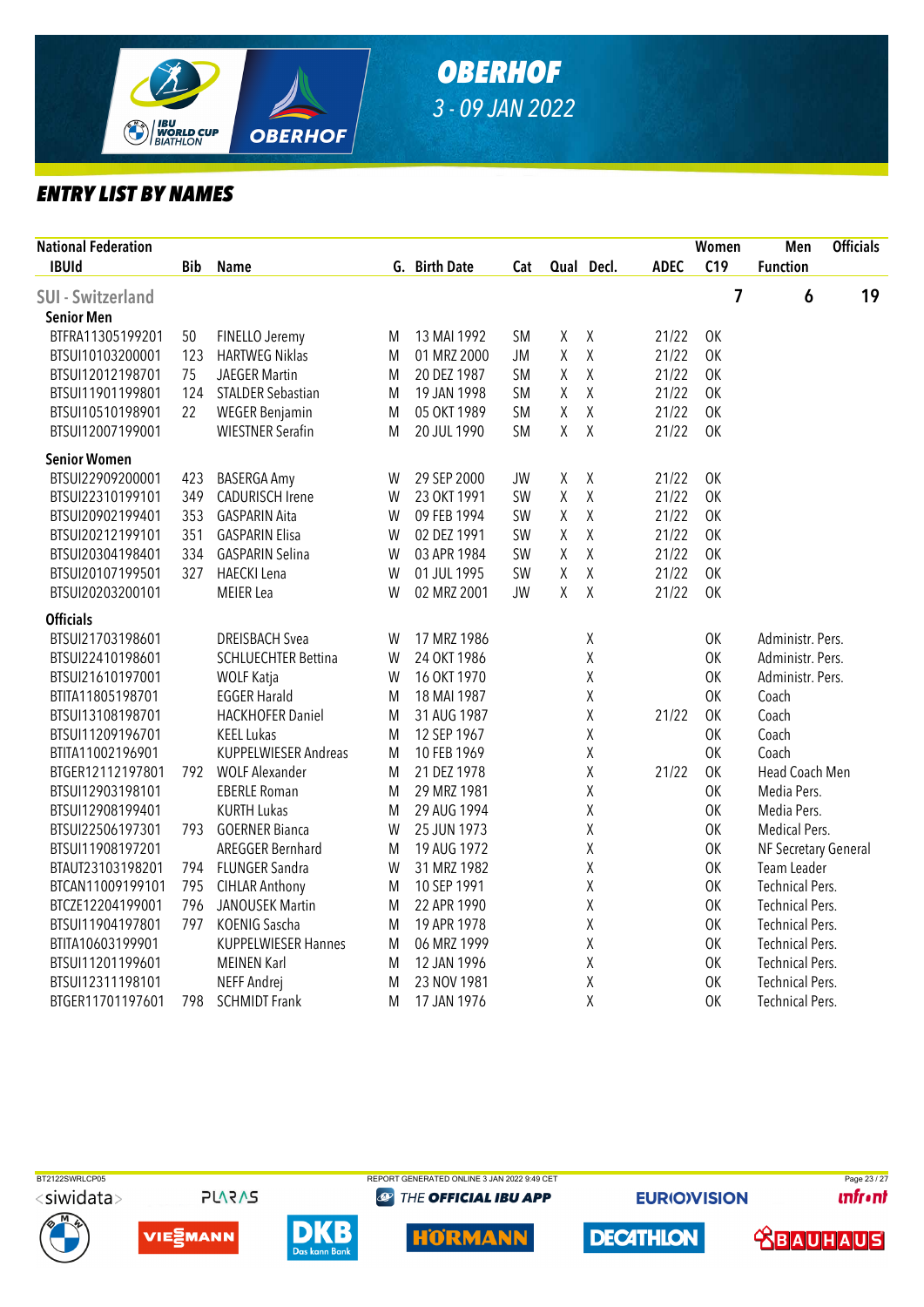

| <b>National Federation</b> |            |                           |   |               |           |            |              |             | Women     | Men                     | <b>Officials</b> |
|----------------------------|------------|---------------------------|---|---------------|-----------|------------|--------------|-------------|-----------|-------------------------|------------------|
| <b>IBUId</b>               | <b>Bib</b> | <b>Name</b>               |   | G. Birth Date | Cat       | Qual Decl. |              | <b>ADEC</b> | C19       | <b>Function</b>         |                  |
| <b>SVK - Slovakia</b>      |            |                           |   |               |           |            |              |             | 5         | 5                       | 14               |
| <b>Senior Women</b>        |            |                           |   |               |           |            |              |             |           |                         |                  |
| BTSVK22211199401           | 361        | FIALKOVA Ivona            | W | 22 NOV 1994   | <b>SW</b> | χ          | $\mathsf{X}$ | 21/22       | OK        |                         |                  |
| BTSVK22510199201           | 352        | <b>FIALKOVA Paulina</b>   | W | 25 OKT 1992   | <b>SW</b> | X          | $\chi$       | 21/22       | OK        |                         |                  |
| BTSVK21809199901           | 424        | <b>HORVATOVA Henrieta</b> | W | 18 SEP 1999   | <b>SW</b> | χ          | $\chi$       | 21/22       | OK        |                         |                  |
| BTSVK22707200001           | 443        | <b>REMENOVA Maria</b>     | W | 27 JUL 2000   | <b>JW</b> | χ          | $\chi$       | 21/22       | 0K        |                         |                  |
| BTSVK22707200002           | 444        | REMENOVA Zuzana           | W | 27 JUL 2000   | <b>JW</b> | χ          | $\chi$       | 21/22       | <b>OK</b> |                         |                  |
| <b>Senior Men</b>          |            |                           |   |               |           |            |              |             |           |                         |                  |
| BTSVK10808199701           | 125        | <b>BALOGA Matej</b>       | M | 08 AUG 1997   | <b>SM</b> | χ          | $\chi$       | 21/22       | <b>OK</b> |                         |                  |
| BTSVK11107199601           | 157        | <b>BARTKO Simon</b>       | M | 11 JUL 1996   | <b>SM</b> | χ          | $\chi$       | 21/22       | 0K        |                         |                  |
| BTSVK12308199001           | 145        | <b>HASILLA Tomas</b>      | M | 23 AUG 1990   | <b>SM</b> | X          | $\chi$       | 21/22       | 0K        |                         |                  |
| BTSVK12804199201           | 66         | SIMA Michal               | M | 28 APR 1992   | <b>SM</b> | χ          | $\chi$       | 21/22       | OK        |                         |                  |
| BTSVK11310199901           | 126        | <b>SKLENARIK Tomas</b>    | M | 13 OKT 1999   | <b>SM</b> | X          | $\chi$       | 21/22       | <b>OK</b> |                         |                  |
| <b>Officials</b>           |            |                           |   |               |           |            |              |             |           |                         |                  |
| BTSVK12605197901           |            | <b>BATOVSKY Milos</b>     | M | 26 MAI 1979   |           |            | χ            |             | OK        | Coach                   |                  |
| BTSVK12903198901           |            | <b>KAZAR Peter</b>        | M | 29 MRZ 1989   |           |            | χ            |             | 0K        | Coach                   |                  |
| BTCZE13112196701           | 799        | <b>KOS Tomas</b>          | M | 31 DEZ 1967   |           |            | χ            |             | 0K        | Head Coach Men          |                  |
| BTSVK12410198901           | 801        | LESCINSKY Jakub           | M | 24 OKT 1989   |           |            | χ            |             | 0K        | <b>Head Coach Women</b> |                  |
| BTSVK10803197701           | 800        | <b>STANCIK Igor</b>       | M | 08 MRZ 1977   |           |            | χ            |             | 0K        | Media Pers.             |                  |
| BTSVK10607195001           |            | <b>CABAN Ernest</b>       | M | 06 JUL 1950   |           |            | χ            |             |           | Medical Pers.           |                  |
| BTSVK12403197001           |            | DZIAD Milan               | M | 24 MRZ 1970   |           |            | χ            |             | 0K        | Medical Pers.           |                  |
| BTSVK10408198701           |            | 1224 HUDAK Jakub          | M | 04 AUG 1987   |           |            | χ            |             | 0K        | Medical Pers.           |                  |
| BTSVK11601197901           | 853        | <b>DAUBNER Lukas</b>      | M | 16 JAN 1979   |           |            | χ            |             | 0K        | Team Leader             |                  |
| BTSVK10706200001           | 802        | <b>GOLIAN Peter</b>       | M | 07 JUN 2000   |           |            | χ            | 21/22       | 0K        | <b>Technical Pers.</b>  |                  |
| BTSVK11206200201           | 803        | <b>KOSTIAL Adam</b>       | M | 12 JUN 2002   |           |            | Χ            | 20/21       | OK        | <b>Technical Pers.</b>  |                  |
| BTSVK12711196401           | 804        | <b>LICHON Stefan</b>      | M | 27 NOV 1964   |           |            | χ            |             | 0K        | <b>Technical Pers.</b>  |                  |
| BTSVK11107197901           |            | <b>ONDREJKA Matus</b>     | M | 11 JUL 1979   |           |            | χ            |             | 0K        | <b>Technical Pers.</b>  |                  |
| BTSVK13007197901           | 805        | PLAHUTNIK Miha            | M | 30 JUL 1979   |           |            | Χ            |             | 0K        | <b>Technical Pers.</b>  |                  |



**PLARAS** 







**@ THE OFFICIAL IBU APP** 



**EURIOVISION** 

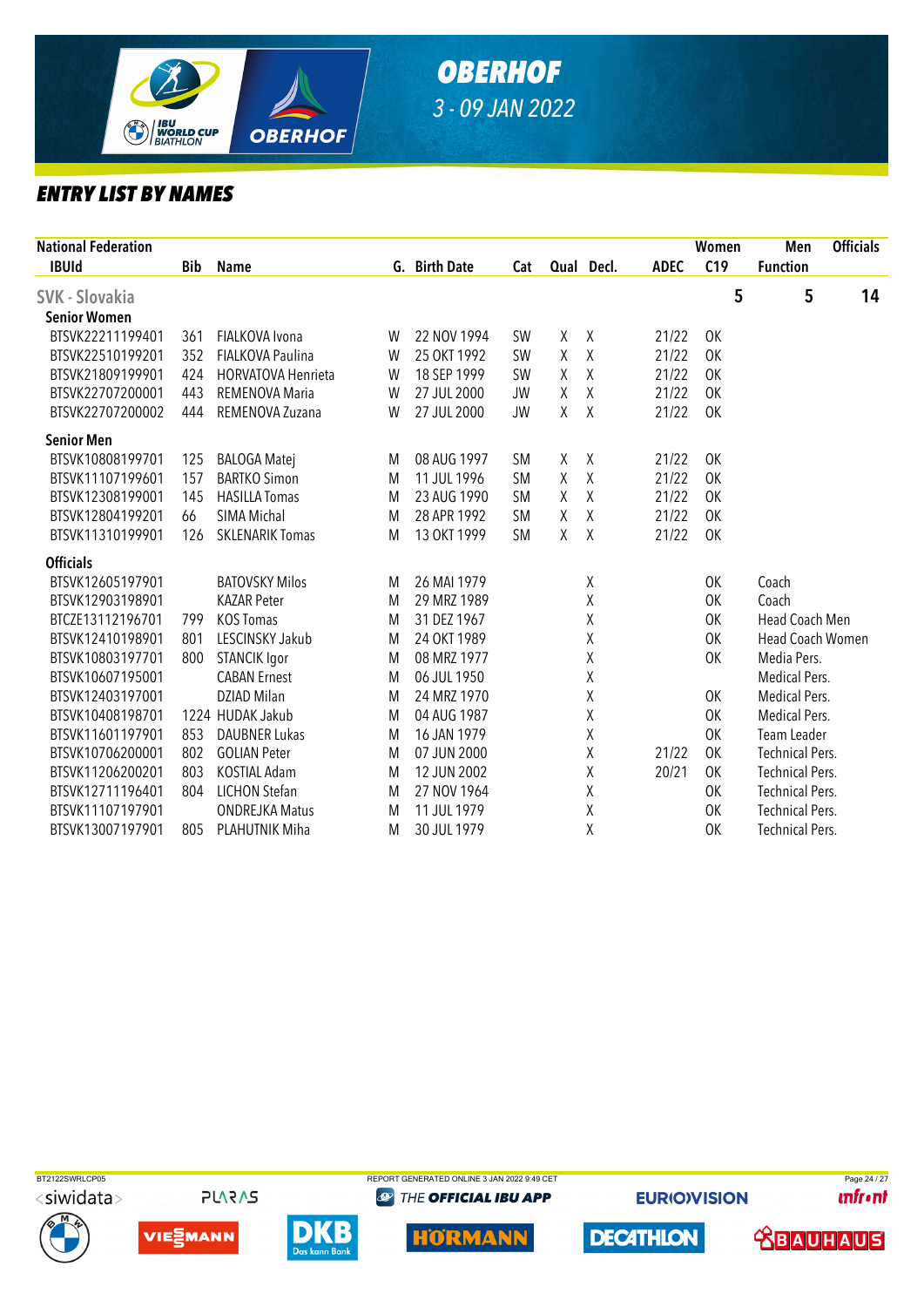

| <b>National Federation</b> |            |                             |   |               |           |   |            |             | Women     | Men                    | <b>Officials</b> |
|----------------------------|------------|-----------------------------|---|---------------|-----------|---|------------|-------------|-----------|------------------------|------------------|
| <b>IBUId</b>               | <b>Bib</b> | <b>Name</b>                 |   | G. Birth Date | Cat       |   | Qual Decl. | <b>ADEC</b> | C19       | <b>Function</b>        |                  |
| <b>SWE - Sweden</b>        |            |                             |   |               |           |   |            |             | 8         | 8                      | 12               |
| <b>Senior Women</b>        |            |                             |   |               |           |   |            |             |           |                        |                  |
| BTSWE22803199001           | 328        | <b>BRORSSON Mona</b>        | W | 28 MRZ 1990   | SW        | Χ | $\chi$     | 21/22       | 0K        |                        |                  |
| BTSWE20711198601           |            | <b>HOEGBERG Elisabeth</b>   | W | 07 NOV 1986   | <b>SW</b> | Χ | $\chi$     | 21/22       | 0K        |                        |                  |
| BTSWE23103199501           | 363        | <b>MAGNUSSON Anna</b>       | W | 31 MRZ 1995   | SW        | Χ | $\sf X$    | 21/22       | 0K        |                        |                  |
| BTSWE22406199301           | 371        | <b>NILSSON Stina</b>        | W | 24 JUN 1993   | SW        | Χ | Χ          | 21/22       | 0K        |                        |                  |
| BTSWE22602199901           | 312        | <b>OEBERG Elvira</b>        | W | 26 FEB 1999   | <b>SW</b> | Χ | Χ          | 21/22       | 0K        |                        |                  |
| BTSWE20211199501           | 304        | <b>OEBERG Hanna</b>         | W | 02 NOV 1995   | SW        | Χ | Χ          | 21/22       | OK        |                        |                  |
| BTSWE22706199401           | 314        | PERSSON Linn                | W | 27 JUN 1994   | <b>SW</b> | Χ | Χ          | 21/22       | 0K        |                        |                  |
| BTSWE22905199401           | 341        | SKOTTHEIM Johanna           | W | 29 MAI 1994   | SW        | Χ | $\chi$     | 21/22       | <b>OK</b> |                        |                  |
| <b>Senior Men</b>          |            |                             |   |               |           |   |            |             |           |                        |                  |
| BTSWE11008199501           | 127        | <b>BRANDT Oskar</b>         | M | 10 AUG 1995   | <b>SM</b> | Χ | χ          | 21/22       | OK        |                        |                  |
| BTSWE10807199901           |            | <b>BRANDT Viktor</b>        | M | 08 JUL 1999   | <b>SM</b> | Χ | Χ          | 21/22       | 0K        |                        |                  |
| BTSWE12403199201           | 39         | <b>FEMLING Peppe</b>        | M | 24 MRZ 1992   | <b>SM</b> | Χ | χ          | 21/22       | 0K        |                        |                  |
| BTSWE10310199201           | 29         | <b>NELIN Jesper</b>         | M | 03 OKT 1992   | <b>SM</b> | Χ | Χ          | 21/22       | 0K        |                        |                  |
| BTSWE12503199701           | 162        | <b>NYKVIST Emil</b>         | M | 25 MRZ 1997   | <b>SM</b> | Χ | Χ          | 21/22       | 0K        |                        |                  |
| BTSWE10809199501           | 10         | PONSILUOMA Martin           | M | 08 SEP 1995   | <b>SM</b> | Χ | Χ          | 21/22       | 0K        |                        |                  |
| BTSWE12803199701           | 6          | <b>SAMUELSSON Sebastian</b> | M | 28 MRZ 1997   | <b>SM</b> | Χ | Χ          | 21/22       | 0K        |                        |                  |
| BTSWE10404200001           | 128        | <b>STEFANSSON Malte</b>     | M | 04 APR 2000   | JM        | Χ | $\chi$     | 21/22       | 0K        |                        |                  |
| <b>Officials</b>           |            |                             |   |               |           |   |            |             |           |                        |                  |
| BTSWE21108199101           |            | KAMERMAIER Maria Birgitte   | W | 11 AUG 1991   |           |   | Χ          |             | OK        | Administr. Pers.       |                  |
| BTSWE11902198201           | 810        | <b>NILSSON Mattias</b>      | M | 19 FEB 1982   |           |   | Χ          | 21/22       | 0K        | Head Coach Men         |                  |
| BTSWE11001198101           | 811        | HAGSTROEM Johan             | M | 10 JAN 1981   |           |   | χ          | 21/22       | 0K        | Head Coach Women       |                  |
| BTSWE21209199701           | 886        | <b>HOEGLUND Emma</b>        | W | 12 SEP 1997   |           |   | χ          | 20/21       | 0K        | Media Pers.            |                  |
| BTSWE12406199301           | 814        | <b>LUKAS Johannes</b>       | M | 24 JUN 1993   |           |   | Χ          | 21/22       | OK        | Team Leader            |                  |
| BTSWE12706199001           | 815        | ERIKSSON Johan              | M | 27 JUN 1990   |           |   | χ          |             | 0K        | <b>Technical Pers.</b> |                  |
| BTSWE10602199201           | 816        | <b>LARSSON David</b>        | M | 06 FEB 1992   |           |   | Χ          |             | 0K        | <b>Technical Pers.</b> |                  |
| BTSWE11409198101           | 817        | <b>NORELL Kent</b>          | M | 14 SEP 1981   |           |   | Χ          |             | 0K        | <b>Technical Pers.</b> |                  |
| BTSWE12602199401           | 818        | OLSSON-BAD Olle             | M | 26 FEB 1994   |           |   | Χ          | Upl.        | 0K        | <b>Technical Pers.</b> |                  |
| BTSWE11103199201           | 819        | ROSSI Christofer            | M | 11 MRZ 1992   |           |   | χ          |             | 0K        | <b>Technical Pers.</b> |                  |
| BTSWE12204199601           | 820        | <b>SPIK August</b>          | M | 22 APR 1996   |           |   | χ          |             | 0K        | <b>Technical Pers.</b> |                  |
| BTSWE10305200001           | 821        | SVINGSTEDT Axel             | M | 03 MAI 2000   |           |   | χ          |             | 0K        | <b>Technical Pers.</b> |                  |



**PLARAS** 









**@ THE OFFICIAL IBU APP** 



**EURIOVISION** 

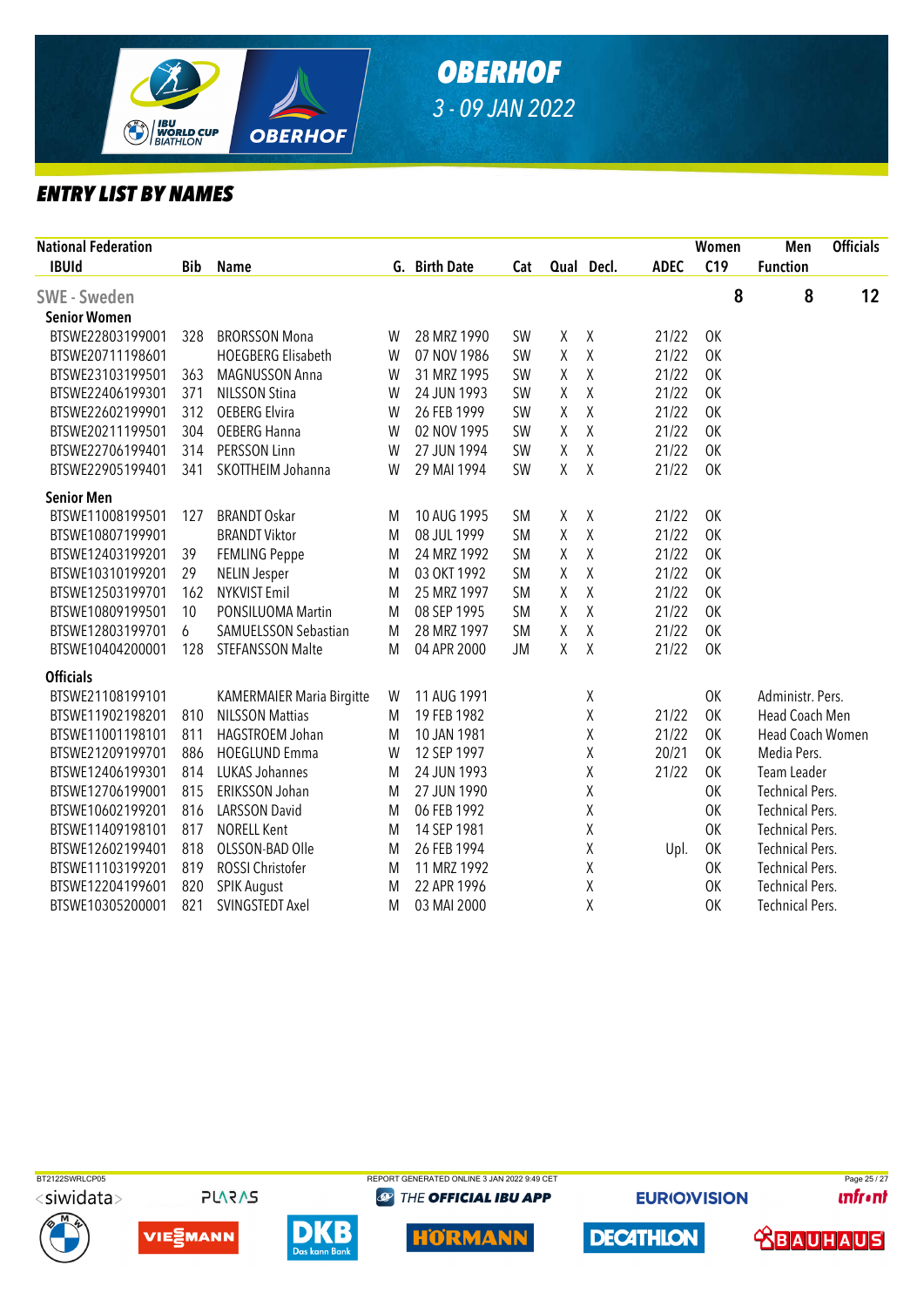

| <b>National Federation</b> |            |                            |   |               |           |         |            |             | Women     | Men                    | <b>Officials</b> |
|----------------------------|------------|----------------------------|---|---------------|-----------|---------|------------|-------------|-----------|------------------------|------------------|
| <b>IBUId</b>               | <b>Bib</b> | <b>Name</b>                |   | G. Birth Date | Cat       |         | Qual Decl. | <b>ADEC</b> | C19       | <b>Function</b>        |                  |
| <b>UKR - Ukraine</b>       |            |                            |   |               |           |         |            |             | 7         | 7                      | 18               |
| Senior Men                 |            |                            |   |               |           |         |            |             |           |                        |                  |
| BTUKR11712199601           | 52         | <b>DUDCHENKO Anton</b>     | M | 17 DEZ 1996   | <b>SM</b> | Χ       | χ          | 21/22       | 0K        |                        |                  |
| BTUKR12108199601           | 130        | <b>LESIUK Taras</b>        | M | 21 AUG 1996   | <b>SM</b> | χ       | Χ          | 21/22       | 0K        |                        |                  |
| BTUKR10511199101           | 25         | PIDRUCHNYI Dmytro          | M | 05 NOV 1991   | <b>SM</b> | X       | $\sf X$    | 21/22       | 0K        |                        |                  |
| BTUKR13004198701           | 33         | PRYMA Artem                | M | 30 MAI 1987   | <b>SM</b> | Χ       | Χ          | 21/22       | 0K        |                        |                  |
| BTUKR11311199201           | 165        | <b>TKALENKO Ruslan</b>     | M | 13 NOV 1992   | <b>SM</b> | χ       | $\sf X$    | 21/22       | 0K        |                        |                  |
| BTUKR10908199701           | 62         | <b>TSYMBAL Bogdan</b>      | M | 09 AUG 1997   | <b>SM</b> | Χ       | $\sf X$    | 21/22       | 0K        |                        |                  |
| BTUKR12212199301           | 65         | <b>TYSHCHENKO Artem</b>    | M | 22 DEZ 1993   | <b>SM</b> | Χ       | $\chi$     | 21/22       | 0K        |                        |                  |
| <b>Senior Women</b>        |            |                            |   |               |           |         |            |             |           |                        |                  |
| BTRUS21908199801           | 425        | <b>BEKH Ekaterina</b>      | W | 19 AUG 1998   | SW        | χ       | Χ          | 21/22       | 0K        |                        |                  |
| BTUKR20901198701           | 339        | <b>BILOSIUK Olena</b>      | W | 09 JAN 1987   | SW        | $\sf X$ | Χ          | 21/22       | 0K        |                        |                  |
| BTBLR22801199601           | 331        | <b>BLASHKO Darya</b>       | W | 28 JAN 1996   | SW        | Χ       | Χ          | 21/22       | 0K        |                        |                  |
| BTUKR21909199001           | 317        | DZHIMA Yuliia              | W | 19 SEP 1990   | SW        | χ       | Χ          | 21/22       | 0K        |                        |                  |
| BTUKR21401199501           | 357        | MERKUSHYNA Anastasiya      | W | 14 JAN 1995   | SW        | Χ       | $\sf X$    | 21/22       | 0K        |                        |                  |
| BTUKR20407199201           | 426        | PETRENKO Iryna             | W | 04 JUL 1992   | SW        | Χ       | Χ          | 21/22       | 0K        |                        |                  |
| BTUKR21801198601           | 359        | SEMERENKO Valentina        | W | 18 JAN 1986   | <b>SW</b> | X       | $\sf X$    | 21/22       | <b>OK</b> |                        |                  |
| <b>Officials</b>           |            |                            |   |               |           |         |            |             |           |                        |                  |
| BTUKR10801197801           |            | <b>BILANENKO Olexander</b> | M | 08 JAN 1978   |           |         | χ          |             | 0K        | Coach                  |                  |
| BTUKR11803197101           | 823        | KRAVCHENKO Oleksandr       | M | 18 MRZ 1971   |           |         | χ          |             | 0K        | Coach                  |                  |
| BTUKR12802199401           |            | 1239 KRAVCHENKO Oleksii    | M | 28 FEB 1994   |           |         | χ          |             | OK        | Coach                  |                  |
| BTBLR11206195601           |            | <b>MAKHLAEV Vladimir</b>   | M | 12 JUN 1956   |           |         | χ          |             | 0K        | Coach                  |                  |
| BTUKR10512195901           |            | 1238 SHAMRAY Hryhoriy      | M | 05 DEZ 1959   |           |         | χ          |             | 0K        | Coach                  |                  |
| BTUKR10404196601           |            | 1226 VOROPAIEV Igor        | M | 04 APR 1966   |           |         | χ          |             | 0K        | Coach                  |                  |
| BTUKR20909198401           |            | 826 YASHCHENKO Ihor        | W | 09 SEP 1984   |           |         | χ          |             | 0K        | Coach                  |                  |
| BTSVK11902196101           |            | 1227 SANITRA Juraj         | M | 19 FEB 1961   |           |         | χ          |             | 0K        | Head Coach Men         |                  |
| BTSL011705196701           | 827        | <b>VELEPEC Uros</b>        | M | 17 MAI 1967   |           |         | Χ          |             | 0K        | Head Coach Women       |                  |
| BTUKR11702198101           | 828        | <b>BRATKOV Bohdan</b>      | M | 17 FEB 1981   |           |         | χ          | Upl.        | 0K        | Medical Pers.          |                  |
| BTUKR10110198001           |            | 1228 HUMENIAK Mykhailo     | M | 01 OKT 1980   |           |         | χ          |             | 0K        | Medical Pers.          |                  |
| BTUKR22410197802           |            | <b>MURYNIUK Olena</b>      | W | 24 OKT 1978   |           |         | Χ          |             | <b>OK</b> | Medical Pers.          |                  |
| BTUKR11404199301           | 829        | <b>PUKHOV Dmytro</b>       | M | 14 APR 1993   |           |         | χ          | 21/22       | <b>OK</b> | Medical Pers.          |                  |
| BTUKR11001197501           |            | 1237 PYSARENKO Oleksii     | M | 10 JAN 1975   |           |         | χ          | Upl.        | 0K        | Medical Pers.          |                  |
| BTUKR11801198402           | 831        | <b>BILOSYUK Ivan</b>       | M | 18 JAN 1984   |           |         | χ          |             | 0K        | <b>Technical Pers.</b> |                  |
| BTUKR12701198501           | 832        | <b>BOBKOV Dmytro</b>       | M | 27 JAN 1984   |           |         | Χ          |             | 0K        | <b>Technical Pers.</b> |                  |
| BTUKR10907198001           | 833        | MYKHAYLENKO Serhiy         | M | 09 JUL 1980   |           |         | Χ          |             | 0K        | <b>Technical Pers.</b> |                  |
| BTUKR11910195901           | 834        | <b>TRETTERUD Ole</b>       | M | 19 OKT 1959   |           |         | χ          |             | 0K        | <b>Technical Pers.</b> |                  |



<siwidata>









**@ THE OFFICIAL IBU APP** 

**EURIOVISION** 

**DECATHLON** 

BT2122SWRLCP05 REPORT GENERATED ONLINE 3 JAN 2022 9:49 CET PAGE 26 / 27 **unfront**